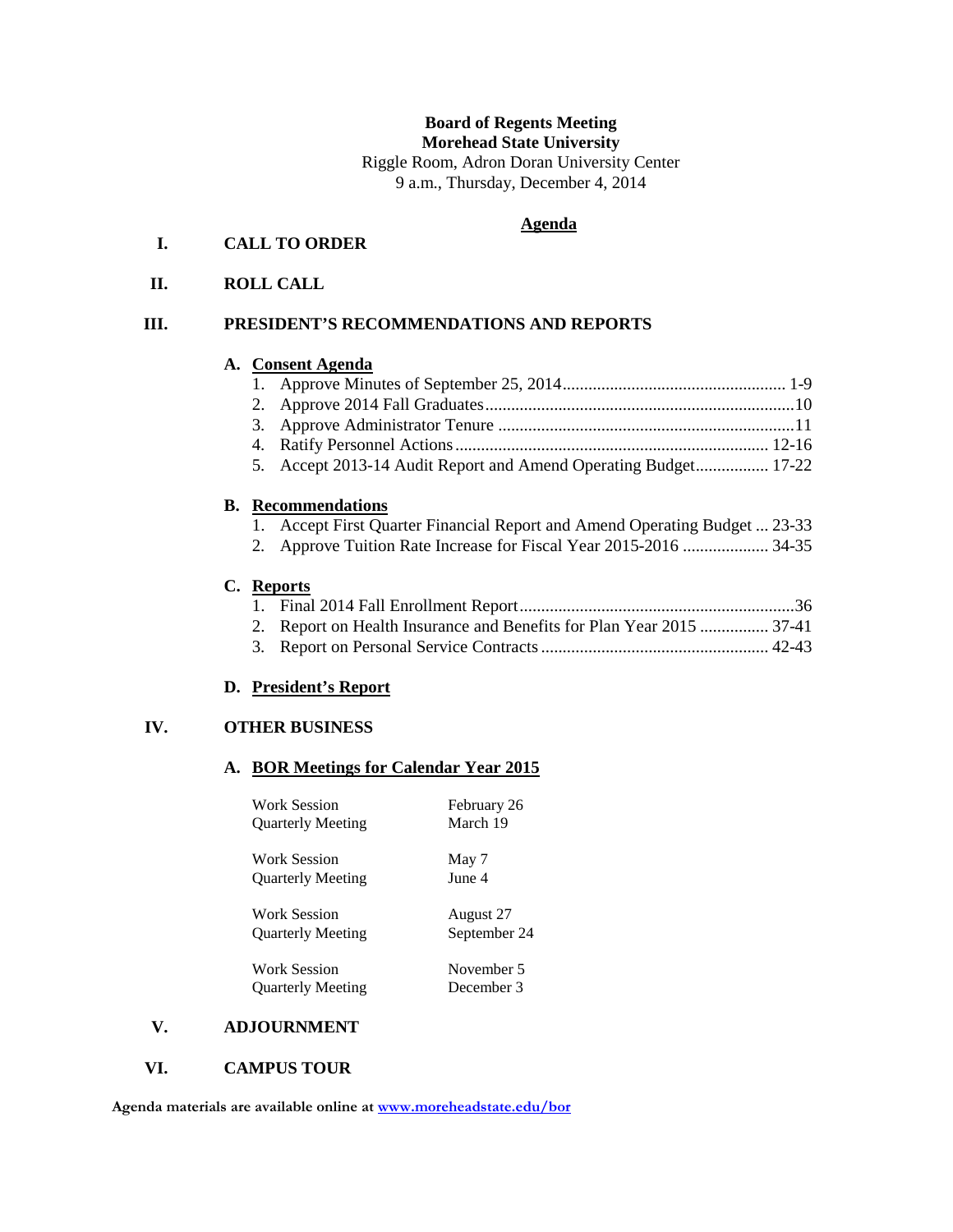|                                              | <b>BOARD OF REGENTS MEETING</b><br><b>MOREHEAD STATE UNIVERSITY</b><br><b>September 25, 2014</b>                                                                                                                                                                                                   |  |  |  |  |  |
|----------------------------------------------|----------------------------------------------------------------------------------------------------------------------------------------------------------------------------------------------------------------------------------------------------------------------------------------------------|--|--|--|--|--|
|                                              | The Board of Regents of Morehead State University met at 10:00 a.m. on Thursday,<br>September 25, 2014, in the Riggle Room of the Adron Doran University Center in<br>Morehead, Kentucky. An orientation session as required by state law was held at 9 a.m.<br>Chair Paul C. Goodpaster presided. |  |  |  |  |  |
| <b>CALL TO ORDER</b>                         | Chair Goodpaster called the meeting to order. Chair Goodpaster introduced Craig<br>Preece, a new Board member in attendance.                                                                                                                                                                       |  |  |  |  |  |
| <b>ROLL CALL</b>                             | The following Board members were present: Royal Berglee, Julie Butcher, Bradley<br>Fyffe, Paul Goodpaster, Debbie Long, John Merchant, Craig Preece, Patrick Price, Todd<br>Thacker, and Kathy Walker. Kevin Pugh was unable to attend the meeting.                                                |  |  |  |  |  |
| <b>MEDIA</b>                                 | Jason Blanton, Director of Media Relations, introduced Patrick Davis, student reporter<br>for Morehead State Public Radio.                                                                                                                                                                         |  |  |  |  |  |
| <b>OATH OF OFFICE</b>                        | Sharon Reynolds, Board secretary, administered the oath of office to Craig Preece. Mr.<br>Preece was appointed by Governor Steven L. Beshear to serve the remainder of Mr.<br>Martin's unexpired term, ending June 30, 2016.                                                                       |  |  |  |  |  |
| <b>RESOLUTIONS OF</b><br><b>COMMENDATION</b> | Chair Goodpaster read the following resolution of commendation for Wayne Martin,<br>who resigned from the Board of Regents in July 2014:                                                                                                                                                           |  |  |  |  |  |
| <b>Wayne Martin</b>                          | <b>RESOLUTION HONORING WAYNE MARTIN</b>                                                                                                                                                                                                                                                            |  |  |  |  |  |
|                                              | <b>WHEREAS, Mr. Wayne Martin has served with distinction as a member of the Board</b><br>of Regents of Morehead State University from 1989 to 1992, and again from<br>2012 to 2014; and                                                                                                            |  |  |  |  |  |
|                                              | <b>WHEREAS, Mr. Martin's tenure included service as vice chair of the Board of</b><br>Regents; and                                                                                                                                                                                                 |  |  |  |  |  |
|                                              | <b>WHEREAS</b> , Mr. Martin also served as chair of the presidential search committee in<br>1992; and                                                                                                                                                                                              |  |  |  |  |  |
|                                              | <b>WHEREAS, Mr. Martin also served as head coach of the Morehead State University</b><br>men's basketball team from 1978 to 1987, leading the Eagles to two NCAA<br>tournaments; and                                                                                                               |  |  |  |  |  |
|                                              | <b>WHEREAS, Mr. Martin's distinguished service on the Board of Regents consistently</b><br>demonstrated his high ethical standards and strong personal commitment to                                                                                                                               |  |  |  |  |  |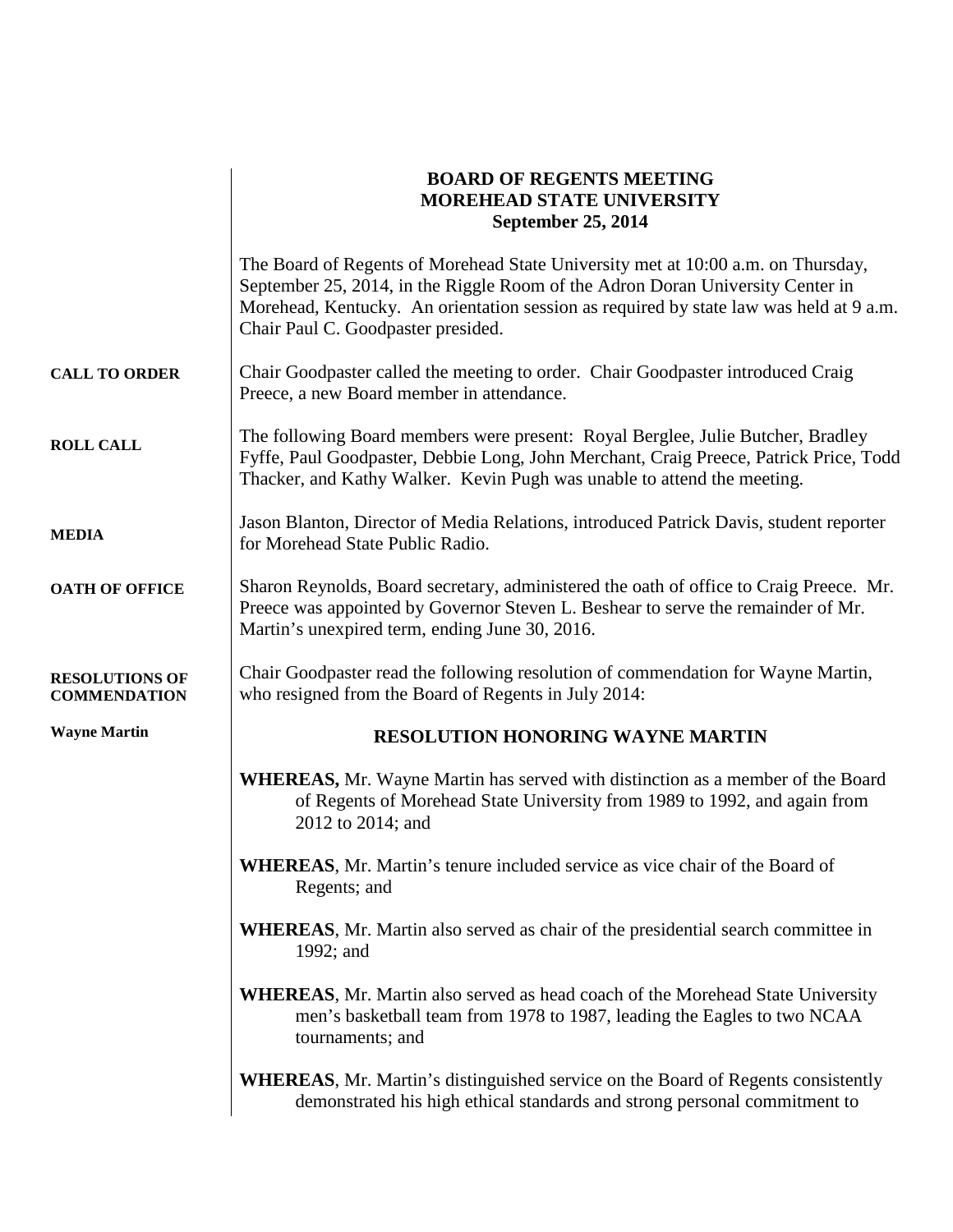institutional integrity; and

**WHEREAS**, Mr. Martin's terms as a board member reflected his professional collegiality and dedication to academic excellence, his abiding concern for the welfare of the entire University community, and his pride as an alumnus of the institution;

**THEREFORE**, be it resolved by the Board of Regents of Morehead State University that Mr. Wayne Martin be and hereby is commended for his years of honorable and outstanding service on the Board of Regents and that the University expresses its profound and sincere gratitude for his efforts.

\_\_\_\_\_\_\_\_\_\_\_\_\_\_\_\_\_\_\_\_\_\_\_\_\_\_\_\_\_\_\_\_ \_\_\_\_\_\_\_\_\_\_\_\_\_\_\_\_\_\_\_\_\_\_\_\_\_\_\_\_\_\_

Done this  $25<sup>th</sup>$  day of September 2014.

\_\_\_\_\_\_\_\_\_\_\_\_\_\_\_\_\_\_\_\_\_\_\_\_\_\_\_\_\_\_ Paul C. Goodpaster, Chair

ATTEST:

**Dr. Gerald DeMoss**

| Sharon S. Reynolds, Secretary                                                                                                                                           | Wayne D. Andrews, President                                                   |
|-------------------------------------------------------------------------------------------------------------------------------------------------------------------------|-------------------------------------------------------------------------------|
| Mr. Martin thanked the members of the Board of Regents.                                                                                                                 |                                                                               |
| Chair Goodpaster read the following resolution of commendation for Dr. Gerald<br>DeMoss:                                                                                |                                                                               |
| <b>RESOLUTION HONORING DR. GERALD DEMOSS</b>                                                                                                                            |                                                                               |
| <b>WHEREAS, Dr.</b> Gerald DeMoss served with distinction as a member of the faculty of<br>Morehead State University from 1968 to 2014; and                             |                                                                               |
| <b>WHEREAS, Dr. DeMoss' service included serving as Chair of the Department of</b><br>Biological and Environmental Sciences;                                            |                                                                               |
| <b>WHEREAS, Dr. DeMoss served as Dean of the College of Science and Technology</b><br>from 1995 to 2011, where he was a fervent leader in establishing the Space<br>and | Science Program, one of five baccalaureate space science degrees in the U.S.; |
| <b>WHEREAS, Dr. DeMoss returned from retirement to serve as Interim Provost from</b><br>2013 to 2014; and                                                               |                                                                               |
| <b>WHEREAS, Dr. DeMoss has initiated science, math and health grants and contracts</b>                                                                                  |                                                                               |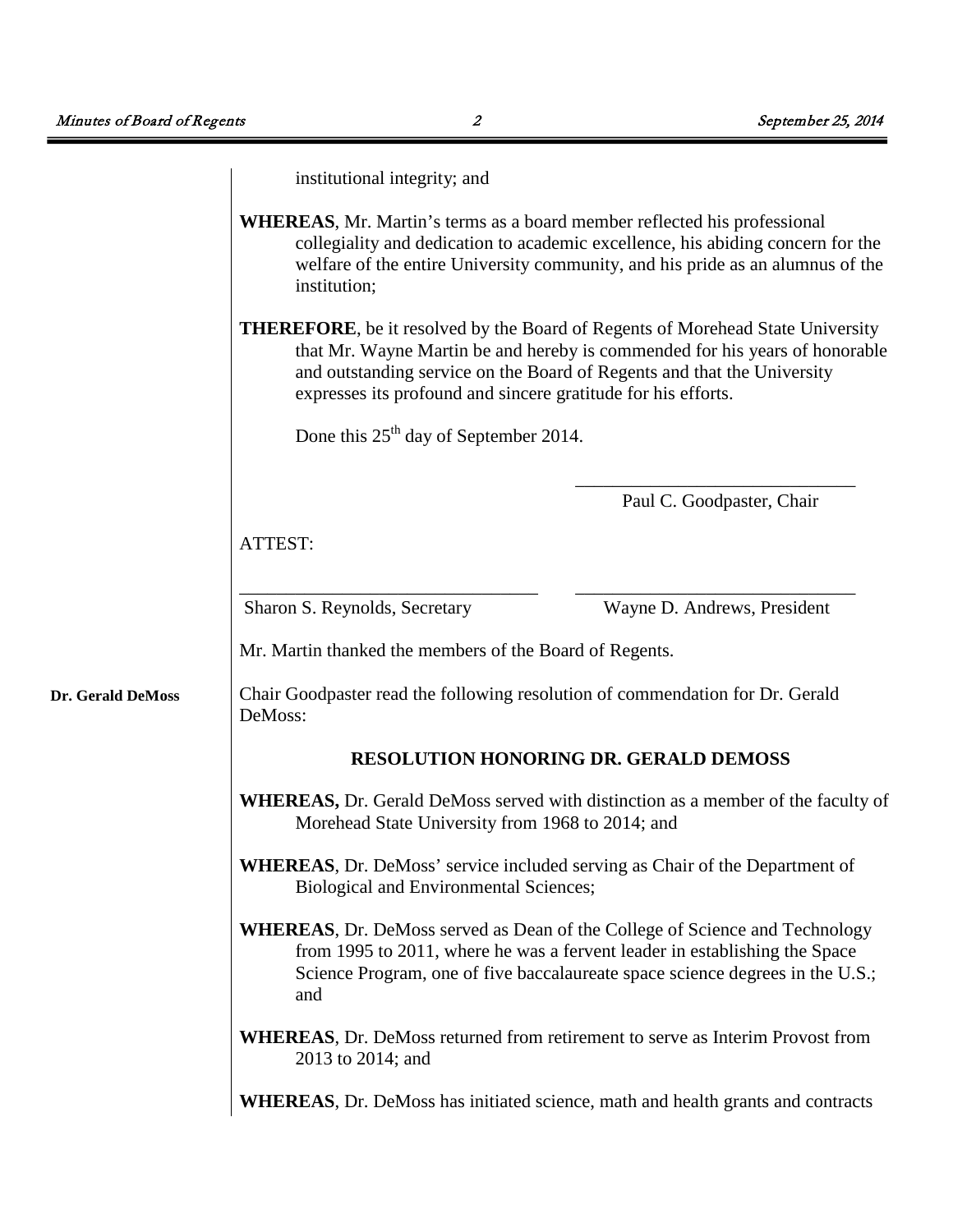|                      | providing \$6.5 million to the institution and service region; and                                                                                                                                                                                                                                           |                                                                                  |  |  |  |  |
|----------------------|--------------------------------------------------------------------------------------------------------------------------------------------------------------------------------------------------------------------------------------------------------------------------------------------------------------|----------------------------------------------------------------------------------|--|--|--|--|
|                      | <b>WHEREAS</b> , Dr. DeMoss' distinguished service as a faculty member and administrator<br>consistently demonstrated his high ethical standards and strong personal<br>commitment to institutional integrity; and                                                                                           |                                                                                  |  |  |  |  |
|                      | <b>WHEREAS</b> , Dr. DeMoss' terms as faculty, dean and interim provost reflected his<br>professional collegiality and dedication to academic excellence, his abiding<br>concern for the welfare of the entire University community, and his pride as a<br>two-time alumnus of the institution;              |                                                                                  |  |  |  |  |
|                      | <b>THEREFORE</b> , be it resolved by the Board of Regents of Morehead State University<br>that Dr. Gerald DeMoss be and hereby is commended for his years of honorable<br>and outstanding service to the University and that the University expresses its<br>profound and sincere gratitude for his efforts. |                                                                                  |  |  |  |  |
|                      | Done this 25 <sup>th</sup> day of September 2014.                                                                                                                                                                                                                                                            |                                                                                  |  |  |  |  |
|                      |                                                                                                                                                                                                                                                                                                              | Paul C. Goodpaster, Chair                                                        |  |  |  |  |
|                      | ATTEST:                                                                                                                                                                                                                                                                                                      |                                                                                  |  |  |  |  |
|                      | Sharon S. Reynolds, Secretary                                                                                                                                                                                                                                                                                | Wayne D. Andrews, President                                                      |  |  |  |  |
|                      | Dr. DeMoss thanked the members of the Board of Regents.                                                                                                                                                                                                                                                      |                                                                                  |  |  |  |  |
| <b>Carol Johnson</b> | Chair Goodpaster read the following resolution of commendation for Carol Johnson,<br>retired Assistant to the President and Secretary to the Board of Regents:                                                                                                                                               |                                                                                  |  |  |  |  |
|                      | <b>RESOLUTION HONORING CAROL JOHNSON</b>                                                                                                                                                                                                                                                                     |                                                                                  |  |  |  |  |
|                      | <b>WHEREAS, Mrs.</b> Carol Johnson served honorably and with distinction as the Assistant<br>to the President of Morehead State University from 1970 to 2014; and                                                                                                                                            |                                                                                  |  |  |  |  |
|                      | <b>WHEREAS</b> , Mrs. Johnson assisted seven Presidents during her tenure;                                                                                                                                                                                                                                   |                                                                                  |  |  |  |  |
|                      | <b>WHEREAS</b> , Mrs. Johnson also served as Secretary of the Board of Regents from 1971<br>to $2014$ ;                                                                                                                                                                                                      |                                                                                  |  |  |  |  |
|                      | <b>WHEREAS</b> , Mrs. Johnson's distinguished service consistently demonstrated her high                                                                                                                                                                                                                     | ethical standards and strong personal commitment to institutional integrity; and |  |  |  |  |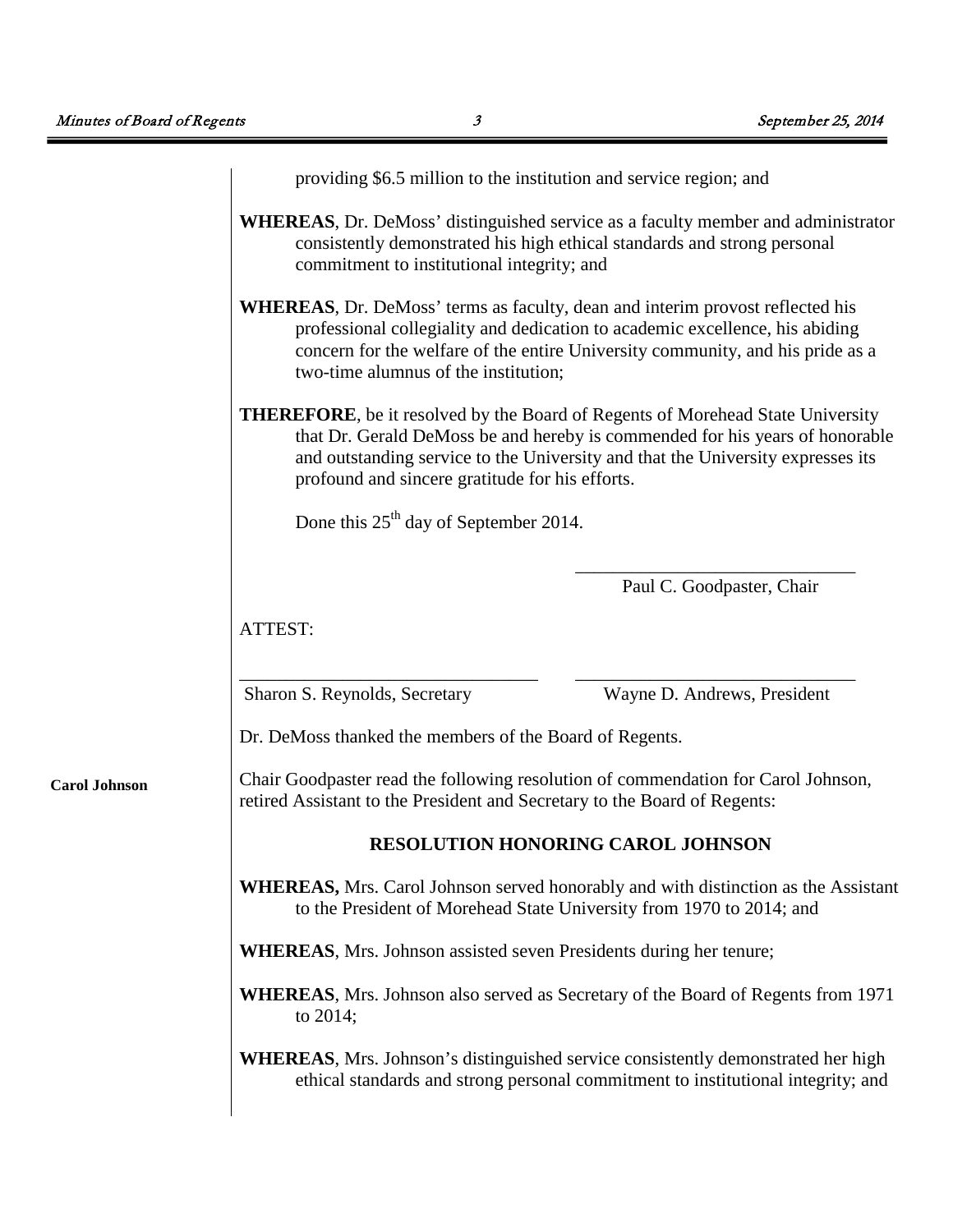**WHEREAS**, Mrs. Johnson's tenure as Assistant to the President and Secretary to the Board reflected her professional collegiality and dedication to excellence, her abiding concern for the welfare of the entire University community, and her pride as an alumnus of the institution;

**THEREFORE**, be it resolved by the Board of Regents of Morehead State University that Mrs. Carol Johnson be and hereby is commended for her years of honorable and outstanding service to the University and to the Board of Regents, and that the University expresses its profound and sincere gratitude for her efforts.

Done this  $25<sup>th</sup>$  day of September 2014.

\_\_\_\_\_\_\_\_\_\_\_\_\_\_\_\_\_\_\_\_\_\_\_\_\_\_\_\_\_\_ Paul C. Goodpaster, Chair

ATTEST:

Sharon S. Reynolds, Secretary Wayne D. Andrews, President

Mrs. Johnson thanked the members of the Board of Regents.

Chair Goodpaster also read the following memorial resolution honoring Myron Doan, former dean of students and cheerleading coach:

\_\_\_\_\_\_\_\_\_\_\_\_\_\_\_\_\_\_\_\_\_\_\_\_\_\_\_\_\_\_\_\_ \_\_\_\_\_\_\_\_\_\_\_\_\_\_\_\_\_\_\_\_\_\_\_\_\_\_\_\_\_\_

# **MEMORIAL RESOLUTION HONORING MYRON DOAN**

**WHEREAS**, Myron Doan, a native of Falmouth, Ky., entered Morehead State University in the Fall of 1967 to study music and was a two time graduate of the University; and

**WHEREAS**, Myron began his career in 1971 at WMKY where he served as Music and Promotions Director, and Program Director and Assistant Manager; and

**WHEREAS**, Myron served his fraternity, Tau Kappa Epsilon as chapter advisor for many years, mentoring young men during their university experience; and

**WHEREAS**, Myron joined the student life staff in 1985 as Assistant to the Vice President and was named Dean of Students in 1993 serving in that capacity until his retirement in November of 2004; and

**WHEREAS**, Myron was introduced to college cheerleading when he agreed to accompany the cheer squad on road trips and immersed himself in trainings, workshops, and learning rules and procedures; and

**MEMORIAL RESOLUTION HONORING MYRON DOAN**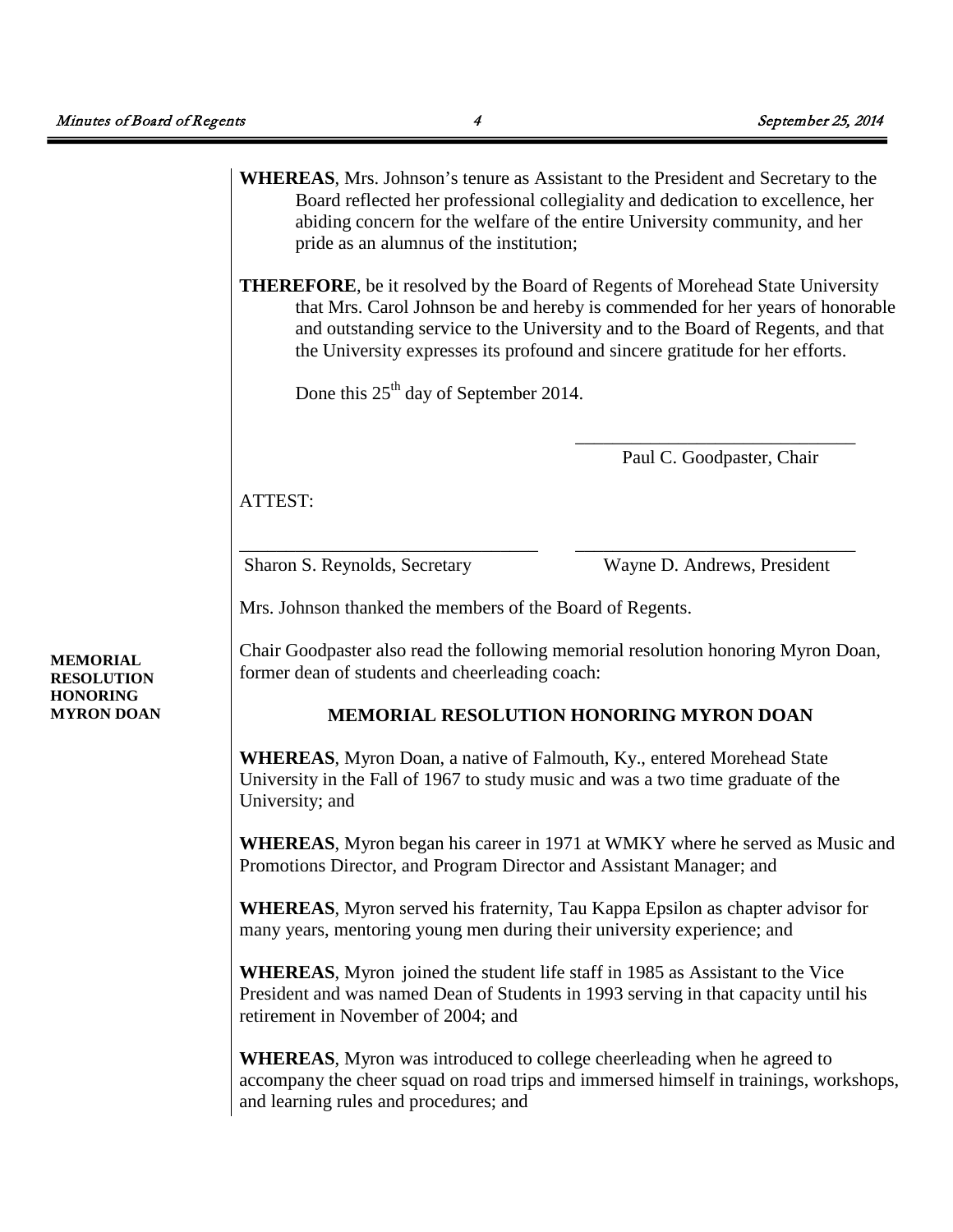**WHEREAS**, the Morehead State University cheer program exploded onto the competitive scene in 1988 winning its first national title under Coach Doan; and

**WHEREAS**, during Myron's coaching career, one of the most celebrated in the world of cheerleading, the coed squad captured thirteen national championships and the allgirl squad, added in 1994, held six national championships; and

**WHEREAS**, Myron was named Cheerleader Magazine's Coach of the Year in 2002 bringing national recognition to his Alma Mater, was inducted into the MSU Alumni Hall of Fame in 2004, and the University's cheer practice room was named in his honor in 2006; and

**WHEREAS**, Myron, although active in many facets of University life, was most often associated with the Morehead State University Championship Cheer Program throughout his lifetime that ended on June 22, 2014, at the age of 64 years;

**THEREFORE BE IT RESOLVED**, that the distinguished life of Myron Doan be and hereby is remembered with deepest respect and gratitude by the Board of Regents of Morehead State University with sincerest condolences extended to his family.

Done this  $25<sup>th</sup>$  day of September 2014.

\_\_\_\_\_\_\_\_\_\_\_\_\_\_\_\_\_\_\_\_\_\_\_\_\_\_\_\_\_\_ Paul C. Goodpaster, Chair

ATTEST:

Sharon S. Reynolds, Secretary Wayne D. Andrews, President

Jeannie Scruggs accepted the resolution on behalf of the Doan family.

MOTION: Ms. Walker moved that the Board approve the four resolutions. Ms. Butcher seconded the motion.

\_\_\_\_\_\_\_\_\_\_\_\_\_\_\_\_\_\_\_\_\_\_\_\_\_\_\_\_\_\_\_\_ \_\_\_\_\_\_\_\_\_\_\_\_\_\_\_\_\_\_\_\_\_\_\_\_\_\_\_\_\_\_

VOTE: The motion carried unanimously.

**SPOTLIGHT PRESENTATION** Dr. Allen Risk, professor of Biology, presented on his research of the plant life in the live oak canopy of Cumberland Island National Seashore conducted while on sabbatical during the spring 2013 semester.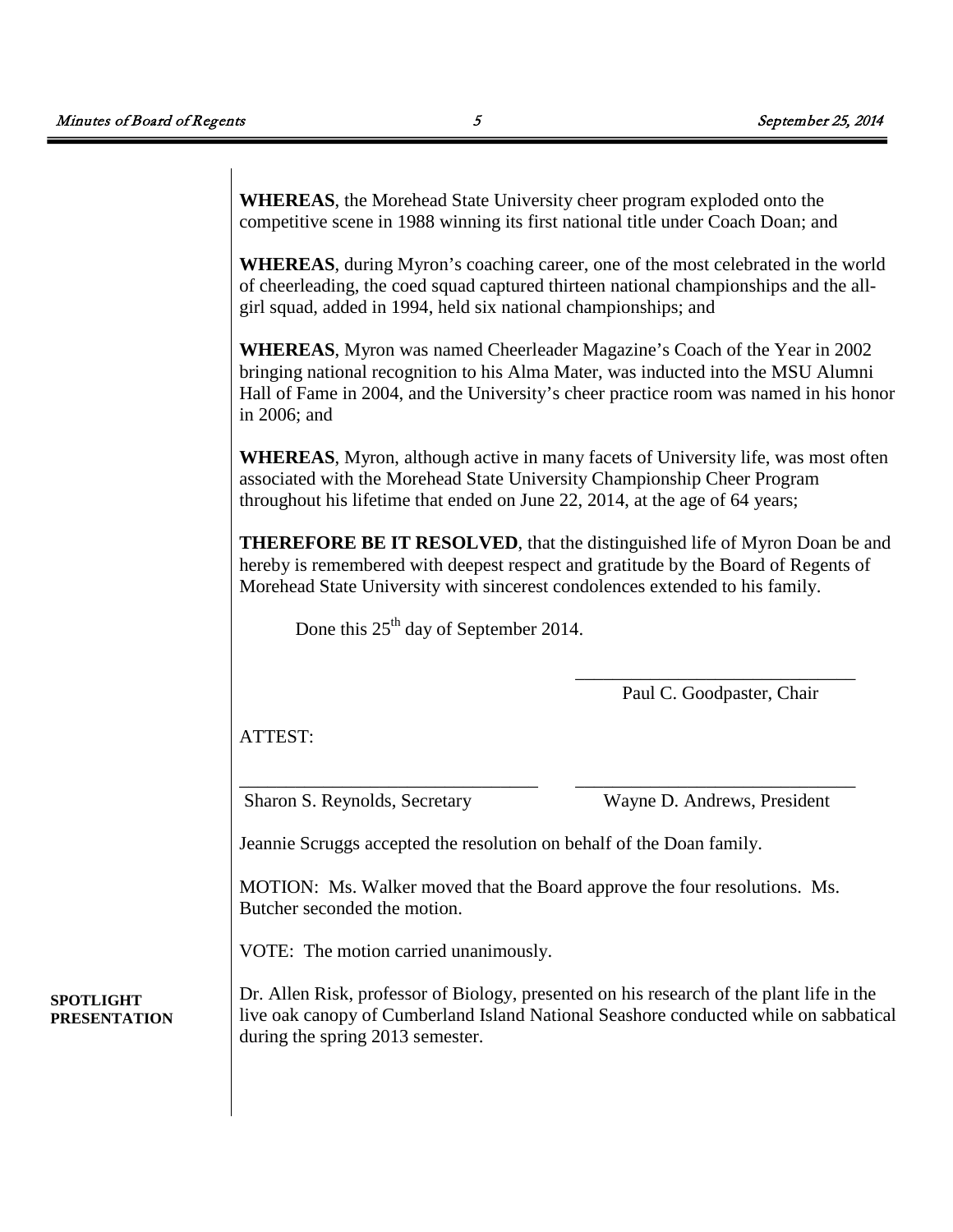| <b>CONSENT AGENDA</b>                         | Chair Goodpaster asked if the Board would like to discuss any item on the Consent<br>Agenda as follows:                                                                                                                                                                                                                                                                                                                                                                                                                                                                                                                                                                    |  |  |  |  |
|-----------------------------------------------|----------------------------------------------------------------------------------------------------------------------------------------------------------------------------------------------------------------------------------------------------------------------------------------------------------------------------------------------------------------------------------------------------------------------------------------------------------------------------------------------------------------------------------------------------------------------------------------------------------------------------------------------------------------------------|--|--|--|--|
|                                               | 1. Minutes of June 5, 2014, and August 21, 2014 (VII-A-1)<br>2. Personnel Actions (VII-A-2)                                                                                                                                                                                                                                                                                                                                                                                                                                                                                                                                                                                |  |  |  |  |
|                                               | Mr. Merchant moved that the items on the Consent Agenda be approved. Mr. Price<br>seconded the motion. The motion carried unanimously.                                                                                                                                                                                                                                                                                                                                                                                                                                                                                                                                     |  |  |  |  |
| PRESIDENT'S<br><b>RECOMMENDATIONS</b>         | The President recommended:                                                                                                                                                                                                                                                                                                                                                                                                                                                                                                                                                                                                                                                 |  |  |  |  |
| <b>Bachelor of Science</b><br>in Neuroscience | RECOMMENDATION: That the Board approve the proposal by the Department of<br>Psychology for the Bachelor of Science in Neuroscience degree (BS-NEUR).                                                                                                                                                                                                                                                                                                                                                                                                                                                                                                                       |  |  |  |  |
|                                               | (Additional background information attached to these minutes and marked VII-B-1)                                                                                                                                                                                                                                                                                                                                                                                                                                                                                                                                                                                           |  |  |  |  |
|                                               | Dr. Steven Ralston, provost and vice president for Academic Affairs, said that<br>neuroscience is an interdisciplinary field that is concerned with the structure,<br>development, function, chemistry, pharmacology and pathology of the nervous system.<br>Dr. Ralston said the program would be consistent with institution goals to create<br>programs that are high quality and in the $STEM + H$ fields. The program will leverage<br>existing resources. There is currently no other public university or college in Kentucky<br>offers an undergraduate Neuroscience degree. Dr. Ralston also said that granting<br>agencies were highly interested in this field. |  |  |  |  |
|                                               | MOTION: Ms. Walker moved that the Board approve the Bachelor of Science in<br>Neuroscience degree. Mr. Thacker seconded the motion.                                                                                                                                                                                                                                                                                                                                                                                                                                                                                                                                        |  |  |  |  |
|                                               | VOTE: The motion carried unanimously.                                                                                                                                                                                                                                                                                                                                                                                                                                                                                                                                                                                                                                      |  |  |  |  |
|                                               | The President recommended:                                                                                                                                                                                                                                                                                                                                                                                                                                                                                                                                                                                                                                                 |  |  |  |  |
| <b>Approve Purchase</b><br>of Real Property   | RECOMMENDATION: That the Board approve the acquisition of a 1.18 acre property<br>located on East Main Street in Morehead, Kentucky.                                                                                                                                                                                                                                                                                                                                                                                                                                                                                                                                       |  |  |  |  |
|                                               | (Additional background information attached to these minutes and marked VII-B-2)                                                                                                                                                                                                                                                                                                                                                                                                                                                                                                                                                                                           |  |  |  |  |
|                                               | Beth Patrick, Chief Financial Officer and Vice President for Administration said that the<br>University has the opportunity to acquire property contiguous to the main entrance to<br>campus and the future site of the Alumni/Welcome Center. The property is accessible<br>from Main Street and includes 1.18 acres and two frame residential homes. The owner<br>of the property is Mr. Charles Caudill, an alumnus of Morehead State University and a<br>member of the Athletic Hall of Fame. Two appraisals were conducted on the property,<br>averaging \$510,000. The owners have agreed to a purchase price of \$400,000 over 7                                    |  |  |  |  |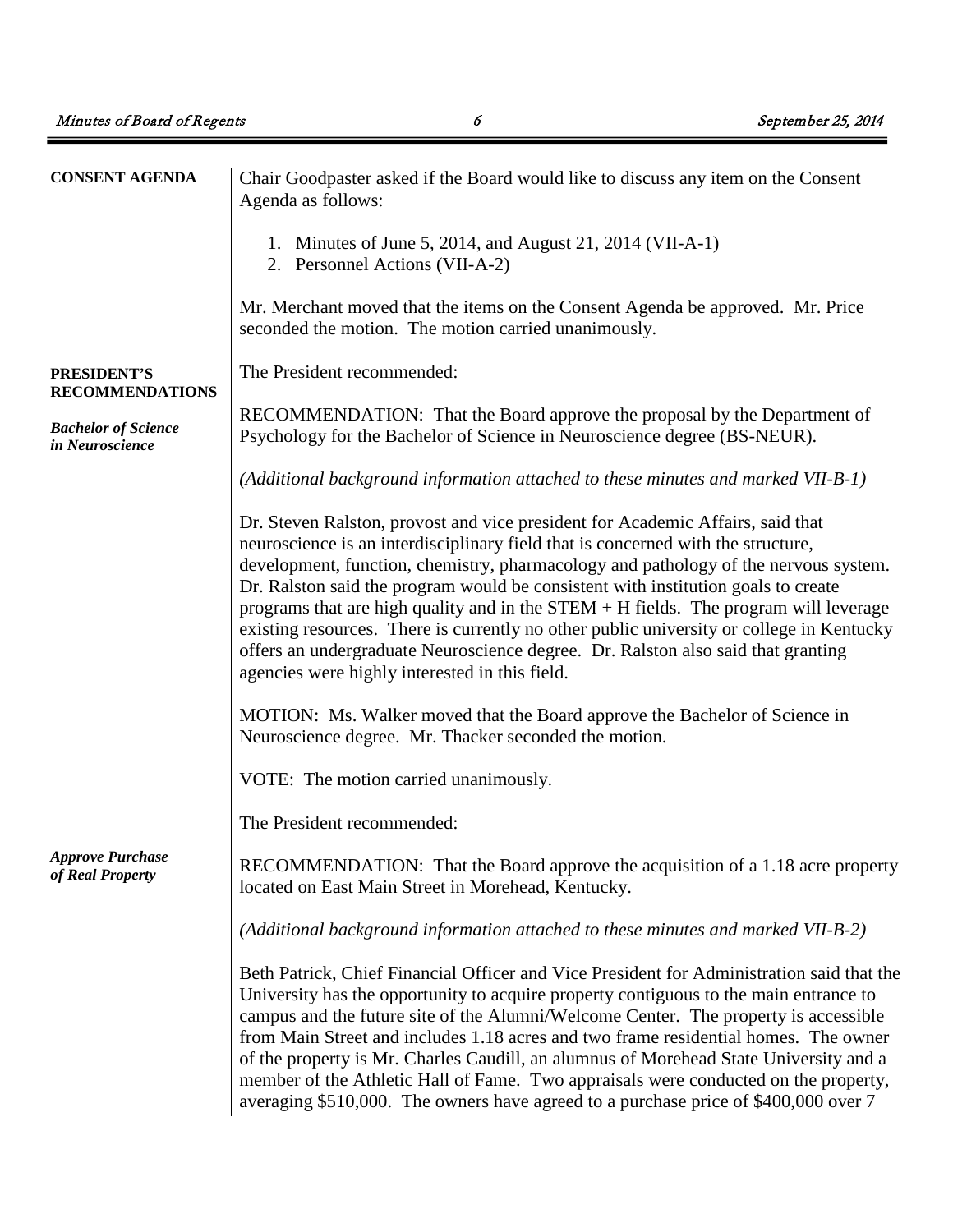years at 5 percent interest. The University would take possession immediately. Discussion followed.

MOTION: Ms. Long moved that the Board approve the President's recommendation. Mr. Merchant seconded the motion.

VOTE: The motion carried unanimously.

The President recommended:

RECOMMENDATION: That the Board authorize the University President and/or the Chief Financial Officer/Vice President for Administration to execute a loan agreement either through the Commonwealth of Kentucky Master Lease Program or a separate third party lender in an amount not to exceed \$10,000,000 to finance the upgrade and expansion of the University's information technology infrastructure network and campus security systems.

*(Additional background information attached to these minutes and marked VII-B-3)*

Ms. Patrick said the upgrade of infrastructure was a foundational initiative in the University Technology Plan. A study estimated the upgrade to be between \$7M and \$9M, with the upper estimate representing state-of-the-art equipment in all applications. The University has selected Pomeroy, a firm headquartered in Hebron, KY, for the implementation of the network upgrade. The project is expected to take eighteen months. In addition to the upgrade to the University's technology infrastructure network, campus security systems including access entry systems in residence halls, campus emergency alert systems, video surveillance and other student safety equipment is planned as part of the project.

The University is seeking short-term (ten year repayment period or less) financing. The selection of whether to use the Kentucky Master Lease Program or a third party lender would be contingent on the bids received. The debt would be partially paid from the retirement of debt from the enterprise resource planning system (Datatel) that occurs this year.

Mr. Merchant asked if bond counsel would be handling the master lease. Ms. Patrick affirmed that they would.

MOTION: Mr. Thacker moved that the Board approve the President's recommendation. Mr. Preece seconded the motion.

VOTE: The motion carried with one abstention (Mr. Merchant).

*Financing for Upgrade and Expansion of Information Technology Infrastructure Network and Campus Security Systems*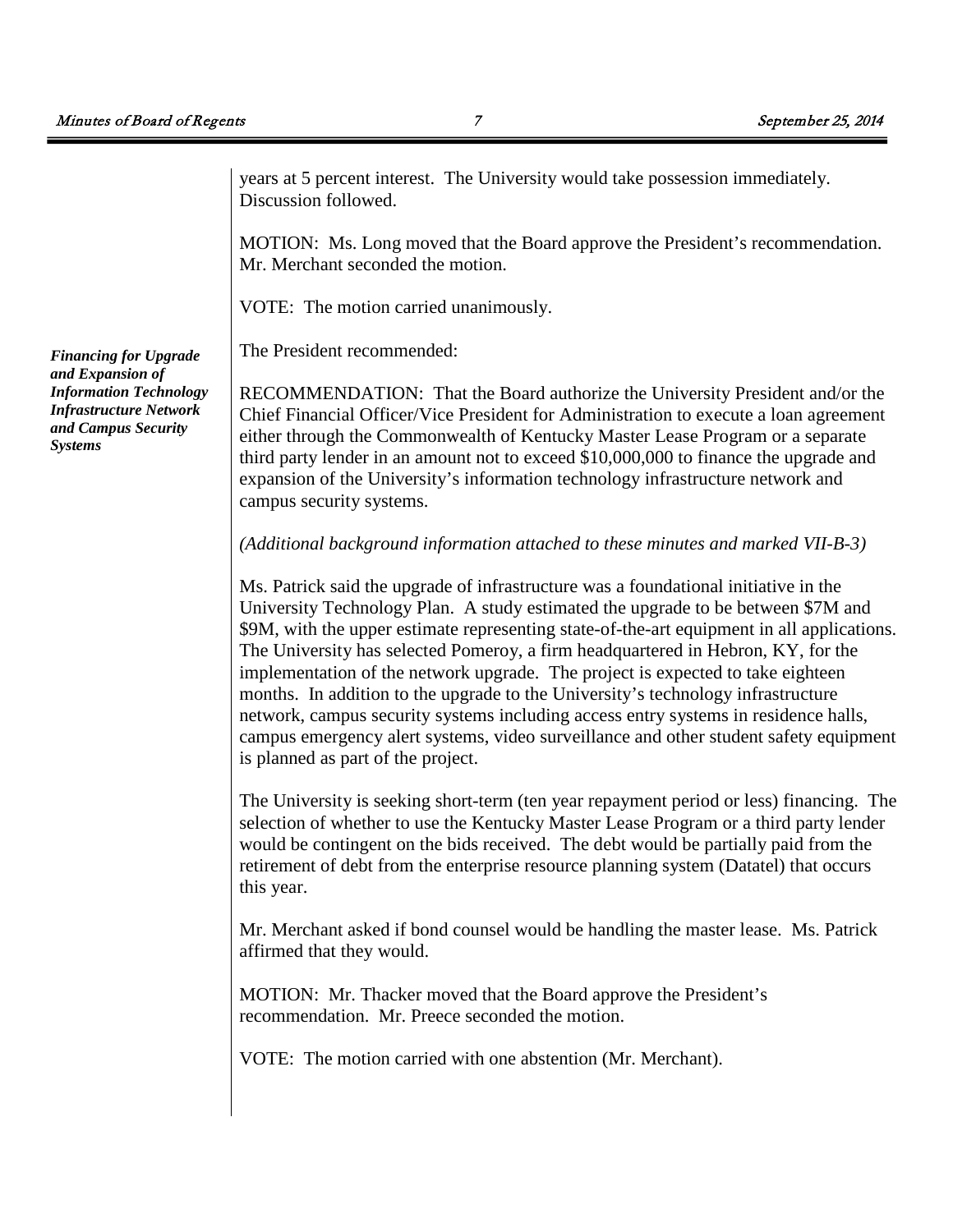| <b>REPORTS</b>                                    | Jeffrey Liles, Assistant Vice President for Enrollment Services, presented the                                                                                                                                                                                                                                  |  |  |  |  |  |
|---------------------------------------------------|-----------------------------------------------------------------------------------------------------------------------------------------------------------------------------------------------------------------------------------------------------------------------------------------------------------------|--|--|--|--|--|
| <b>Preliminary Fall 2014</b><br><b>Enrollment</b> | preliminary enrollment report for Fall 2014. He noted that the report was prepared by<br>the staff of the Office of Institutional Research and Analysis.                                                                                                                                                        |  |  |  |  |  |
|                                                   | (Preliminary Enrollment Report for Fall 2014 attached to these minutes and marked<br>$VII-C-1$ )                                                                                                                                                                                                                |  |  |  |  |  |
|                                                   | Headcount enrollment is 10,951, a slight decrease from fall 2013. First time freshmen<br>numbered 1,524, missing the goal of 1,685. There are 2,420 students enrolled in the<br>Early College (high school dual-credit) Program.                                                                                |  |  |  |  |  |
|                                                   | Mr. Liles noted that while the numbers are down, the average ACT for incoming<br>freshmen remained at 22.2, and that retention has increased. There was discussion<br>concerning MSU and national trends, particularly in graduate enrollment.                                                                  |  |  |  |  |  |
|                                                   | Dr. Andrews said he found this enrollment report disturbing given the efforts being<br>made by the University and that University staff is currently looking into the enrollment<br>data and the financial impact.                                                                                              |  |  |  |  |  |
|                                                   | Mr. Price asked what the average debt is at graduation. Dr. Andrews responded that it is<br>approximately \$22,000, less than the cost of a new vehicle. Ninety percent of students<br>receive some sort of financial aid, and 60% come from the service region, where there<br>are tremendous economic issues. |  |  |  |  |  |
|                                                   | Mr. Goodpaster asked if the University changed its recruiting areas or patterns this year.<br>Mr. Liles said that the University expanded recruitment into new geographic areas.                                                                                                                                |  |  |  |  |  |
| <b>Real Property Leases</b>                       | Ms. Patrick reported on real property leases in effect July 1, 2014.                                                                                                                                                                                                                                            |  |  |  |  |  |
|                                                   | (Report attached to these minutes and marked VII-C-2)                                                                                                                                                                                                                                                           |  |  |  |  |  |
| <b>Personal Service</b><br><i>Contracts</i>       | Ms. Patrick also reported on personal service contracts, which represent all such<br>contracts issued with amounts greater than \$10,000 between May 31, 2014 and August<br>31, 2014.                                                                                                                           |  |  |  |  |  |
|                                                   | (Report attached to these minutes and marked VII-C-3)                                                                                                                                                                                                                                                           |  |  |  |  |  |
|                                                   | Ms. Patrick noted that several of the contracts (such as the legal and sign language<br>interpretation contracts) are authorizations to spend up to the indicated amount only if<br>needed.                                                                                                                     |  |  |  |  |  |
|                                                   |                                                                                                                                                                                                                                                                                                                 |  |  |  |  |  |
|                                                   |                                                                                                                                                                                                                                                                                                                 |  |  |  |  |  |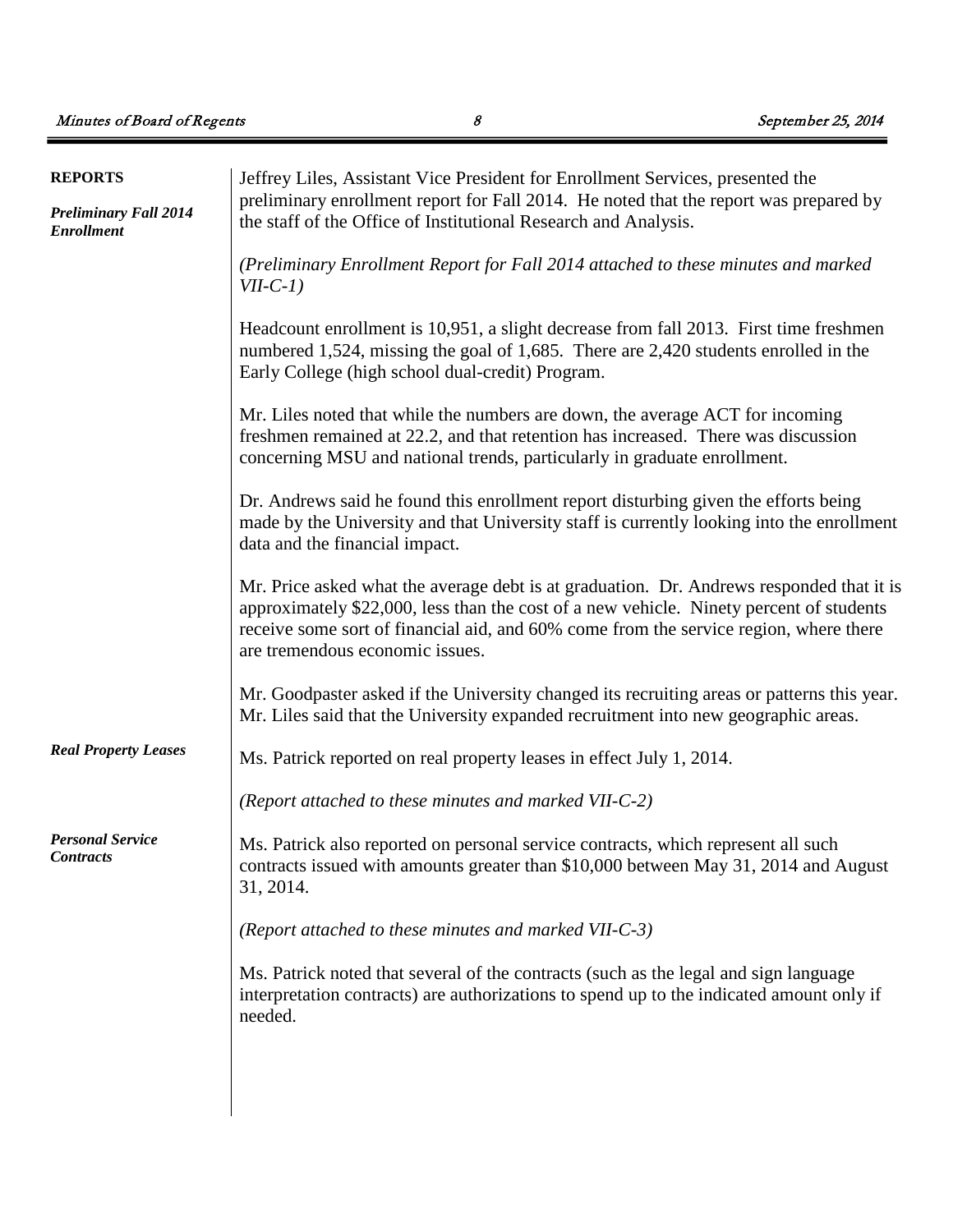| <b>PRESIDENT'S</b><br><b>REPORT</b>    | Dr. Andrews reported on the following:                                                                                                                                                                                                                                                                                                                                        |  |  |  |  |  |
|----------------------------------------|-------------------------------------------------------------------------------------------------------------------------------------------------------------------------------------------------------------------------------------------------------------------------------------------------------------------------------------------------------------------------------|--|--|--|--|--|
|                                        | <b>Campus Master Plan</b><br>$\bullet$<br>The University is moving forward with final design for 600 new residential<br>1.<br>beds. Approximately 550 will be on campus, and 50 will be built on the<br>University farm. The project totals \$30.7M and will be funded with<br>agency bonds. Anticipated opening of the new hall on campus is Fall<br>2016.                   |  |  |  |  |  |
|                                        | The design work for the new parking garage and dining facility is being<br>2.<br>finalized. The structure will be built where Waterfield Hall stood.<br>Construction is expected to start in early 2015 and the building will open at<br>the end of 2015. The University will not incur any debt for this project.                                                            |  |  |  |  |  |
|                                        | The University recently awarded the contract for the renovation of the<br>3.<br>Adron Doran University Center. The project will be \$49M in state funds<br>and will involve building a new dining facility and renovating the older<br>portions of the building not previously renovated. The project will begin in<br>May 2015 and take approximately 18 months to complete. |  |  |  |  |  |
|                                        | <b>Shaping Our Appalachian Region (SOAR) Futures Forum Committee -</b><br>Dr. Andrews is a member of this committee, which is a part of the SOAR<br>initiative initiated by Representative Hal Rogers and Governor Beshear. He<br>participated in the SOAR Executive Board meeting earlier this week, and heard<br>many ideas on improving the region.                        |  |  |  |  |  |
| <b>ANNOUNCEMENTS</b>                   | Chair Goodpaster announced the upcoming meetings and events:                                                                                                                                                                                                                                                                                                                  |  |  |  |  |  |
| <b>Upcoming Meetings and</b><br>Events | Dinner, Wednesday, November 5, 2014, Dudley's on Short, Lexington<br>$\bullet$<br>Retreat/Work Session, Thursday, November 6, 8 a.m., Griffin Gate Marriott<br>$\bullet$<br>Quarterly Meeting, Thursday, December 4, 9 a.m.<br>$\bullet$<br>Fall Commencement, Saturday, December 13, 10:30 a.m.                                                                              |  |  |  |  |  |
| <b>ADJOURNMENT</b>                     | There being no further business to conduct, Mr. Merchant moved that the meeting<br>adjourn at 11:53 a.m. Ms. Walker seconded the motion. The motion carried.                                                                                                                                                                                                                  |  |  |  |  |  |
|                                        | Respectfully submitted,                                                                                                                                                                                                                                                                                                                                                       |  |  |  |  |  |
|                                        |                                                                                                                                                                                                                                                                                                                                                                               |  |  |  |  |  |
|                                        | Sharon S. Reynolds, Secretary<br><b>Board of Regents</b>                                                                                                                                                                                                                                                                                                                      |  |  |  |  |  |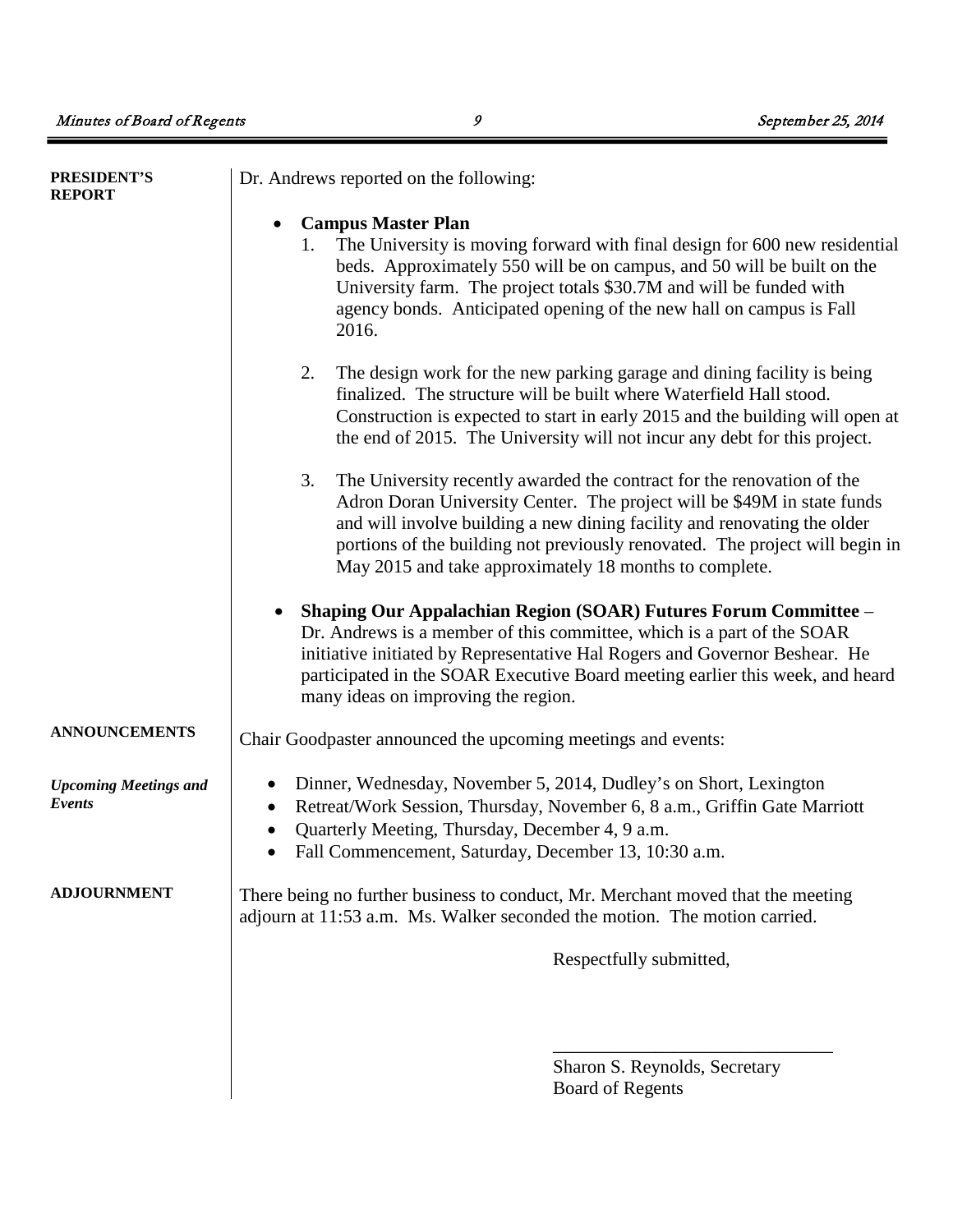That the awarding of degrees to all candidates who successfully complete all degree requirements as approved by the faculty of the University at the 2014 Fall Commencement on December 13, 2014, be approved.

# **Background:**

622 students have applied for graduation at the December 13, 2014, Fall Commencement. This includes 57 associate degrees, 403 bachelor degrees, 156 master degrees and 6 educational specialist degrees.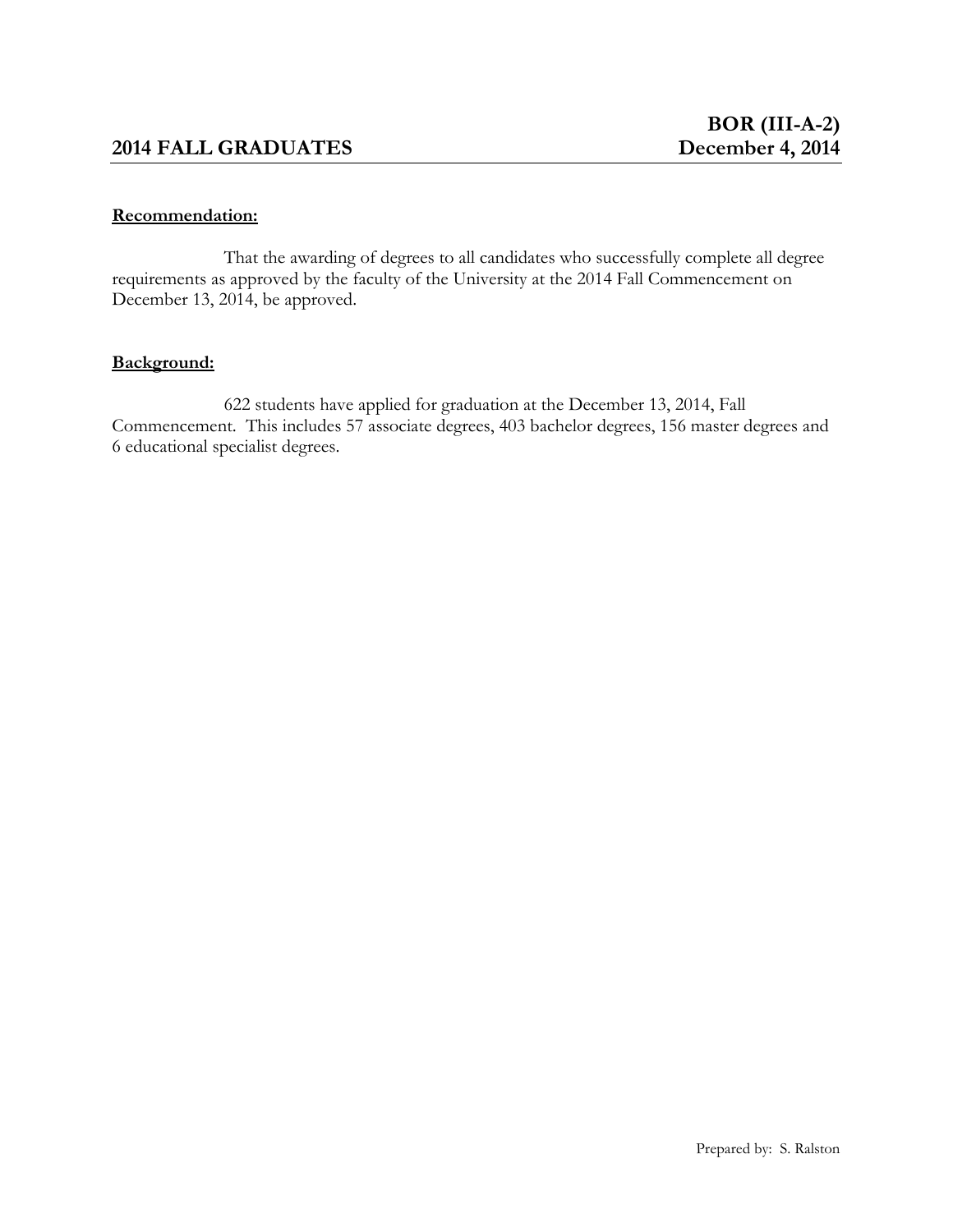That the Board of Regents approve the granting of tenure and the rank of Professor to Dr. Steven Ralston, Provost and Vice President for Academic Affairs.

# **Background:**

Morehead State University's personnel policy, PAc-27, provides a procedure to award tenure to an administrator with exceptional credentials, experience, and previously acquired tenure as a condition of employment. The promotion committee for the Department of Communication, Media & Leadership Studies unanimously approved the appointment of Dr. Steven Ralston, Provost and Vice President for Academic Affairs, at the rank of Professor. The Department Chair, Dean of the Caudill College of Arts, Humanities & Social Sciences, and the President support this recommendation.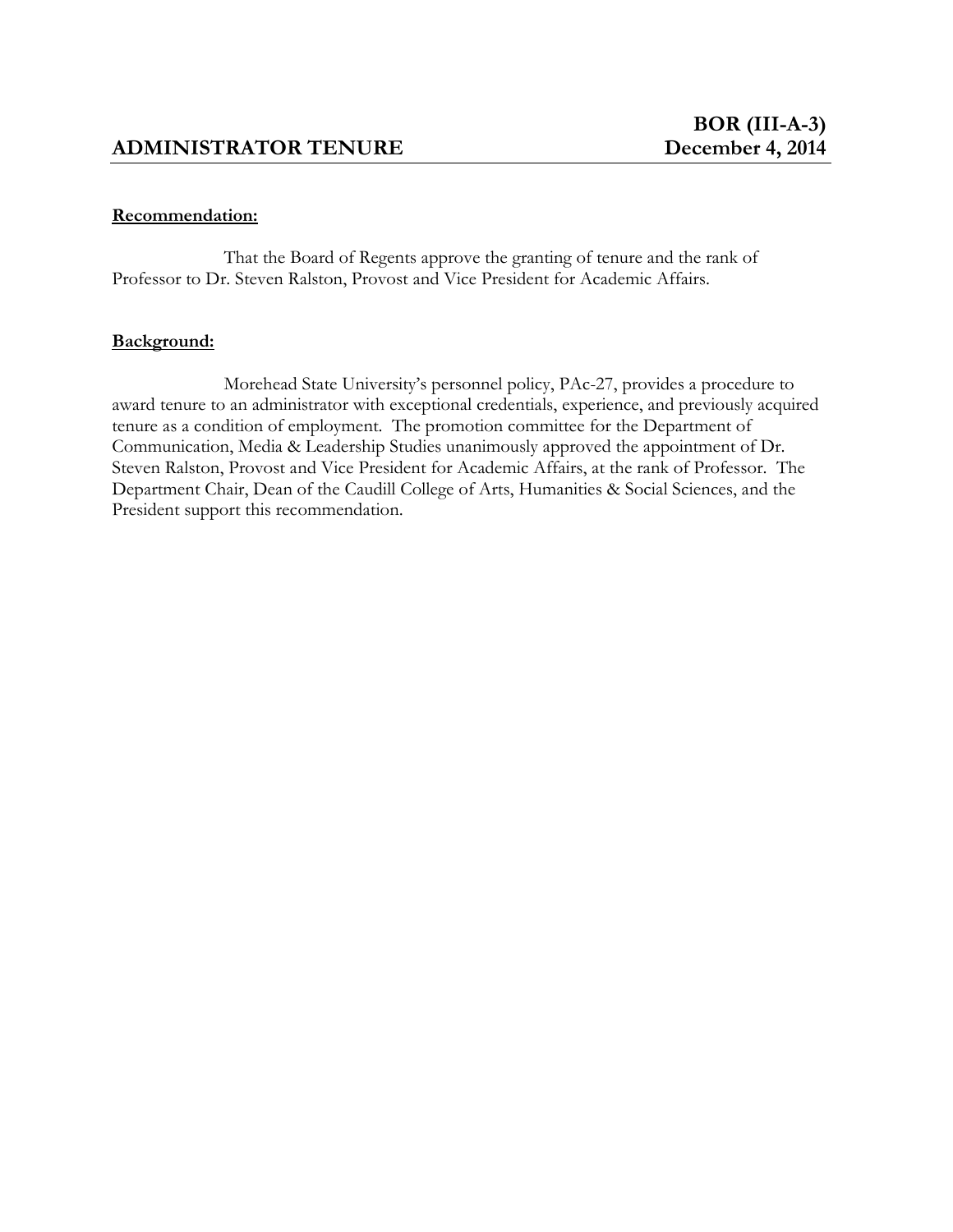That the Board ratify the Personnel Actions for the period September 3, 2014, through November 11, 2014.

# **Background:**

The Personnel Action Request Report includes actions related to:

- 1) full-time and continuing part-time faculty, librarians and Executive, Administrative and Managerial employees, excluding supplemental actions not listed under Item 3, below;
- 2) full-time and continuing part-time non-classified Executive, Administrative and Managerial and Professional Staff positions (including supplemental actions);
- 3) supplemental actions for faculty acquiring managerial duties, excluding normal grant activities;
- 4) discipline;
- 5) leave of absences;
- 6) sabbaticals; and
- 7) retirements.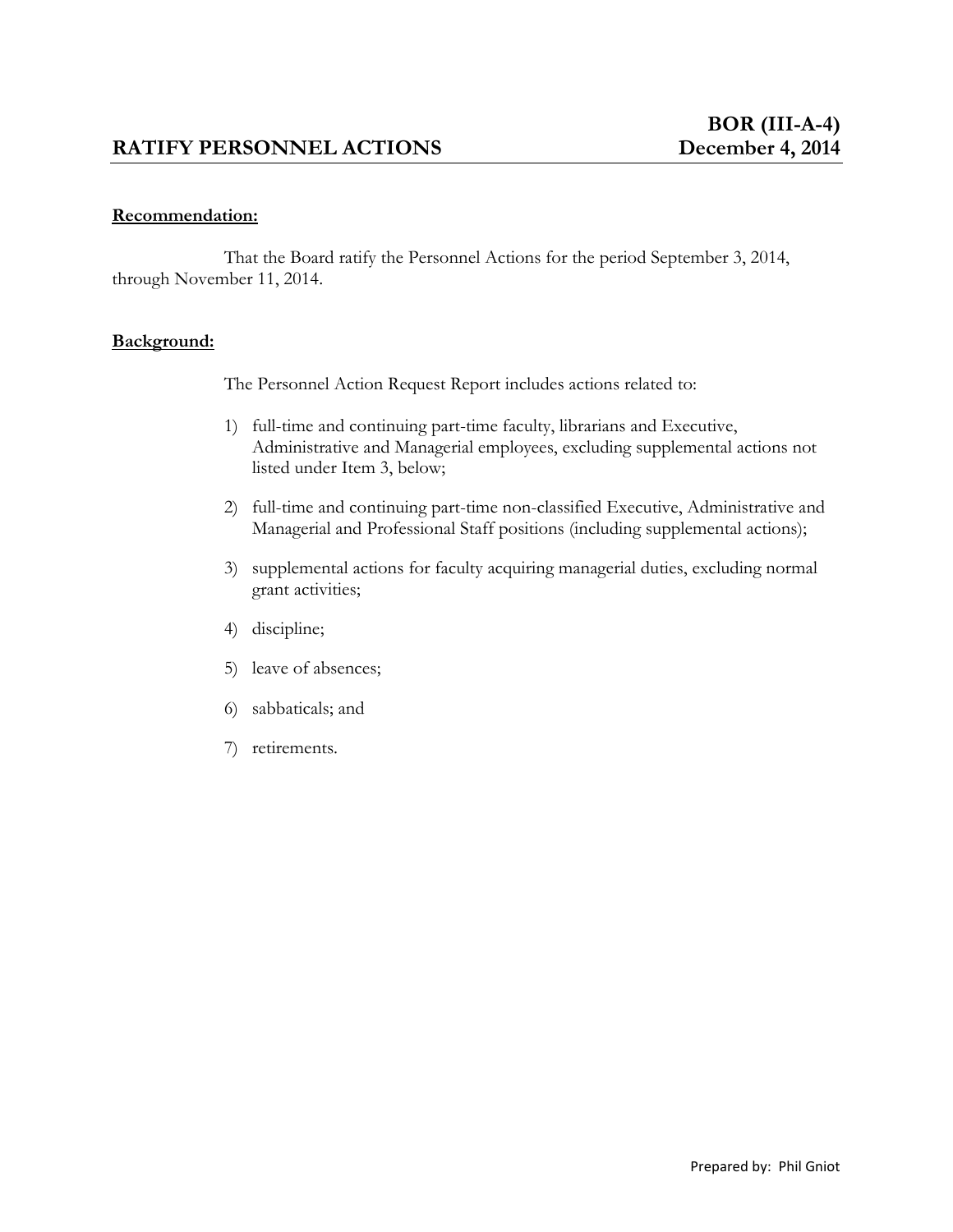# MOREHEAD STATE UNIVERSITY ROSTER POSITIONS SUMMARY 11/11/14

|                                                       | July 1<br><b>Authorized</b><br><b>Positions</b> | <b>Current</b><br><b>Authorized</b><br><b>Positions</b> | $+/-$<br><b>Position</b><br><b>Adjustments</b> | <b>Current</b><br><b>Position</b><br><b>Strength</b> | %<br><b>Current</b><br><b>Strength</b> |
|-------------------------------------------------------|-------------------------------------------------|---------------------------------------------------------|------------------------------------------------|------------------------------------------------------|----------------------------------------|
| Office of the President                               | 5.25                                            | 5.25                                                    | 0.00                                           | 5.25                                                 | 100.00                                 |
| Division of University Advancement                    | 48.00                                           | 44.00                                                   | $-4.00$                                        | 40.00                                                | 90.91                                  |
| Division of Administration and Fiscal Services        | 116.58                                          | 112.75                                                  | $-3.83$                                        | 102.75                                               | 91.13                                  |
| <b>Facilities Management</b>                          | 155.00                                          | 157.00                                                  | 2.00                                           | 153.00                                               | 97.45                                  |
| Division of Student Life                              | 121.86                                          | 120.66                                                  | $-1.20$                                        | 114.66                                               | 95.03                                  |
| Division of Academic Affairs                          | 41.00                                           | 39.50                                                   | $-1.50$                                        | 35.50                                                | 89.87                                  |
| Caudill College of Arts, Humanities & Social Sciences | 159.50                                          | 154.75                                                  | $-4.75$                                        | 139.75                                               | 90.31                                  |
| College of Business and Public Affairs                | 58.50                                           | 58.50                                                   | 0.00                                           | 55.50                                                | 94.87                                  |
| College of Education                                  | 88.02                                           | 82.86                                                   | $-5.16$                                        | 72.03                                                | 86.93                                  |
| College of Science and Technology                     | 179.66                                          | 179.66                                                  | 0.00                                           | 170.66                                               | 94.99                                  |
| Academic Programs and University Outreach             | 86.92                                           | 32.00                                                   | $-54.92$                                       | 30.00                                                | 93.75                                  |
| <b>Student Success</b>                                | 0.00                                            | 56.00                                                   | 56.00                                          | 51.00                                                | 91.07                                  |
| Camden-Carroll Library                                | 37.00                                           | 33.00                                                   | $-4.00$                                        | 29.00                                                | 87.88                                  |
|                                                       | 1097.29                                         | 1075.93                                                 | $-21.36$                                       | 999.10                                               | 92.86                                  |

Note: Positions are expressed in terms of full-time equivalency.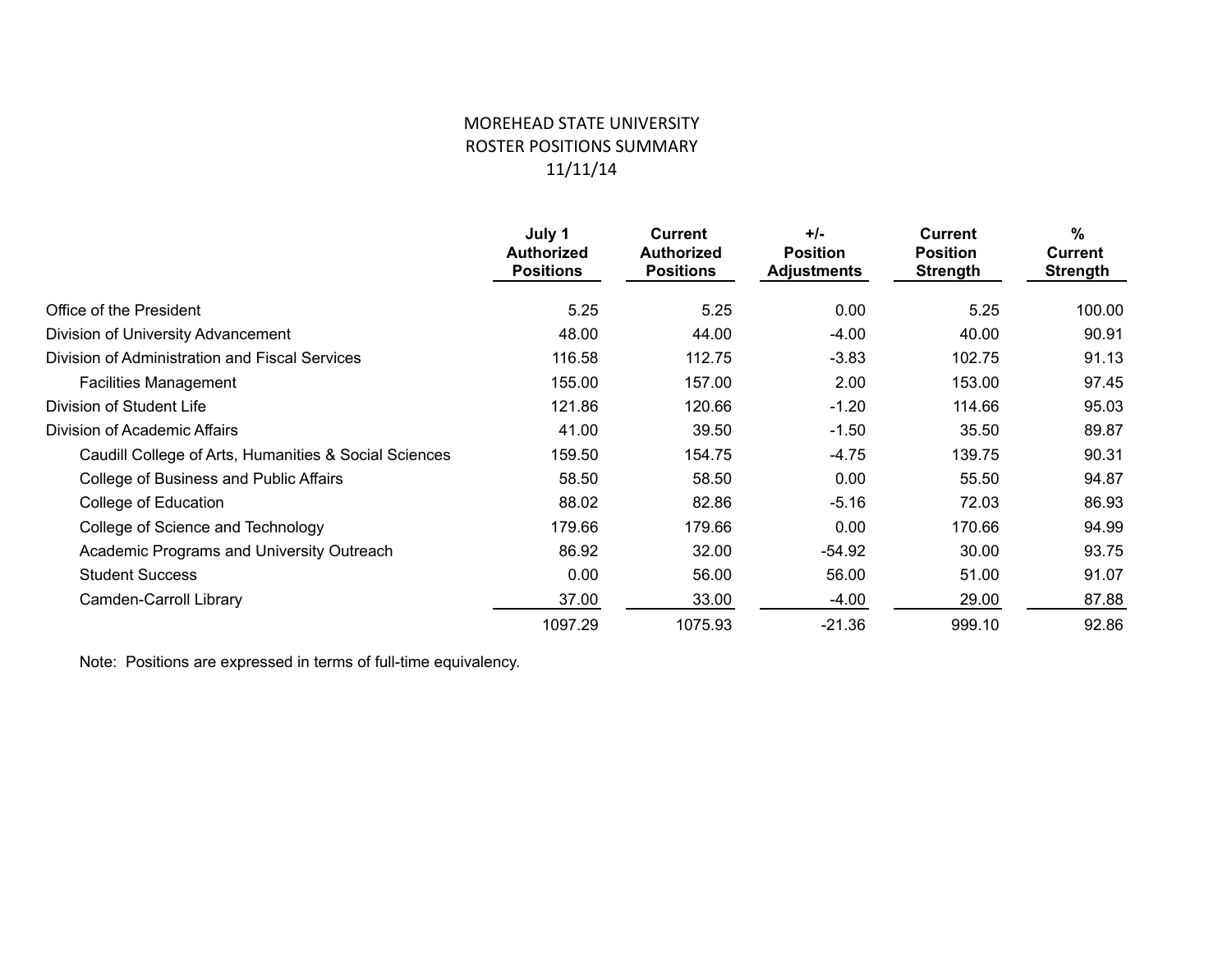# **DEFINITIONS OF THE DIFFERENT KINDS OF APPOINTMENTS**

**Full-Time Standing:** A Full-Time Standing Appointment designates an appointment that is full-time and for which no ending date is specified. Such appointments are terminable in accordance with the appropriate University policy. Full-time Standing Appointments must be backed with budgeted funds. Full-Time Standing Appointments may be used for all four payroll classification categories namely 1) Academic; 2) Administrative; 3) Staff Exempt; and 4) Staff Nonexempt (see PG-2). Full-Time Standing Appointments may be specified for nine, ten, eleven, or twelve months per fiscal year. This type of appointment is provided all regular University benefits. **Full-Time Fixed:** A Full-Time Fixed Appointment designates an appointment that is full-time for a fixed period of time and for which an ending date is specified. Such appointments may be specified for nine, ten, eleven, or twelve months. The appointments do not have to be backed by permanent funds. Full-Time Fixed Appointments may be used for all four payroll classification categories namely 1) Academic; 2) Administrative; 3) Staff Exempt; and 4) Staff Nonexempt (see PG-2). This includes instructors and any other individuals in a classification covered by the tenure regulations. Such appointments are discontinued automatically at the specified ending date. Appointments may be terminated before the ending date for cause or business necessity. Full-Time Fixed Appointments may be renewed. Persons appointed to Full-Time Fixed Appointments are not converted to Full-Time Standing Appointments without an appropriate search or search waiver. This type of appointment is provided all regular University benefits. **Supplemental:** A Supplemental Appointment designates an appointment which is supplementary to a Full-Time Standing or Full-Time Fixed Appointment and has the effect of providing an additional contractual provision beyond the term of the Full-Time Standing or Full-Time Fixed Appointments. For example, a Supplemental Appointment may be

used if an individual whose regular appointment is for nine months but whose appointment is extended for one to three additional months. Supplemental Appointments will also be used to designate those appointments which are supplementary to Full-Time Standing or Full-Time Fixed Appointments to compensate for approved additional services normally outside the scope of regular duties. For example, A Supplemental Appointment can be used when an eligible employee is employed to teach a course for additional compensation. Regular University benefits, except sick leave and vacation accrual, continue with a Supplemental Appointment.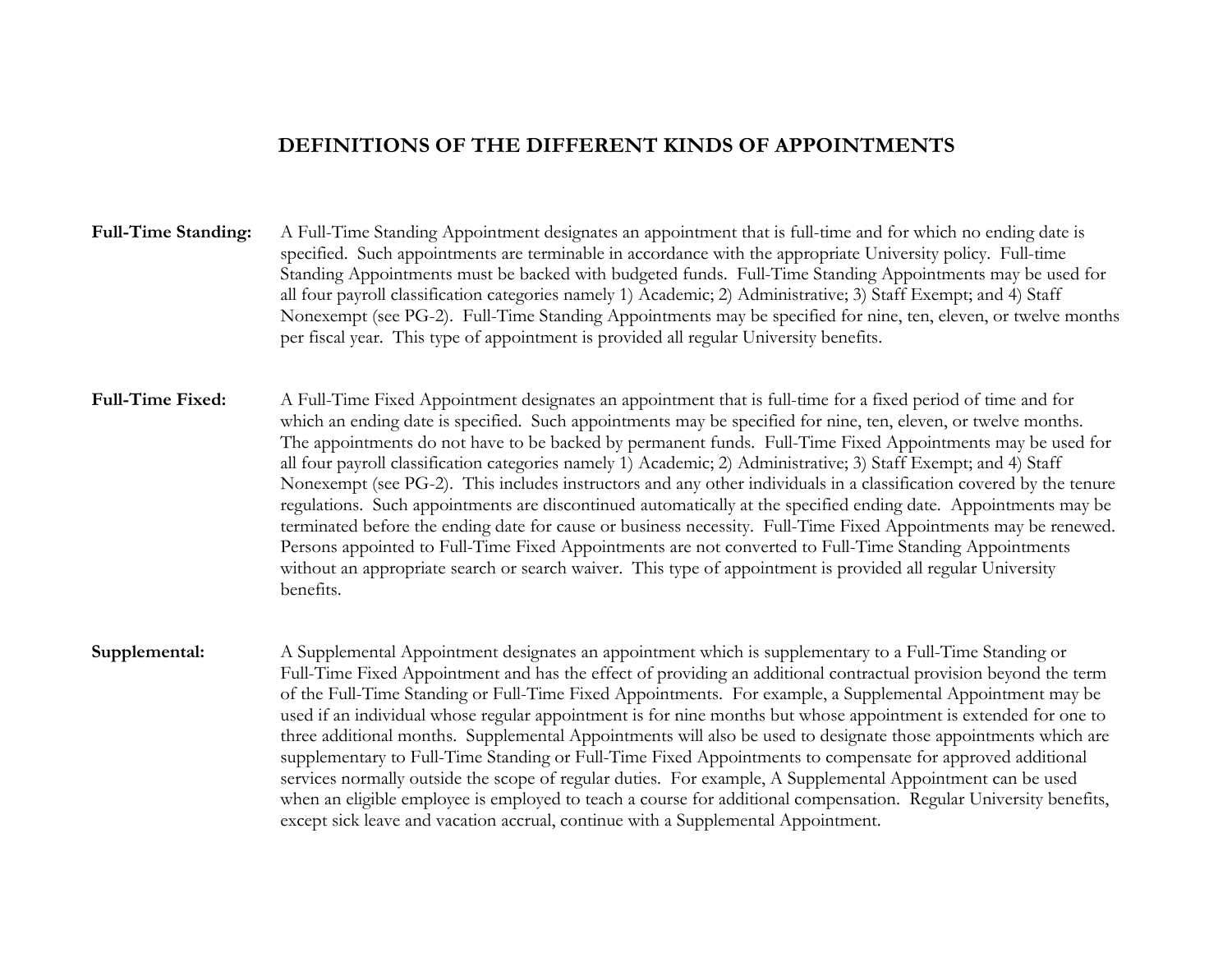That the Board accept the audit report for the fiscal year ended June 30, 2014 as presented by Dean Dorton Allen Ford, PLLC, accept the reports related to the fourth quarter financial information and capital outlay, and amend the operating budget for the 2013-14 fiscal year.

# **Background:**

KRS 164A.570 requires an annual audit to be conducted by all universities in the state system. The audit is to be conducted by an independent public accounting firm. At the June 5, 2014 meeting, the Board of Regents approved the recommendation of the Audit Committee for the appointment of Dean Dorton Allen Ford, PLLC to conduct the 2013-14 fiscal year audit. The Board also approved the Audit Committee's recommendation for the minimum scope of the audit work to be performed.

The Audit Committee met on December 4, 2014. Representatives from Dean Dorton Allen Ford presented the University's audited financial statements to the Committee for acceptance. The audit report was issued with an unqualified opinion on the financial statements.

The information contained in the audited financial statements is reflective of all transactions for the fiscal year and serves as the University's fourth quarter financial report to the Board. Also presented as a part of the fourth quarter financial report are amendments to the operating budget and a capital outlay status report.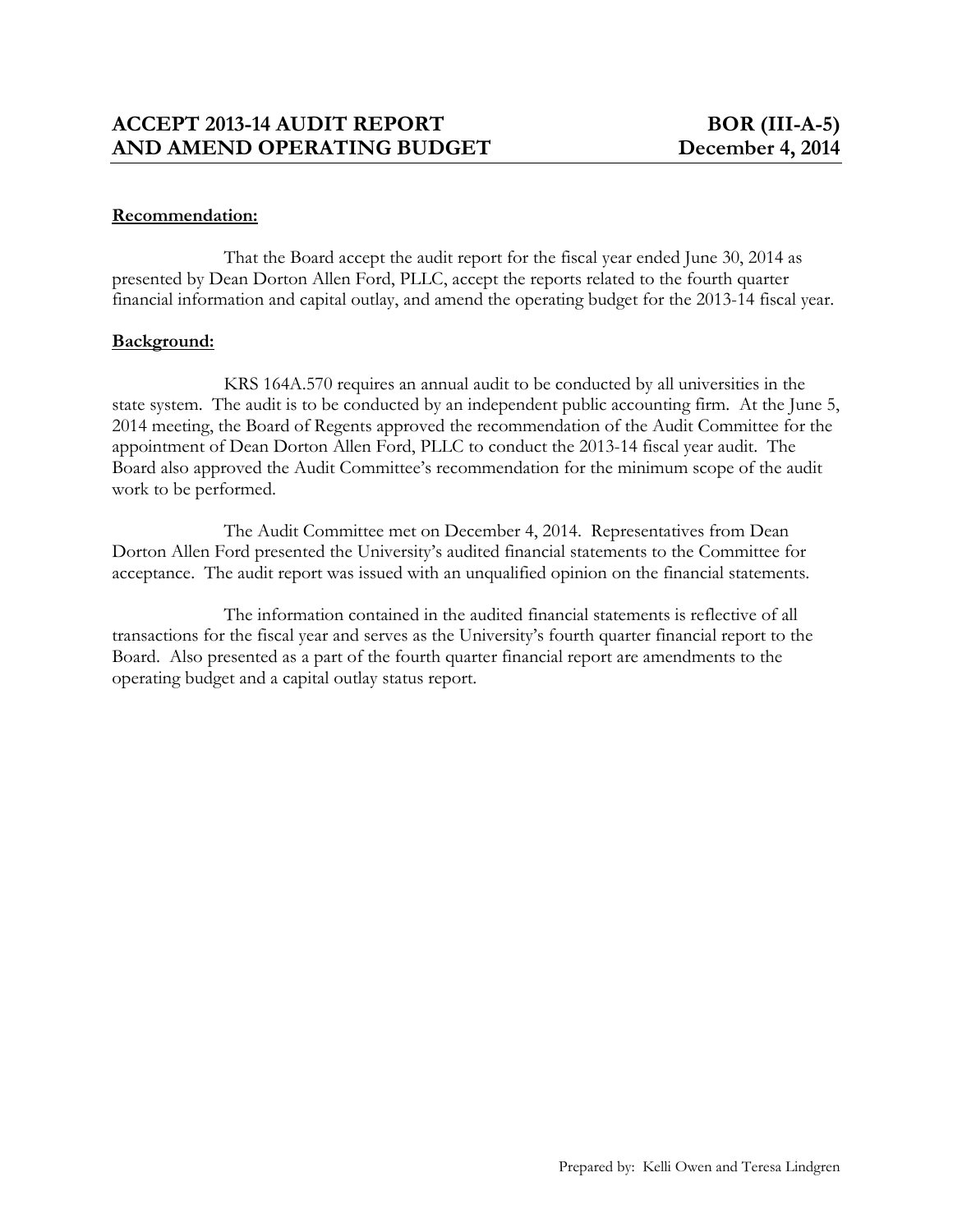## **MOREHEAD STATE UNIVERSITY Unrestricted Current Funds Budget Amendments For the Period April 1, 2014 to June 30, 2014**

| <b>Description</b>                                                                | <b>Amended</b><br><b>Budget</b><br>As of<br>4/1/2014 |                   | <b>Adjustments</b> |    | <b>Amended</b><br><b>Budget</b><br>As of<br>6/30/2014 |
|-----------------------------------------------------------------------------------|------------------------------------------------------|-------------------|--------------------|----|-------------------------------------------------------|
| <b>Revenues and Other Additions</b>                                               |                                                      |                   |                    |    |                                                       |
| <b>Tuition and Fees</b>                                                           | 72,065,530<br>\$                                     | \$                | 1,464              | \$ | 72,066,994                                            |
| <b>Government Appropriations</b>                                                  | 41,560,200                                           |                   | 53,634             |    | 41,613,834                                            |
| <b>Indirect Cost Reimbursement</b>                                                | 585,000                                              |                   |                    |    | 585,000                                               |
| Sales and Services of Ed. Activities                                              | 1,869,262                                            |                   | 193,590            |    | 2,062,852                                             |
| <b>Other Sources</b>                                                              | 2,713,514                                            |                   | 122,658            |    | 2,836,172                                             |
| Budgeted Fund Balance - E&G                                                       | 9,778,231                                            |                   | 516,755            |    | 10,294,986                                            |
| <b>Auxiliary Enterprises</b>                                                      | 18,440,525                                           |                   | 101,290            |    | 18,541,815                                            |
| <b>Budgeted Fund Balance - AUX</b>                                                | 903,205                                              |                   | 721,571            |    | 1,624,776                                             |
| <b>Total Revenues and Other Additions</b>                                         | \$147,915,467                                        | \$                | 1,710,962          |    | \$149,626,429                                         |
| <b>Expenditure Authorizations by Division</b><br><b>Educational &amp; General</b> |                                                      |                   |                    |    |                                                       |
| President & Administration                                                        | \$<br>1,003,151                                      | \$                | 68,473             | \$ | 1,071,624                                             |
| <b>University Advancement</b>                                                     | 5,053,337                                            |                   | (64, 507)          |    | 4,988,830                                             |
| <b>Administration &amp; Fiscal Services</b>                                       | 21,221,357                                           |                   | 968,097            |    | 22,189,454                                            |
| <b>Student Life</b>                                                               | 13,237,645                                           |                   | 427,957            |    | 13,665,602                                            |
| <b>Academic Affairs</b>                                                           | 80,603,297                                           |                   | 428,803            |    | 81,032,100                                            |
| Debt Service & Mandatory Transfers<br>Other                                       | 4,157,613<br>4,723,195                               |                   |                    |    | 4,157,613                                             |
|                                                                                   |                                                      |                   | (851, 746)         |    | 3,871,449                                             |
| <b>Total Educational &amp; General</b>                                            | \$129,999,595                                        | $\boldsymbol{\$}$ | 977,077            |    | \$130,976,672                                         |
| <b>Auxiliary Enterprises</b>                                                      |                                                      |                   |                    |    |                                                       |
| <b>Administration &amp; Fiscal Services</b>                                       | \$<br>13,888,833                                     | \$                | 746,554            | S. | 14,635,387                                            |
| <b>Student Life</b>                                                               | 991,743                                              |                   | (1,965)            |    | 989,778                                               |
| <b>Academic Affairs</b>                                                           | 13,296                                               |                   |                    |    | 13,296                                                |
| <b>Debt Service</b>                                                               | 2,959,510                                            |                   |                    |    | 2,959,510                                             |
| Other                                                                             | 62,490                                               |                   | (10, 704)          |    | 51,786                                                |
| <b>Total Auxiliary Enterprises</b>                                                | 17,915,872                                           | \$                | 733,885            | \$ | 18,649,757                                            |
| <b>Total Expenditure Authorizations</b>                                           | \$147,915,467                                        | \$                | 1,710,962          |    | \$149,626,429                                         |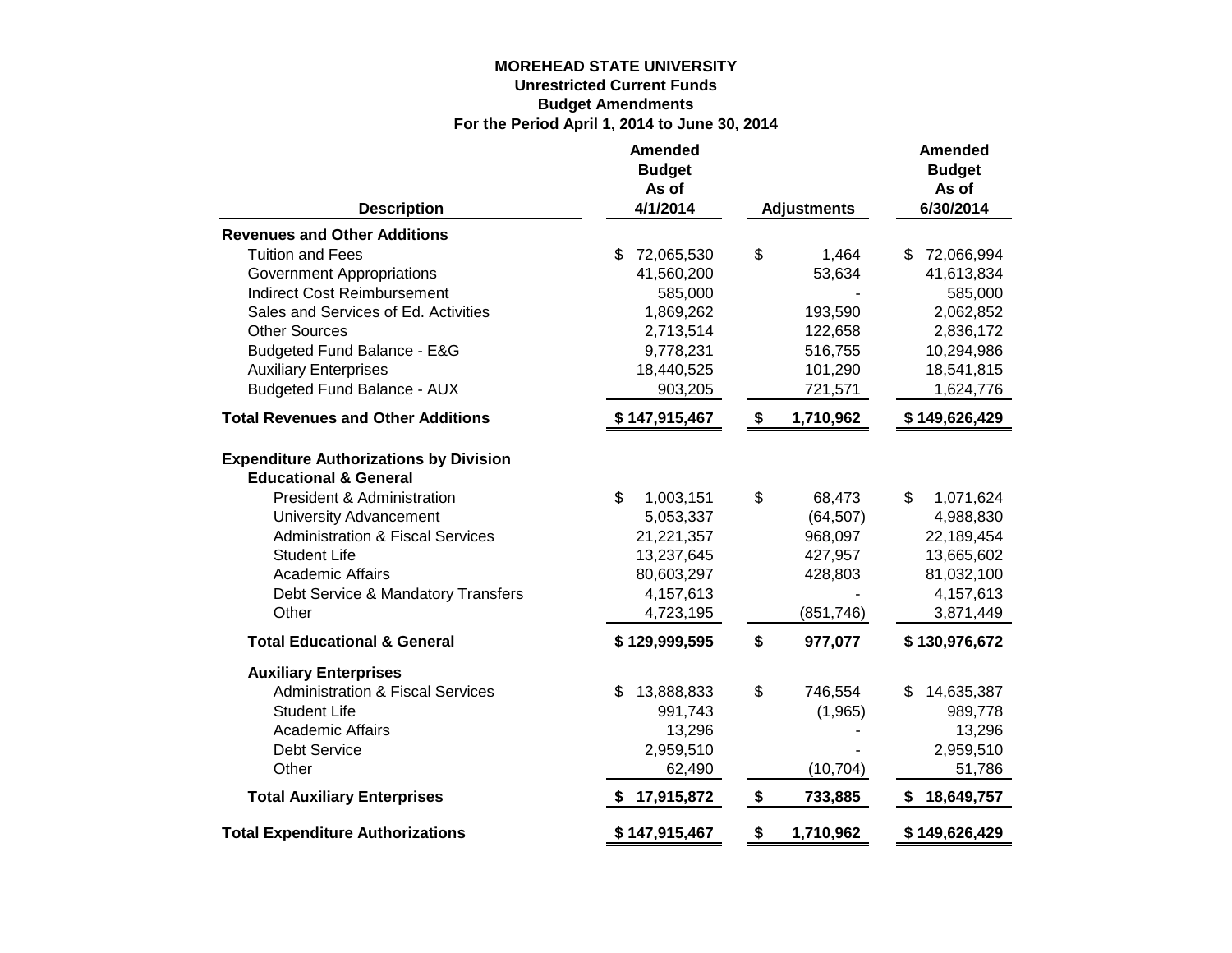#### **MOREHEAD STATE UNIVERSITY Unrestricted Current Funds Budget Amendments For the Period April 1, 2014 to June 30, 2014 Notes of Significant Adjustments to Revenue and Other Additions**

#### **Sales and Services of Educational Activities**

Unbudgeted revenue allocated during the fourth quarter totaled \$193,590

- Eagle Excellence Fund (EEF) support from the MSU Foundation totaled \$58,328
- Athletic Guarantee income totaled \$75,585
- Other athletic revenue adjustments totaled (\$2,277)
- Other miscellaneous revenue allocated primarily to Academic Affairs was \$61,954

#### **Other Sources**

Unbudgeted revenue allocated during the fourth quarter totaled \$122,658

- Unbudgeted support from the MSU Foundation totaled \$9,019
- Endowment Income allocations totaled \$19,096
- Other miscellaneous revenue allocated primarily to Academic Affairs was \$94,543

#### **Fund Balance – E&G**

Budget allocations from fund balance for educational and general purposes totaled \$516,755

- \$227,957 Athletics allocation to cover year end scholarship deficits
- \$ 82,930 University Band uniforms
- \$ 69,663 Water valve repair *(advance to be repaid from 2015-16 Capital Renewal & Maintenance Fund)*
- \$ 61,828 ESL Program Director position
- \$46,500 Life insurance annual premium for President Andrews
- \$45,000 Additional allocation for HR recruiting expenses
- \$ 30,000 Additional allocation for Legal services
- \$ 6,816 Annual insurance contribution for Interim Provost
- \$ 3,876 Additional allocation for Respiratory Care instructors at MCTC-Rowan Campus for MSU students (*Total fund balance allocation is \$50,176 in FY 2014)*
- \$ 2,685 Red Flag reporting service provided by Dean Dorton Allen Ford, PLLC
- \$ (60,500) Reduce allocation to Research & Sponsored Programs for F&A rate consultant from \$85,000 to \$24,500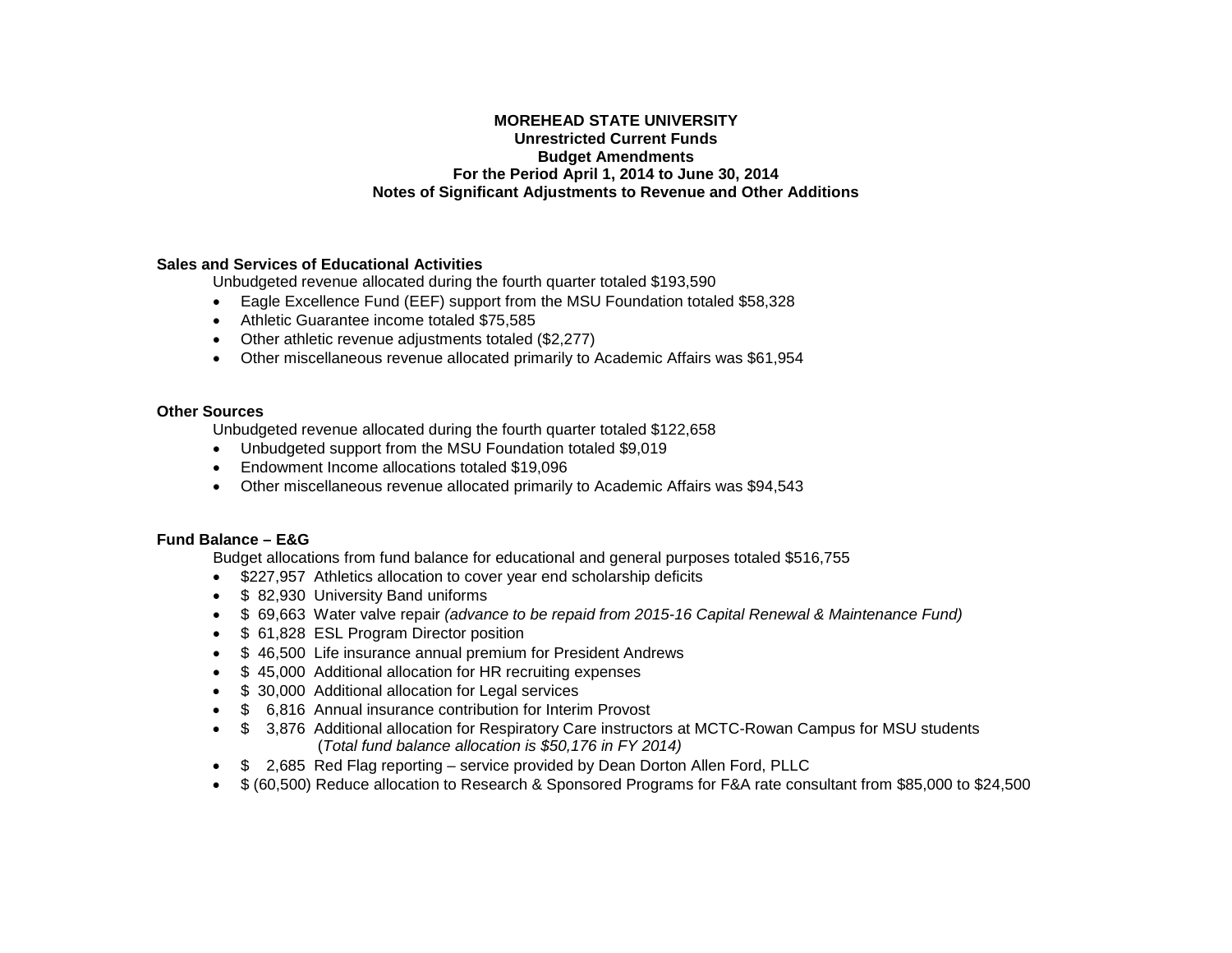# **Auxiliary Enterprises**

Unbudgeted revenue allocated during the fourth quarter totaled \$101,290

- \$ 69,699 Bookstore sales revenue allocated to Bookstore purchases for additional merchandise
- \$ 30,000 Document Center revenue allocated to Document Center for outsource expenses
- \$ 1,591 Miscellaneous other revenues allocated to various auxiliary units

#### **Fund Balance – Auxiliary**

Budget allocations from fund balance for auxiliary purposes totaled \$721,571

- \$571,571 Mignon Hall renovation furniture and technology equipment purchase *(To be reimbursed from bond funds held in Frankfort account)*
- \$150,000 East Parking Structure and Dining Commons Phase A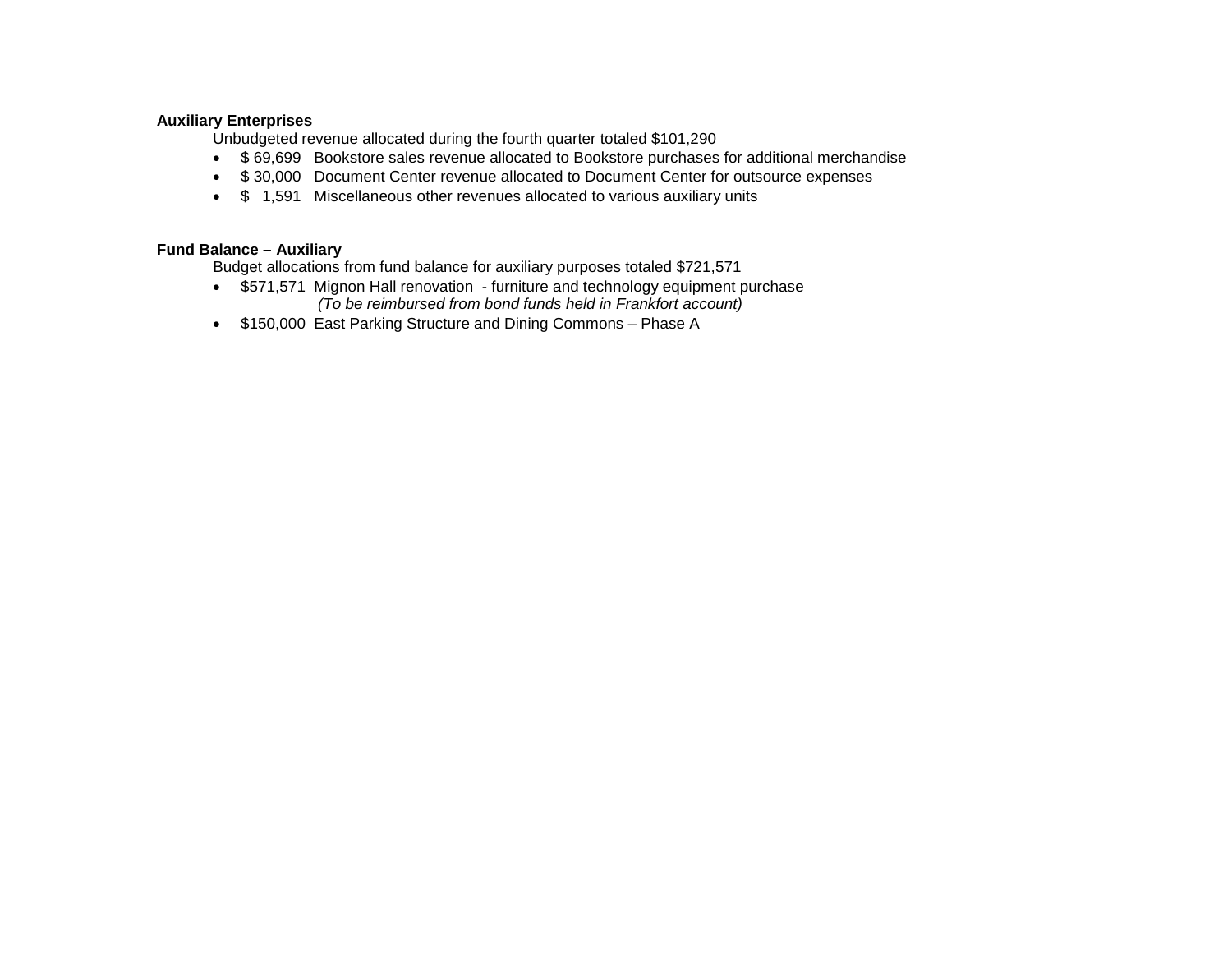# **MOREHEAD STATE UNIVERSITY Budget Amendments Greater Than \$200,000 For the Period April 1, 2014 to June 30, 2014**

| From:<br><b>Revenue and Other Additions</b> | To:<br>Division/<br><b>Budget Unit</b>                                              |    | <b>Amount</b> | <b>Description</b>                                                                                                                                                                                                                                                                                                                                                                                                                             |  |  |
|---------------------------------------------|-------------------------------------------------------------------------------------|----|---------------|------------------------------------------------------------------------------------------------------------------------------------------------------------------------------------------------------------------------------------------------------------------------------------------------------------------------------------------------------------------------------------------------------------------------------------------------|--|--|
| Fund Balance - E&G                          | <b>Student Life</b><br><b>Athletic Scholarships</b>                                 | S  | 227,957       | Allocation of fund balance was made to cover deficit<br>budget balances in various athletic scholarship<br>accounts. The overall budget deficit was due to a<br>combination of factors. There was a change in<br>student athlete enrollment mix with increased out-of-<br>state scholarships. Also, the cost of books was<br>higher than projected. The book scholarship<br>expense varies with the course enrollments of<br>student athletes. |  |  |
| Fund Balance - Auxiliary                    | <b>Administration &amp; Fiscal Services</b><br><b>Auxiliary Facility Remodeling</b> | \$ | 571,571       | An advance of fund balance was made to purchase<br>furniture and technology equipment as part of the<br>Mignon Hall renovation project. These funds will be<br>reimbursed from agency bond funds managed in<br>the Frankfort project account.                                                                                                                                                                                                  |  |  |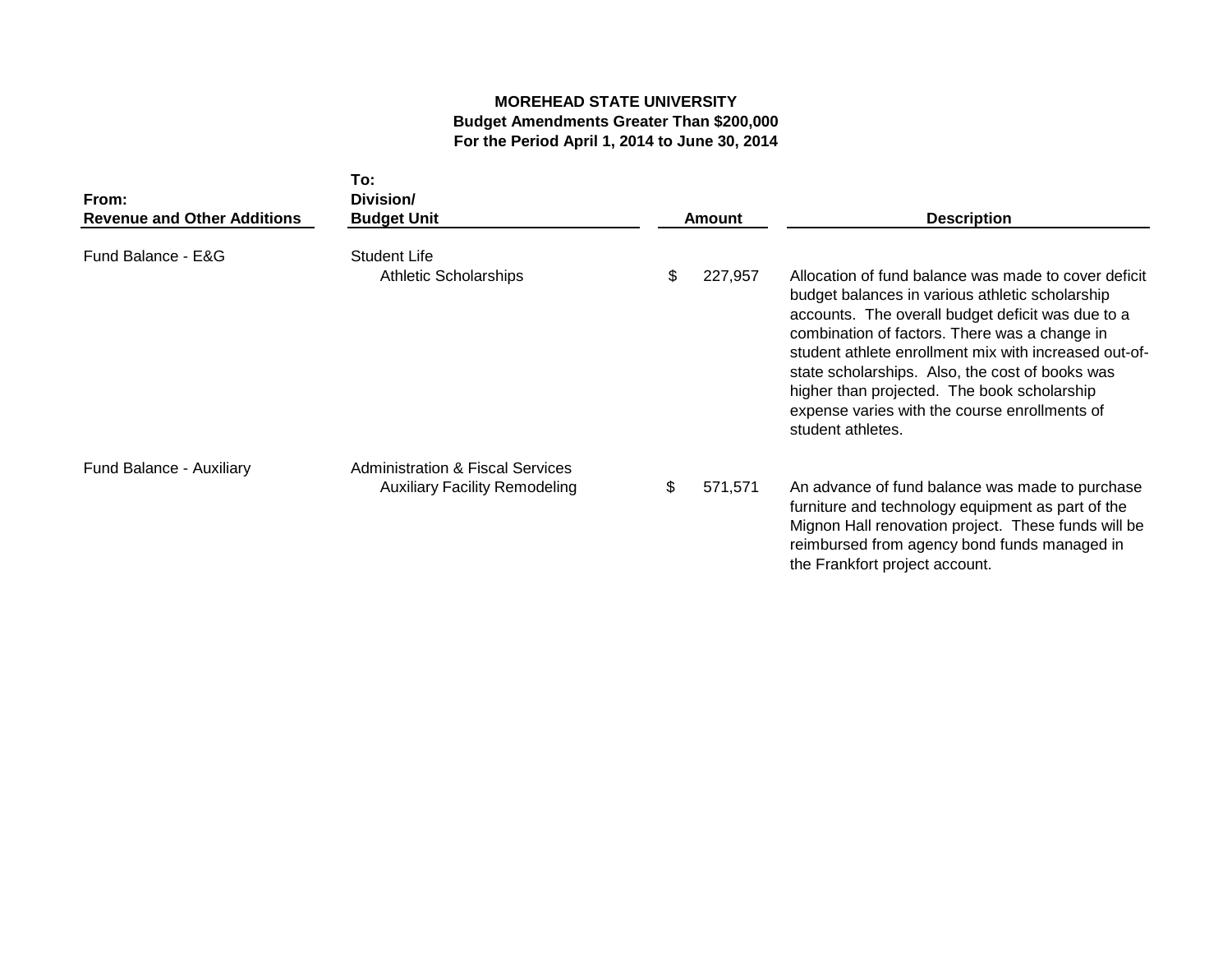## **MOREHEAD STATE UNIVERSITY Capital Outlay Status Report Agency Funds For the Period of April 1, 2014 to June 30, 2014**

|    |                                                                                                                   | <b>Estimated</b><br>Project<br><b>Scope</b> |            | <b>Completion</b><br><b>Date</b> | Project<br><b>Status</b> |  |
|----|-------------------------------------------------------------------------------------------------------------------|---------------------------------------------|------------|----------------------------------|--------------------------|--|
| ı. | Equipment Purchases \$200,000 or Greater<br>None                                                                  |                                             |            |                                  |                          |  |
| Ш. | <b>Capital Construction Projects, Information Technology Systems</b><br>or Land Acquisitions \$600,000 or Greater |                                             |            |                                  |                          |  |
|    | West Mignon Hall Renovation                                                                                       | \$                                          | 5,624,600  | August, 2013                     | Completed                |  |
|    | Intramural/Soccer Practice Field                                                                                  | \$                                          | 898,000    | November, 2013                   | Completed                |  |
|    | Land Acquisition - Mabry Property (Brass Eagle)<br>(payments begin January 2014 and end December 2020)            | \$                                          | 875,000    | December, 2013                   | <b>Property Conveyed</b> |  |
|    | <b>Mignon Hall Renovation</b>                                                                                     | \$                                          | 9,268,000  |                                  | In Progress              |  |
|    | East Parking Structure and Dining Commons                                                                         | \$                                          | 17,660,000 |                                  | In Planning              |  |
|    | McClure Pool Renovation/Volleyball Facility                                                                       | \$                                          | 3,800,000  |                                  | In Planning              |  |
|    | Residence Hall - Derrickson Agricultural Complex                                                                  | \$                                          | 2,735,000  |                                  | In Planning              |  |
|    | Residence Hall - On Campus                                                                                        | \$                                          | 28,000,000 |                                  | In Planning              |  |
|    | West Campus Electrical Switchgear Replacement                                                                     | \$                                          | 970,000    |                                  | In Planning              |  |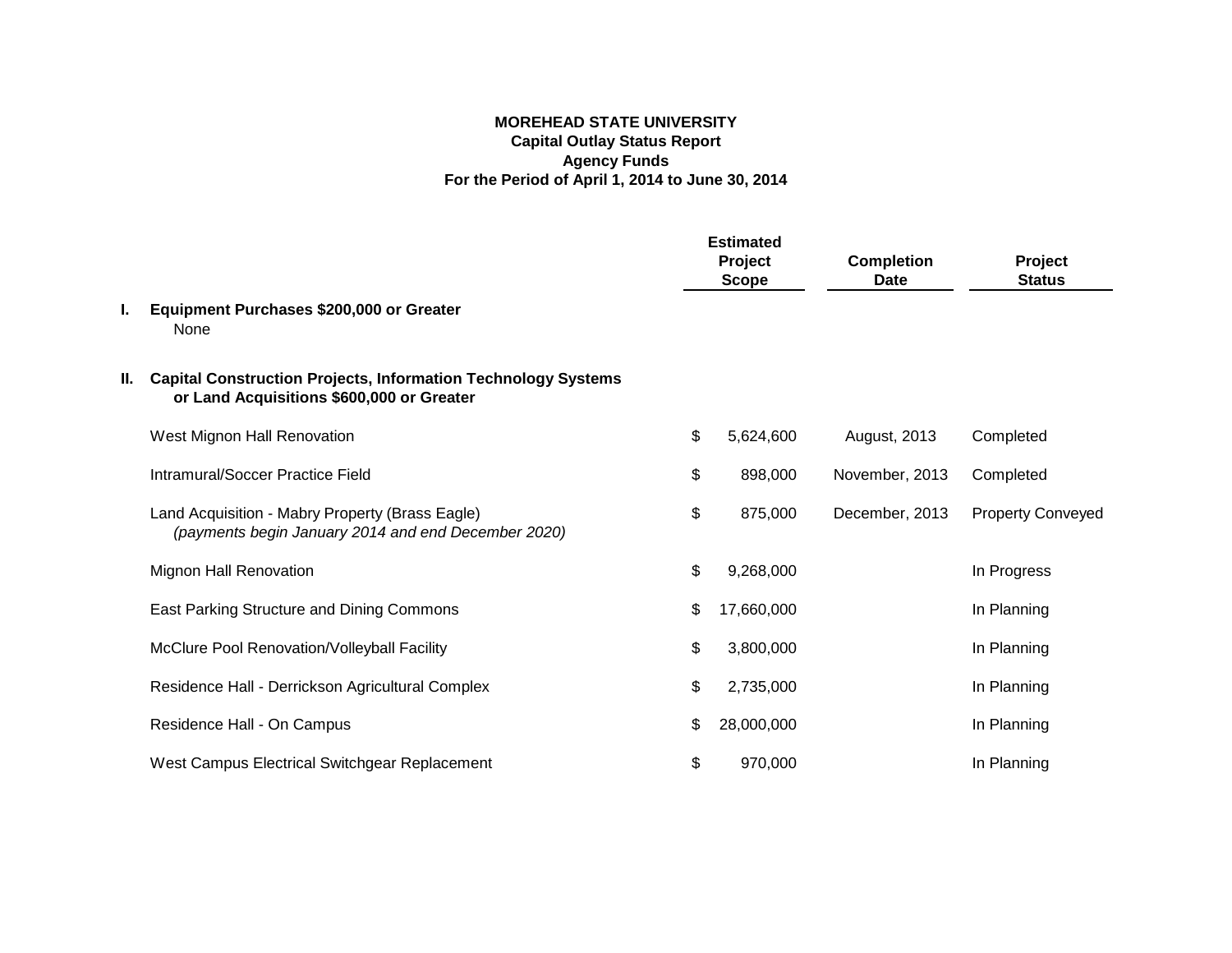That the Board accept the financial statements and amend the operating budget for the first quarter of the fiscal year that will end June 30, 2015, and amend the operating budget.

#### **Background:**

The University has a statutory requirement to furnish quarterly financial reports to the Board of Regents. Financial statements have been prepared as of September 30, 2014, the first quarter of the fiscal year ending June 30, 2015. The statements, along with management's discussion and analysis and budget amendment information are attached.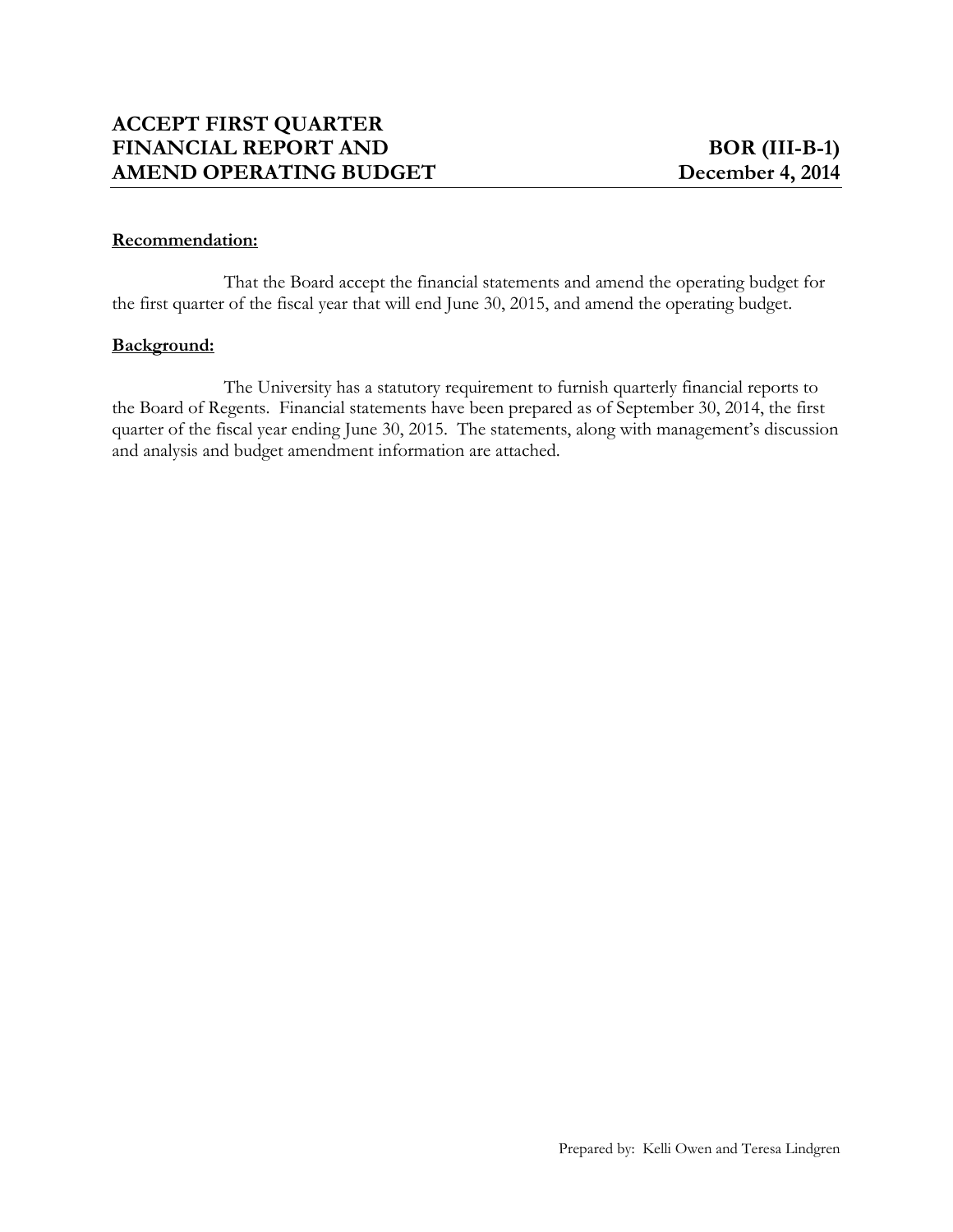#### **Morehead State University Management's Discussion and Analysis First Quarter Financial Statements September 30, 2014**

This discussion and analysis of Morehead State University's financial statements provides an overview of the University's financial activities for the three months that ended on September 30, 2014. The statements and this discussion and analysis have been prepared by Accounting and Financial Services staff.

#### **Using These Financial Statements**

 This report consists of two basic financial statements. The Statements of Net Position include information about the assets, liabilities, deferred inflows, and net position, of the entire University. The Statements of Revenues, Expenditures and Changes in Net Position provide information about the unrestricted current funds revenues, expenditures and transfers of the University. The statements are prepared on an accrual basis and reflect the results of all transactions that affect the financial status of Morehead State University. These financial statements have not been prepared in full accordance with *Government Accounting Standards Board Statement 35 (*GASB 35). Interim statements are prepared using a fund approach to facilitate budget comparisons and management decisions. Yearend statements are prepared in the GASB 35 format.

#### **Financial Highlights**

 Morehead State University's financial picture remains stable through the first quarter of the 2014-2015 fiscal year. During the period July 1, 2014 through September 30, 2014, the University operated with a surplus of revenues over expenditures and transfers in the amount of \$18,729,030. This level of operating surplus is expected at this time, since most of the billings for the Fall 2014 semester are reflected in the tuition and fees revenue and only expenditures through September 30, 2014 are reflected. As the fiscal year proceeds, the variance between revenues and expenditures will continue to decrease and should reflect a more appropriate operating surplus or deficit.

#### **Significant trends and variances for the three months are summarized as follows:**

- Total revenues increased \$1.3 million over last year to \$62.8 million. The majority of this increase was due to a 4.9% increase in student tuition and fee rates and a 5.1% increase in residence hall rates.
- The percent of actual total revenue to budget was 40.46% at September 30, 2014 and 42.22% at September 30, 2013. This percentage would be expected at this time, since most of the billings for the Fall 2014 semester are reflected in revenue.
- Total expenses were approximately \$44.0 million at September 30, 2014 and \$40.6 million at September 30, 2013. The \$3.4 million increase in actual expenses is related to budgeted increases in fixed costs such as utilities, scholarship commitments, health insurance premiums, and employee retirement benefits. The increase is also due to timing differences of when debt service payments were required to be made for each fiscal year. Expenses related to the implementation of the employee compensation model also impacted the increase in actual expenses.
- Net change in net position decreased \$2.1 million to \$18.7 million as compared to \$20.8 million at September 30, 2013. This is primarily related to the increase in total expenses.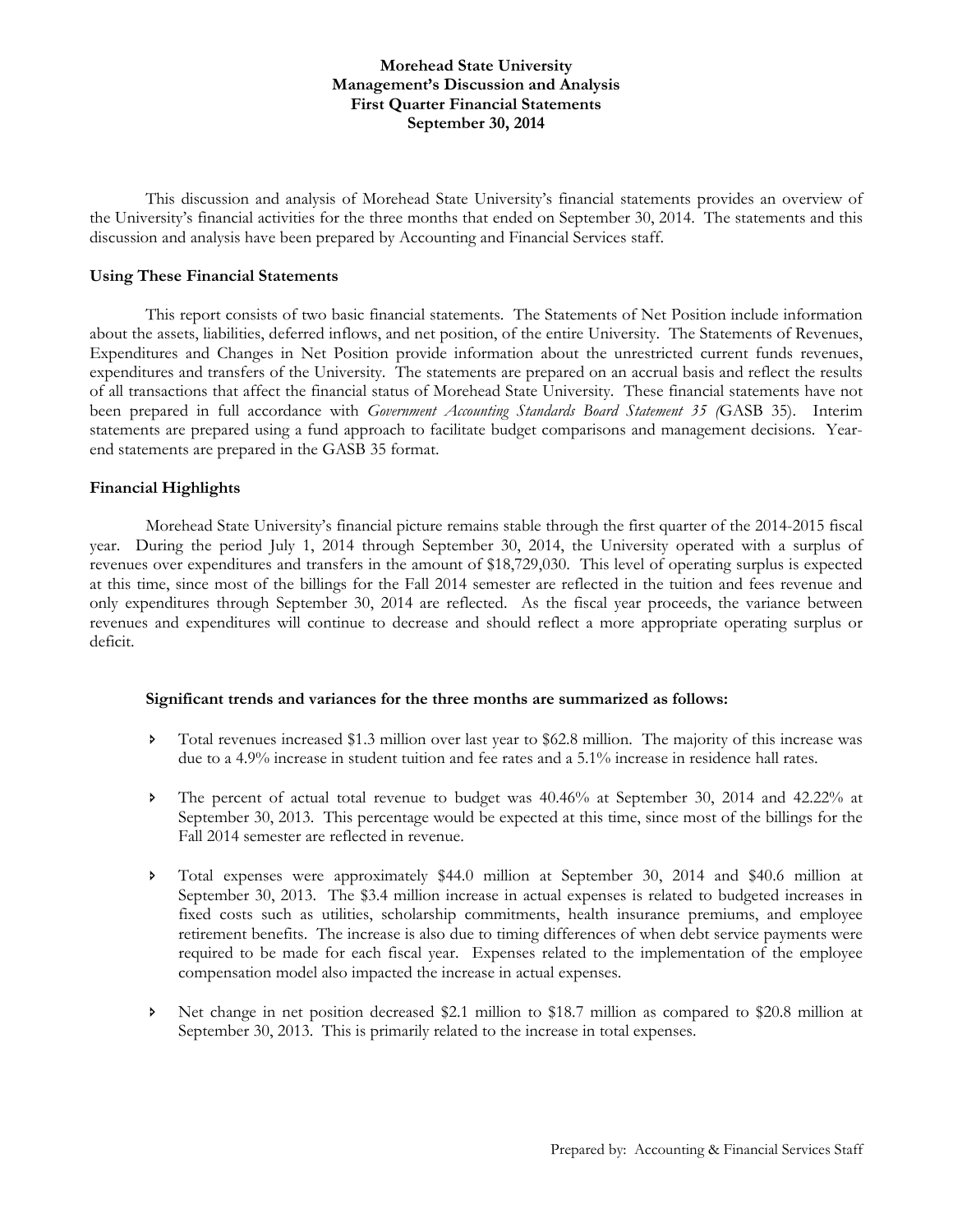#### **Morehead State University Unrestricted Current Funds Statements of Revenues, Expenditures & Changes in Net Position For the Three Months Ended September 30, 2014 and 2013**

|                                      | 2014-2015     |              |               | 2013-2014     |              |               |  |
|--------------------------------------|---------------|--------------|---------------|---------------|--------------|---------------|--|
|                                      |               |              | Percent of    |               |              | Percent of    |  |
|                                      | Amended       |              | Actual to     | Amended       |              | Actual to     |  |
|                                      | <b>Budget</b> | Actual       | <b>Budget</b> | <b>Budget</b> | Actual       | <b>Budget</b> |  |
| Revenues                             |               |              |               |               |              |               |  |
| <b>Educational and General</b>       |               |              |               |               |              |               |  |
| Tuition and Fees                     | \$74,796,350  | \$37,179,259 | 49.71%        | \$71,919,260  | \$36,486,575 | 50.73%        |  |
| Govt Appropriations                  | 41,545,925    | 12,326,555   | 29.67%        | 41,560,200    | 12,480,746   | 30.03%        |  |
| <b>Indirect Cost Reimbursement</b>   | 585,000       | 182,698      | 31.23%        | 585,000       | 172,800      | 29.54%        |  |
| Sales & Services Ed Activities       | 1,858,479     | 937,961      | 50.47%        | 1,633,272     | 702,170      | 42.99%        |  |
| Other Sources                        | 2,878,685     | 1,814,470    | 63.04%        | 2,338,662     | 1,550,803    | 66.31%        |  |
| Budgeted Fund Balance-E&G            | 13,477,453    |              | $0.00\%$      | 8,331,828     |              | $0.00\%$      |  |
| <b>Total Educational and General</b> | \$135,141,892 | \$52,440,943 | 38.81%        | \$126,368,222 | \$51,393,094 | 40.67%        |  |
| <b>Auxiliary Enterprises</b>         |               |              |               |               |              |               |  |
| Housing                              | \$12,553,400  | \$6,777,484  | 53.99%        | \$11,391,300  | \$6,630,278  | 58.20%        |  |
| University Store                     | 4,858,624     | 2,588,322    | 53.28%        | 4,856,602     | 2,564,445    | 52.80%        |  |
| Food Services                        | 966,343       | 648,273      | 67.09%        | 1,116,918     | 577,061      | 51.67%        |  |
| Other                                | 1,069,300     | 297,475      | 27.82%        | 1,005,499     | 278,729      | 27.72%        |  |
| Budgeted Fund Balance-Auxiliary      | 517,264       |              | $0.00\%$      | 787,315       |              | $0.00\%$      |  |
| <b>Total Auxiliary Enterprises</b>   | \$19,964,931  | \$10,311,554 | 51.65%        | \$19,157,634  | \$10,050,513 | 52.46%        |  |
| <b>Total Revenues</b>                | \$155,106,823 | \$62,752,497 | 40.46%        | \$145,525,856 | \$61,443,607 | 42.22%        |  |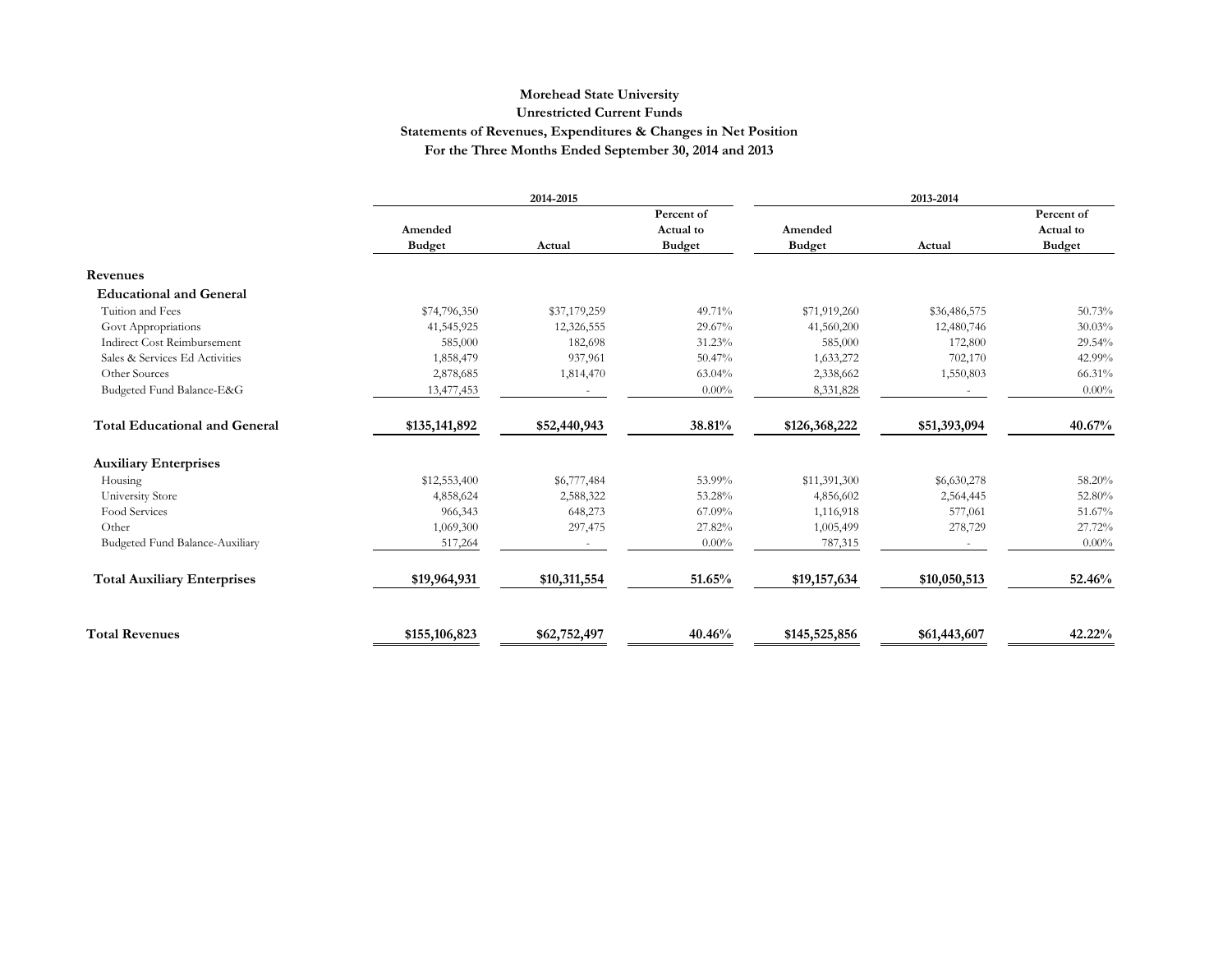#### **Morehead State University Unrestricted Current Funds Statements of Revenues, Expenditures & Changes in Net Position For the Three Months Ended September 30, 2014 and 2013**

|                                               | 2014-2015     |              |               | 2013-2014     |              |               |
|-----------------------------------------------|---------------|--------------|---------------|---------------|--------------|---------------|
|                                               |               |              | Percent of    |               |              | Percent of    |
|                                               | Amended       |              | Actual to     | Amended       |              | Actual to     |
|                                               | <b>Budget</b> | Actual       | <b>Budget</b> | <b>Budget</b> | Actual       | <b>Budget</b> |
| <b>Expenditures and Transfers by Division</b> |               |              |               |               |              |               |
| <b>Educational &amp; General</b>              |               |              |               |               |              |               |
| President & Administration                    | \$1,123,472   | \$234,303    | 20.86%        | \$977,557     | \$224,254    | 22.94%        |
| University Advancement                        | 5,034,926     | 1,698,684    | 33.74%        | 4,996,453     | 1,572,416    | 31.47%        |
| Administration & Fiscal Services              | 21,478,123    | 7,043,661    | 32.80%        | 20,267,850    | 6,307,621    | 31.12%        |
| Student Life                                  | 14,005,939    | 4,562,788    | 32.58%        | 12,856,643    | 4,139,330    | 32.20%        |
| Academic Affairs                              | 82,622,255    | 23,463,318   | 28.40%        | 79,604,463    | 22,945,572   | 28.82%        |
| Other                                         | 12,901,335    | 2,997,818    | 23.24%        | 9,313,864     | 962,744      | 10.34%        |
| <b>Total Educational &amp; General</b>        | \$137,166,050 | \$40,000,572 | 29.17%        | \$128,016,830 | \$36,151,937 | 28.24%        |
| <b>Auxiliary Enterprises</b>                  |               |              |               |               |              |               |
| Housing                                       | \$11,620,950  | \$1,596,077  | 13.74%        | \$11,117,572  | \$1,255,208  | 11.29%        |
| University Store                              | 4,431,327     | 1,924,087    | 43.42%        | 4,354,081     | 2,671,343    | $61.35\%$     |
| Food Services                                 | 484,446       | 102,920      | 21.25%        | 537,822       | 108,496      | 20.17%        |
| Other                                         | 1,404,050     | 399,811      | 28.48%        | 1,499,551     | 404,291      | 26.96%        |
| <b>Total Auxiliary Enterprises</b>            | \$17,940,773  | \$4,022,895  | 22.43%        | \$17,509,026  | \$4,439,338  | 25.35%        |
| <b>Total Expenditures and</b>                 |               |              |               |               |              |               |
| <b>Transfers by Division</b>                  | \$155,106,823 | \$44,023,467 | 28.39%        | \$145,525,856 | \$40,591,275 | 27.89%        |
| Net Change in Net Position                    |               | \$18,729,030 |               |               | \$20,852,332 |               |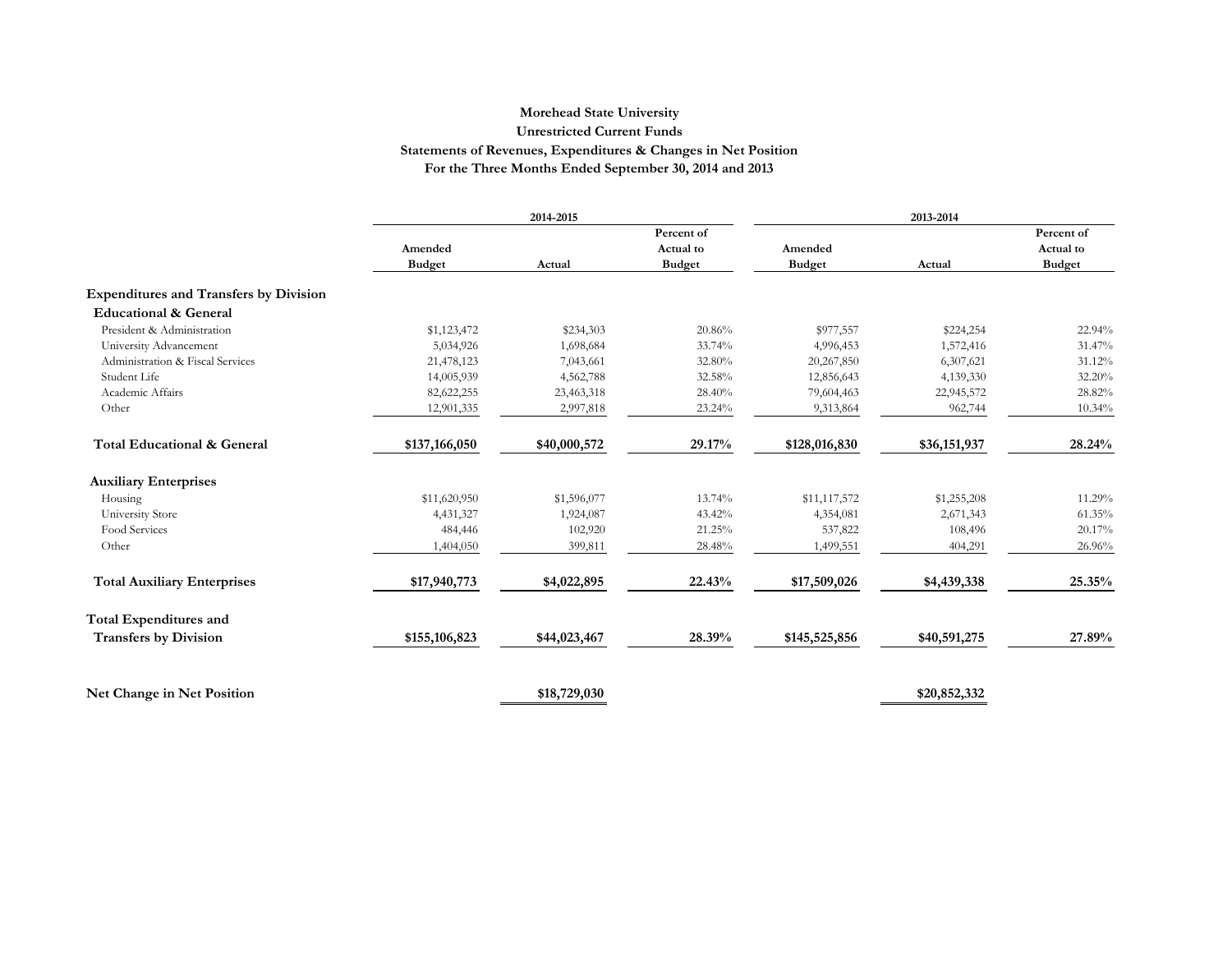#### **Morehead State University Statements of Net Position September 30, 2014 and 2013**

| <b>ASSETS</b>                                                  | 2014          | 2013          |
|----------------------------------------------------------------|---------------|---------------|
|                                                                |               |               |
| Current assets:<br>Cash and cash equivalents                   | \$34,268,967  | \$50,206,427  |
| Accounts, grants and loans receivable, net                     | 21,222,903    | 20,822,512    |
| Prepaid interest                                               |               | 102,192       |
| Inventories                                                    | 1,671,791     | 1,624,453     |
| Total current assets                                           | \$57,163,661  | \$72,755,584  |
|                                                                |               |               |
| Noncurrent assets:                                             |               |               |
| Accounts, grants and loans receivable, net                     | \$3,962,314   | \$3,709,342   |
| Investments                                                    | 14,963,165    | 13,679,540    |
| Capital assets, net                                            | 199,949,833   | 201,271,336   |
| Total noncurrent assets                                        | \$218,875,312 | \$218,660,218 |
| <b>Total Assets</b>                                            | \$276,038,973 | \$291,415,802 |
| Liabilities, Deferred Inflows and Net Position                 |               |               |
| <b>Current liabilities:</b>                                    |               |               |
| Accounts payable and accrued liabilities                       | \$5,575,108   | \$8,398,495   |
| Unearned revenue                                               | 1,795,980     | 1,884,833     |
| Bonds, notes and capital lease obligations, current portion    | 4,850,549     | 4,826,040     |
| Total current liabilities                                      | \$12,221,637  | \$15,109,368  |
| Long-term liabilities:                                         |               |               |
| Bonds, notes and capital lease obligations, noncurrent portion | 61,344,231    | 69,612,674    |
| Advances from federal government for student loans             | 3,507,148     | 3,416,142     |
| Unearned revenue                                               | 290,235       | 290,235       |
| Total long-term liabilities                                    | \$65,141,614  | \$73,319,051  |
| <b>Total Liabilities</b>                                       | \$77,363,251  | \$88,428,419  |
| <b>Deferred Inflows of Resources:</b>                          |               |               |
| Deferred bond reoffering premium                               | \$2,526,389   |               |
| Total deferred inflows of resources                            | \$2,526,389   |               |
| <b>Net Position:</b>                                           |               |               |
| Net investment in capital assets                               | \$131,228,662 | \$126,934,812 |
| Restricted:                                                    |               |               |
| Expendable                                                     | 6,946,433     | 14, 131, 636  |
| Nonexpendable                                                  | 12,899,215    | 12,818,674    |
| Unrestricted                                                   | 45,075,023    | 49, 102, 261  |
| Total net position                                             | \$196,149,333 | \$202,987,383 |
| Total liabilities, deferred inflows and net position           | \$276,038,973 | \$291,415,802 |

 **See Attached Notes To Statements of Net Position**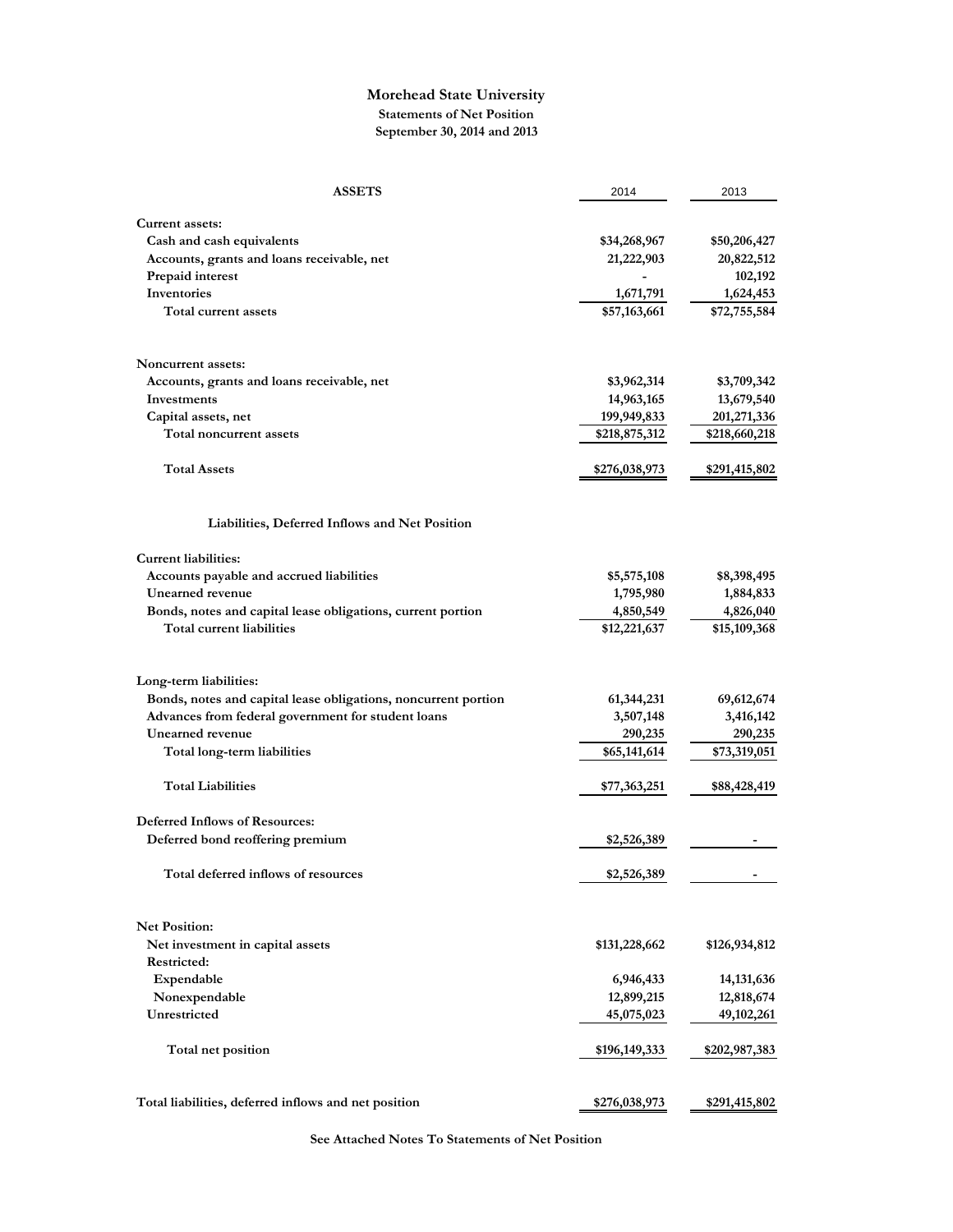## **Morehead State University Notes to the Statements of Net Position September 30, 2014 and 2013**

- 1. The Statements of Net Position include the unrestricted current funds, restricted current funds, endowment funds, loan funds, and plant funds of the University. Agency funds held for others are not included.
- 2. Accounts, grants, and loans receivable are shown net of allowance for uncollectible student accounts of \$1,821,783 at September 30, 2014 and \$2,108,684 at September 30, 2013. Also, included in this category is \$10 million in receivables from federal and state grant agencies at September 30, 2014 and \$9 million at September 30, 2013.
- 3. Noncurrent accounts, grants and loans receivable represent balances owed to the University from borrowers who have participated in the Federal Perkins Loan Program. The balance is presented net of allowance for uncollectible accounts in the amount of \$86,884 at September 30, 2014 and \$81,005 at September 30, 2013.
- 4. Prepaid interest represents interest paid to advance refund the University's Housing and Dining System Revenue Bonds.
- 5. Capital assets, net decreased approximately \$1.3 million from the previous year. This decrease is primarily related to increases in accumulated depreciation and to a change in estimate regarding the remaining useful life of some previously recorded assets. This was based on a change to our capitalization policy, which increased the capitalization threshold for building improvements to be more consistent with other regional universities. This decrease was offset by the completion of the West Mignon Residence Hall renovation, guaranteed energy savings project, soccer practice field and the acquisition of the Brass Eagle property. Accumulated depreciation on buildings and equipment was \$159,416,228 at September 30, 2014 and \$153,402,202 at September 30, 2013.
- 6. Accounts payable and accrued liabilities include amounts due to vendors and amounts due for withheld and matching portions of payroll taxes and estimated claims payable, but not paid until after the Statements of Net Position date.
- 7. Unearned revenue from federal and state grants represent amounts received but not expended at the Statements of Net Position date.
- 8. Bonds and notes payable include the current and long-term portions of amounts borrowed to finance the purchase of plant assets. The University issued 2014 Series A and 2014 Series B General Receipts Bonds in the amount of \$27.5 million on July 24, 2014. These bonds were issued to refund the University's outstanding Consolidated Educational Building Revenue Bonds and the University's outstanding Taxable Build America Bonds to achieve debt service savings. The University also made principal payments on outstanding debt in the amount of \$6.9 million and also reduced debt by an additional \$2.1 million through the issuance of the 2014 Series A and 2014 Series B General Receipts Refunding Bonds.
- 9. The capital portion of the net position balance is the equity the University has in land, buildings, equipment, and library holdings.
- 10. Restricted net position includes the fund balances of the restricted current funds, endowment funds, loan funds, and expendable plant funds.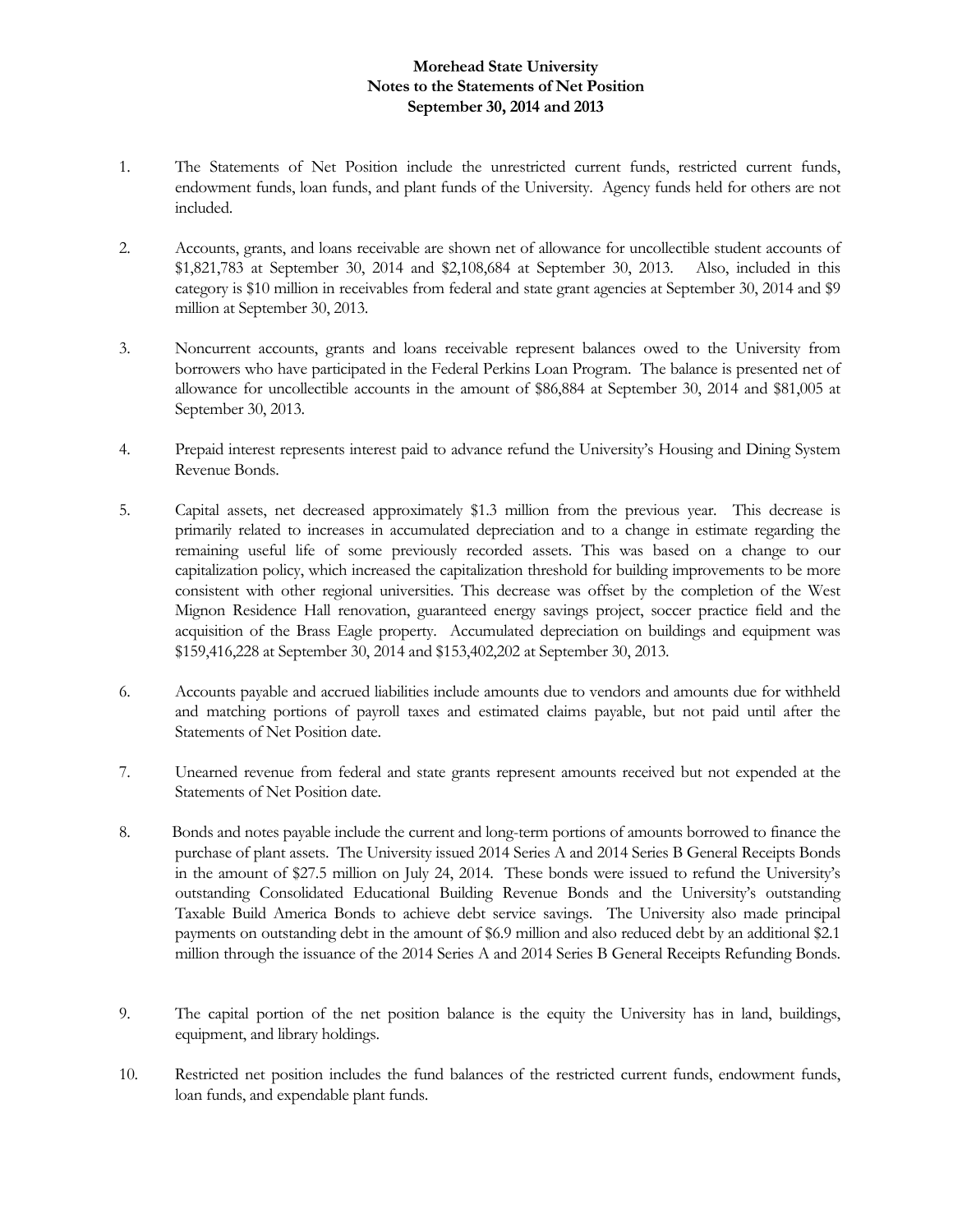#### **MOREHEAD STATE UNIVERSITY Unrestricted Current Funds Budget Amendments For the Period July 1, 2014 to September 30, 2014**

| <b>Description</b>                                                                | Opening<br><b>Budget</b><br>As of<br>7/1/14 | <b>Adjustments</b> | <b>Amended</b><br><b>Budget</b><br>As of<br>9/30/14 |
|-----------------------------------------------------------------------------------|---------------------------------------------|--------------------|-----------------------------------------------------|
| <b>Revenues and Other Additions</b>                                               |                                             |                    |                                                     |
| <b>Tuition and Fees</b>                                                           | \$<br>74,758,464                            | \$<br>37,886       | \$<br>74,796,350                                    |
| <b>Government Appropriations</b>                                                  | 41,545,925                                  |                    | 41,545,925                                          |
| Indirect Cost Reimbursement                                                       | 585,000                                     |                    | 585,000                                             |
| Sales and Services of Ed. Activities                                              | 1,597,313                                   | 261,166            | 1,858,479                                           |
| <b>Other Sources</b>                                                              | 2,268,268                                   | 610,417            | 2,878,685                                           |
| Budgeted Fund Balance - E&G                                                       | 12,984,930                                  | 492,524            | 13,477,454                                          |
| <b>Auxiliary Enterprises</b>                                                      | 19,231,700                                  | 215,967            | 19,447,667                                          |
| <b>Budgeted Fund Balance - AUX</b>                                                | 224,400                                     | 292,863            | 517,263                                             |
| <b>Total Revenues and Other Additions</b>                                         | 153,196,000                                 | \$<br>1,910,823    | \$<br>155,106,823                                   |
| <b>Expenditure Authorizations by Division</b><br><b>Educational &amp; General</b> |                                             |                    |                                                     |
| President & Administration                                                        | \$<br>971,846                               | \$<br>151,626      | \$<br>1,123,472                                     |
| <b>University Advancement</b>                                                     | 4,732,032                                   | 302,894            | 5,034,926                                           |
| <b>Administration &amp; Fiscal Services</b>                                       | 19,041,737                                  | 2,436,386          | 21,478,123                                          |
| <b>Student Life</b>                                                               | 13,653,238                                  | 352,701            | 14,005,939                                          |
| <b>Academic Affairs</b>                                                           | 81, 159, 115                                | 1,463,140          | 82,622,255                                          |
| Debt Service & Mandatory Transfers                                                | 4,043,554                                   |                    | 4,043,554                                           |
| Other                                                                             | 12,628,862                                  | (3,771,081)        | 8,857,781                                           |
| <b>Total Educational &amp; General</b>                                            | 136,230,384                                 | \$<br>935,666      | \$<br>137,166,050                                   |
| <b>Auxiliary Enterprises</b>                                                      |                                             |                    |                                                     |
| <b>Administration &amp; Fiscal Services</b>                                       | \$<br>12,267,012                            | \$<br>1,140,157    | \$<br>13,407,169                                    |
| <b>Student Life</b>                                                               | 869,978                                     |                    | 869,978                                             |
| <b>Academic Affairs</b>                                                           | 13,296                                      |                    | 13,296                                              |
| Debt Service                                                                      | 3,650,330                                   |                    | 3,650,330                                           |
| Other                                                                             | 165,000                                     | (165,000)          |                                                     |
| <b>Total Auxiliary Enterprises</b>                                                | 16,965,616                                  | \$<br>975,157      | \$<br>17,940,773                                    |
| <b>Total Expenditure Authorizations</b>                                           | \$<br>153,196,000                           | \$<br>1,910,823    | \$<br>155,106,823                                   |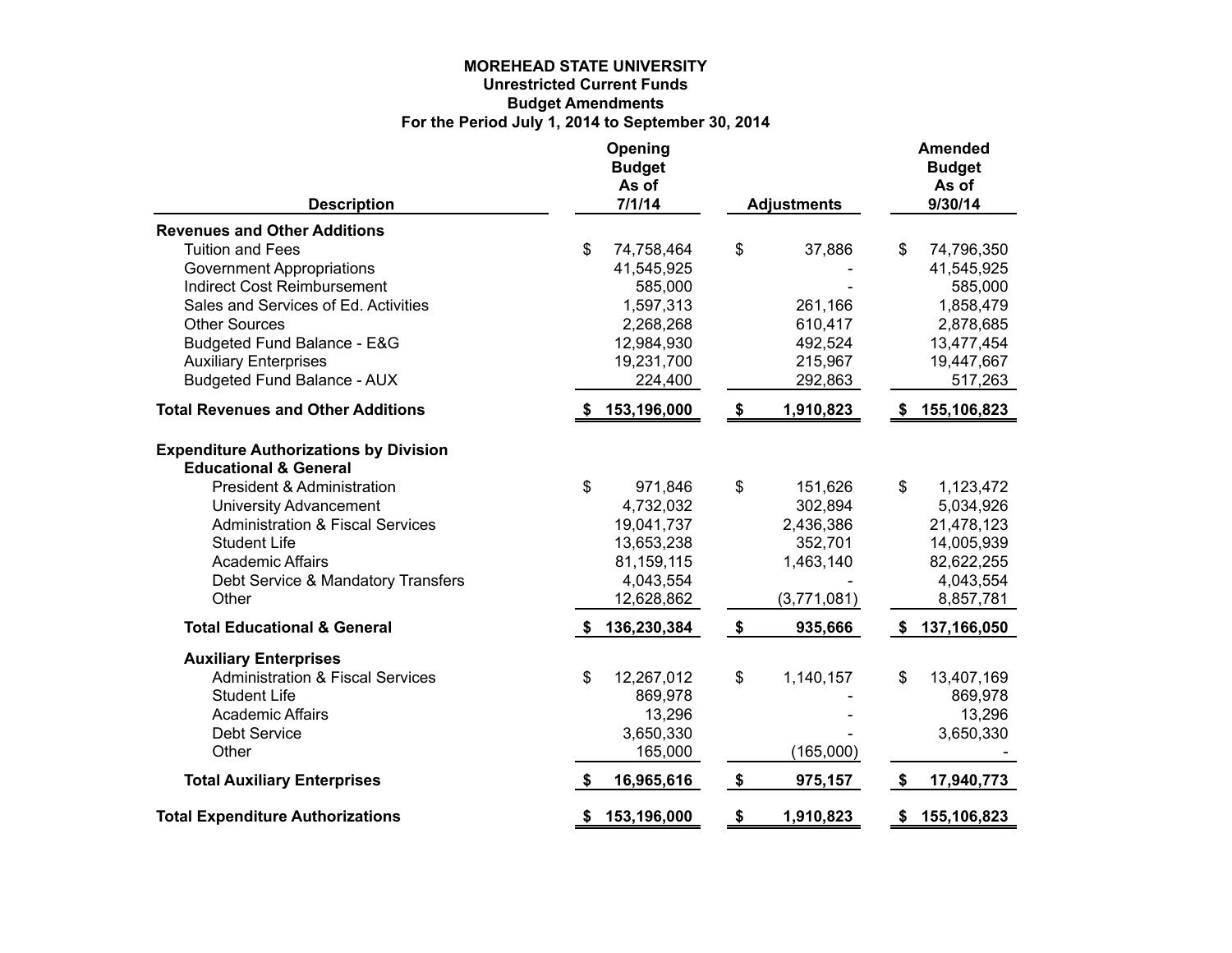#### **MOREHEAD STATE UNIVERSITY Unrestricted Current Funds Budget Amendments For the Period July 1, 2014 to September 30, 2014 Notes of Significant Adjustments to Revenue and Other Additions**

#### **Sales and Services of Educational Activities**

Unbudgeted revenue allocated during the first quarter totaled \$261,166

- Eagle Excellence Fund (EEF) support from the MSU Foundation totaled \$188,198
- Basketball Guarantee income budget increased by \$39,500
- Other athletic revenue totaled \$21,300
- Other miscellaneous revenue allocated to Academic Affairs was \$12,168

#### **Other Sources**

Unbudgeted revenue allocated during the first quarter totaled \$610,417

- Unbudgeted support from the MSU Foundation totaled \$442,901
	- \$321,705 Academic Affairs *(includes \$206,676 allocated for Craft Academy)*
	- \$119,122 University Advancement
	- \$ 2,074 Administration & Fiscal Services
- Other miscellaneous revenue allocated primarily to Academic Affairs was \$167,516

## **Fund Balance – E&G**

Budget allocations from fund balance for educational and general purposes totaled \$492,524

- \$148,810 Ektron contract for managed cloud hosting & application services related to University website
- \$131,156 Fire & Tornado insurance premium increase
- \$ 83,500 Additional allocation for ADA sign language interpreters and captioning providers *(Total fund balance allocation is \$183,500 in FY 2015)*
- \$ 51,972 Cerner contract for web-based software and services for wellness training
- \$ 27,155 Student athlete insurance premium increase
- \$ 14,507 Additional allocation for two fixed-term faculty positions *(Total fund balance allocation is \$125,856 in FY 2015)*
- \$ 12,244 Men's Golf Coach position changed from part-time to full-time status
- \$ 10,000 Moving expense allocation for Provost
- \$ 6,150 Quality Enhancement Plan Director (\$5,000 supplemental pay plus fringe benefits)
- \$ 4,522 Director of Athletics vehicle allowance 1/1/14-6/30/14
- \$ 1,925 Employee hearing screenings
- \$ 1,718 Additional allocation to purchase guard uniforms for University Band *(Total fund balance allocation is \$84,648 in FY 2014 & FY 2015)*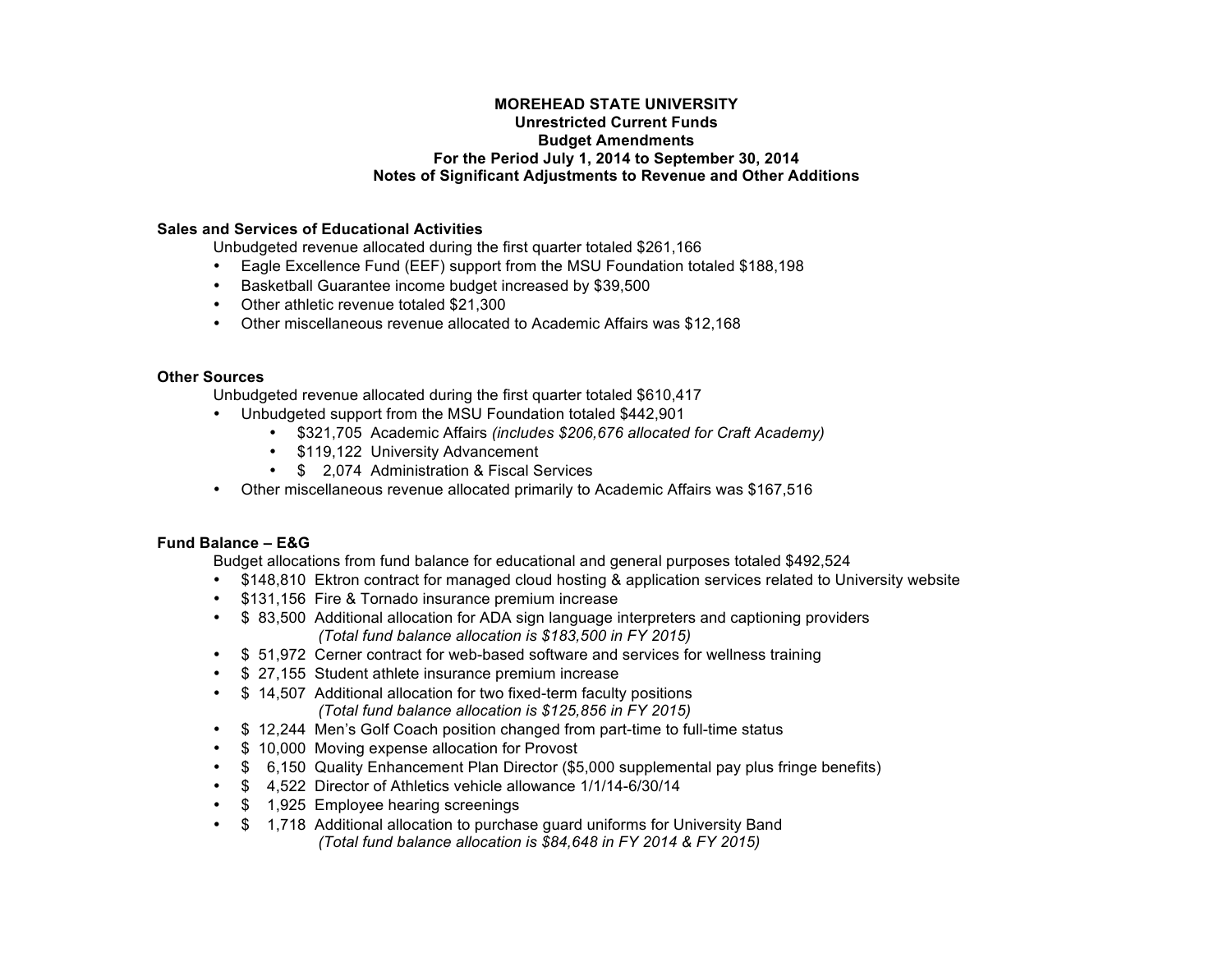#### **Auxiliary Enterprises**

Unbudgeted revenue allocated during the first quarter totaled \$215,967

- Auxiliary revenue generated by ARAMARK excess pre-tax profits allocations was \$205,843
	- § \$203,343 Partial funding for Phase II of Zoysia project at Eagle Trace Golf Course
	- § \$ 2,500 Barcode scanning software for Post Office
- Bookstore commission revenue allocated to support Bookstore promotional activities totaled \$10,124

#### **Fund Balance – Auxiliary**

Budget allocations from fund balance for auxiliary purposes totaled \$292,863

- \$273,487 Additional allocation for housing construction carry forward from FY 2014
- \$ 14,291 Asst. VP Auxiliary Services supplement to provide services for special projects in FY 2015
- \$ 5,085 Mignon Hall renovation mattress purchase

*(To be reimbursed from bond funds held in Frankfort account)*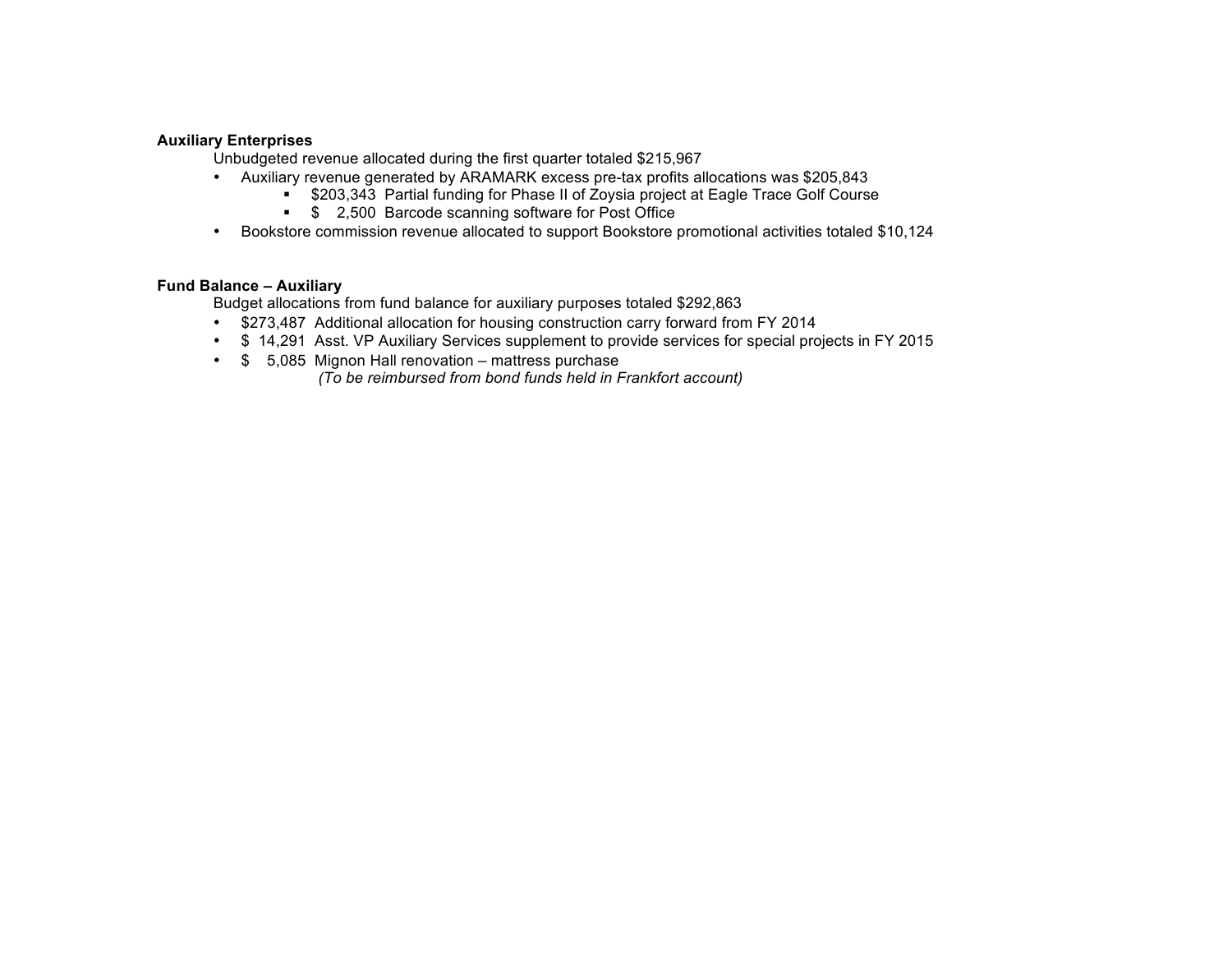## **MOREHEAD STATE UNIVERSITY Budget Amendments Greater Than \$200,000 For the Period July 1, 2014 to September 30, 2014**

| From:<br><b>Revenue and Other Additions</b> | To:<br>Division/<br><b>Budget Unit</b>                                              | <b>Amount</b> | <b>Description</b>                                                                                                                                                                                                                                                                                                                                                                                                                                                    |
|---------------------------------------------|-------------------------------------------------------------------------------------|---------------|-----------------------------------------------------------------------------------------------------------------------------------------------------------------------------------------------------------------------------------------------------------------------------------------------------------------------------------------------------------------------------------------------------------------------------------------------------------------------|
| <b>Auxiliary Enterprises</b>                | <b>Administration &amp; Fiscal Services</b><br><b>Auxiliary Facility Remodeling</b> | \$<br>203,343 | As part of our food service contract with Aramark, we<br>receive residual revenue from excess pre-tax profits<br>generated by Aramark. During the first quarter,<br>\$203,343 of the residual revenue received in FY 2015<br>was allocated to partially fund Phase II of the Zoysia<br>project at Eagle Trace Golf Course. This allocation was<br>combined with \$136,611 residual revenue carried<br>forward from FY 2014 to fully fund Phase II of this<br>project. |
| Fund Balance - Auxiliary                    | <b>Administration &amp; Fiscal Services</b><br><b>Auxiliary Facility Remodeling</b> | \$<br>273,487 | Additional allocation of fund balance was made to carry<br>forward FY 2014 capital construction housing and other<br>auxiliary project funds for expenditure in FY 2015.                                                                                                                                                                                                                                                                                              |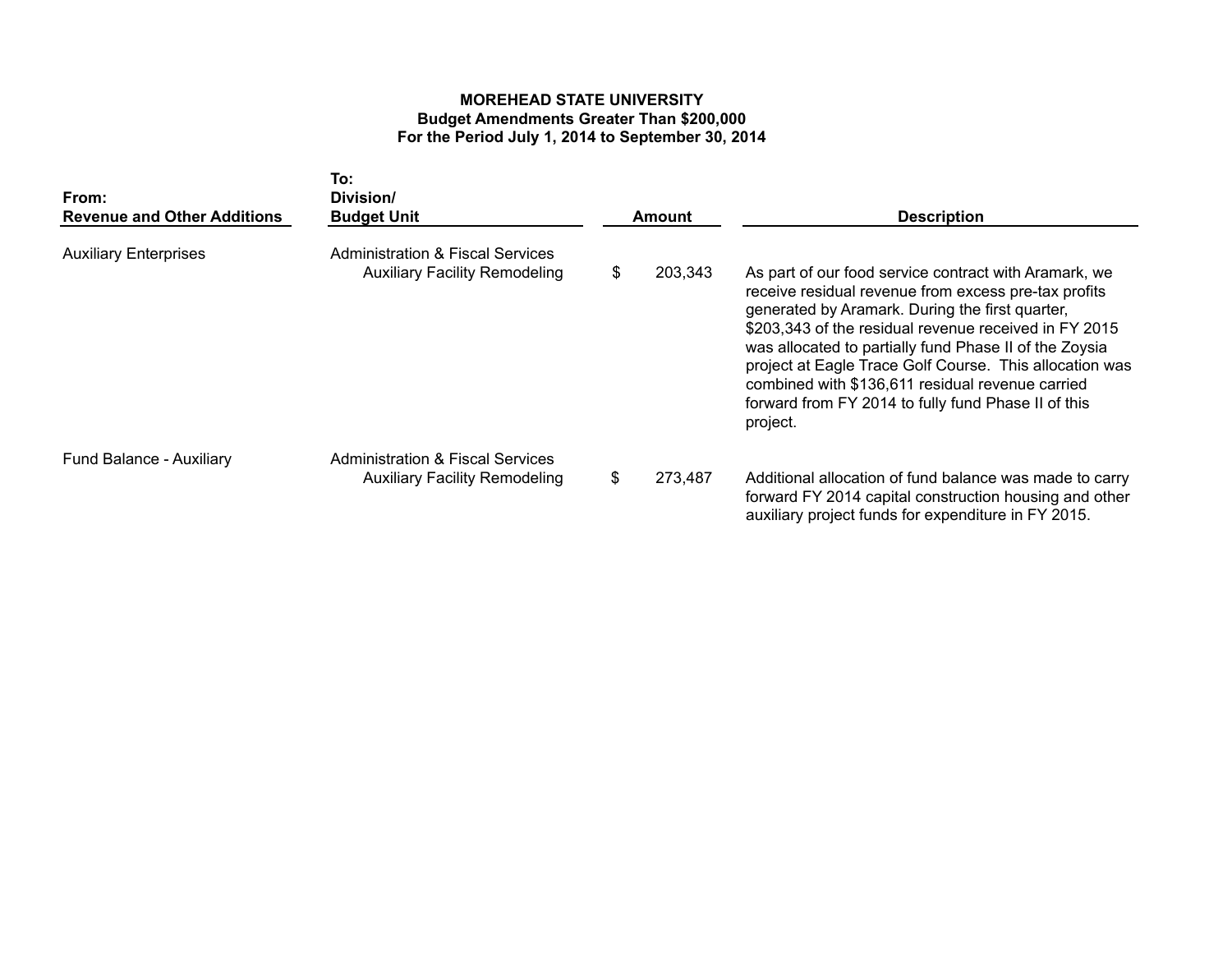# **MOREHEAD STATE UNIVERSITY Capital Outlay Status Report Agency Funds For the Period of July 1, 2014 to September 30, 2014**

|       |                                                                                                                   |     | <b>Estimated</b><br>Project<br><b>Scope</b> | <b>Completion</b><br><b>Date</b> | Project<br><b>Status</b> |
|-------|-------------------------------------------------------------------------------------------------------------------|-----|---------------------------------------------|----------------------------------|--------------------------|
| ı.    | Equipment Purchases \$200,000 or Greater<br>None                                                                  |     |                                             |                                  |                          |
| II. – | <b>Capital Construction Projects, Information Technology Systems</b><br>or Land Acquisitions \$600,000 or Greater |     |                                             |                                  |                          |
|       | <b>Mignon Hall Renovation</b>                                                                                     | \$  | 9,268,000                                   | August, 2014                     | Completed                |
|       | East Parking Structure and Dining Commons                                                                         | \$. | 17,660,000                                  |                                  | In Planning              |
|       | McClure Pool Renovation/Volleyball Facility<br>(Decreased project scope from \$3,800,000 to \$1,400,000)          | \$  | 1,400,000                                   |                                  | In Planning              |
|       | Residence Hall - Derrickson Agricultural Complex                                                                  | \$  | 2,735,000                                   |                                  | In Planning              |
|       | Residence Hall - On Campus                                                                                        | \$  | 28,000,000                                  |                                  | In Planning              |
|       | West Campus Electrical Switchgear Replacement                                                                     | \$  | 970,000                                     |                                  | In Planning              |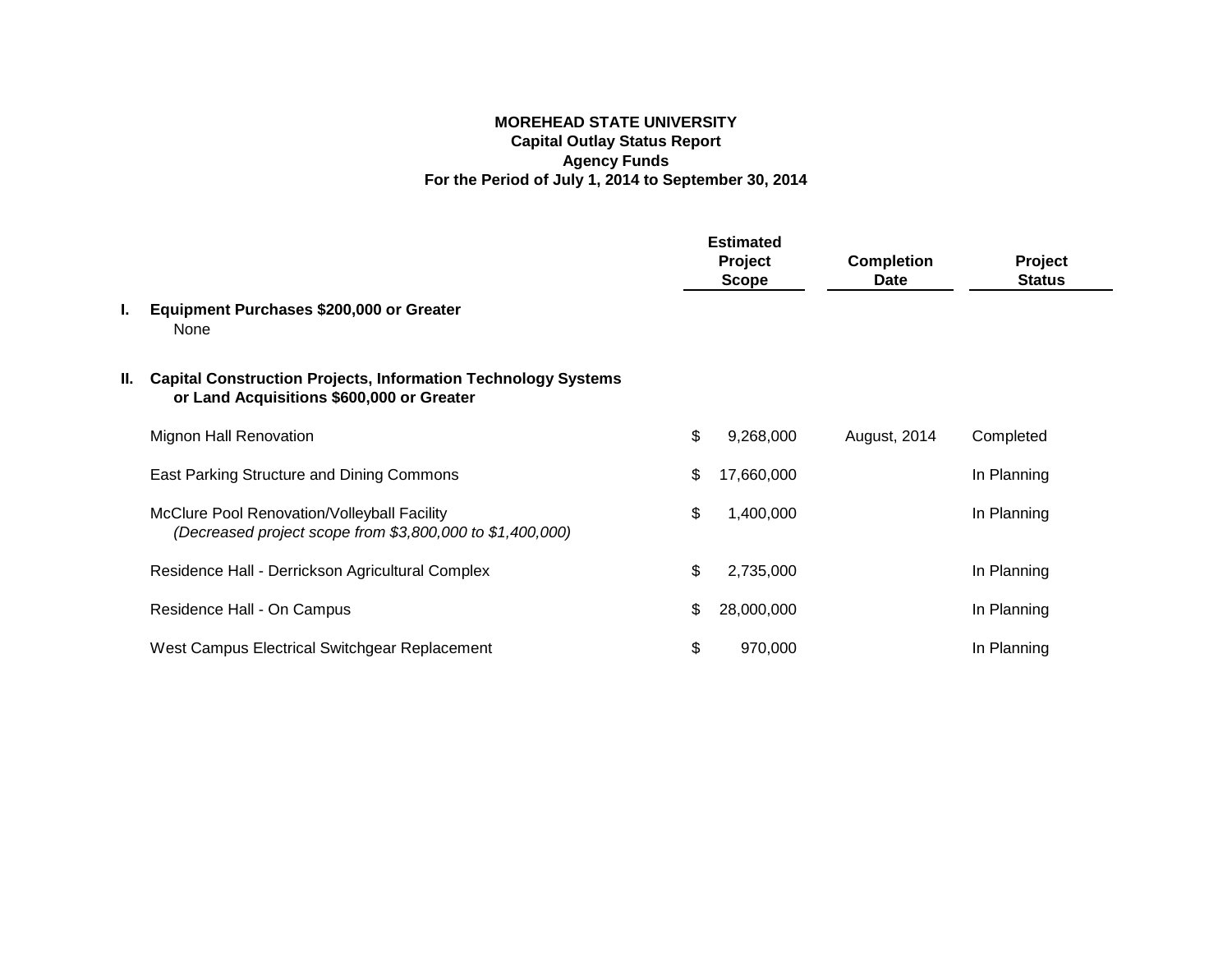That the Board approve development of a 2015/2016 Tuition and Mandatory Fee Schedule based on a 3 percent increase in the rate for resident undergraduates and also complies with all other tuition parameters identified in the Council on Postsecondary Education's Tuition Policy for 2014-2016.

# **Background**:

On April 29, 2014, the Council on Postsecondary Education (CPE) approved tuition rate parameters for the 2014-2016 biennium. The decision to transition to a two-year tuition setting cycle was adopted by the CPE to facilitate strategic planning and budgeting processes and make college costs more predictable for students and families.

The approved CPE tuition parameters set a limit for resident, undergraduate tuition and mandatory fees that equates to a maximum base rate increase of no more than 8 percent across both years of the biennium. At the June 5, 2014 meeting, the Board approved a 5 percent increase effective in 2014/2015, leaving a maximum rate increase of a 3 percent available for 2015/2016. The base rate excludes Special Use Fees. On June 10, 2011, CPE approved a Special Use Fee for MSU to assess a \$5 per credit hour (equivalent of \$66 for 15 credit hours under current rate structure) student-endorsed fee dedicated to pay construction costs of the new Student Recreation Center.

The CPE tuition parameters also include a floor for nonresident, undergraduate tuition and mandatory fees at no less than two times an institution's resident, undergraduate rate. Graduate and online tuition and mandatory fees are to be set at market competitive rates as determined by each institution's respective Board.

Tuition rate increases are essential to cover the annual increases in fixed and unavoidable costs, strategic investments that support the University's goals and objectives defined in the *ASPIRE 2014-2018 Strategic Plan* and to offset reductions in state operating support.

#### **Analysis:**

Based on the maximum 3 percent increase provided for in the approved CPE tuition parameters, changes in the tuition and mandatory fee rate for a full-time resident, undergraduate tuition would be as follows: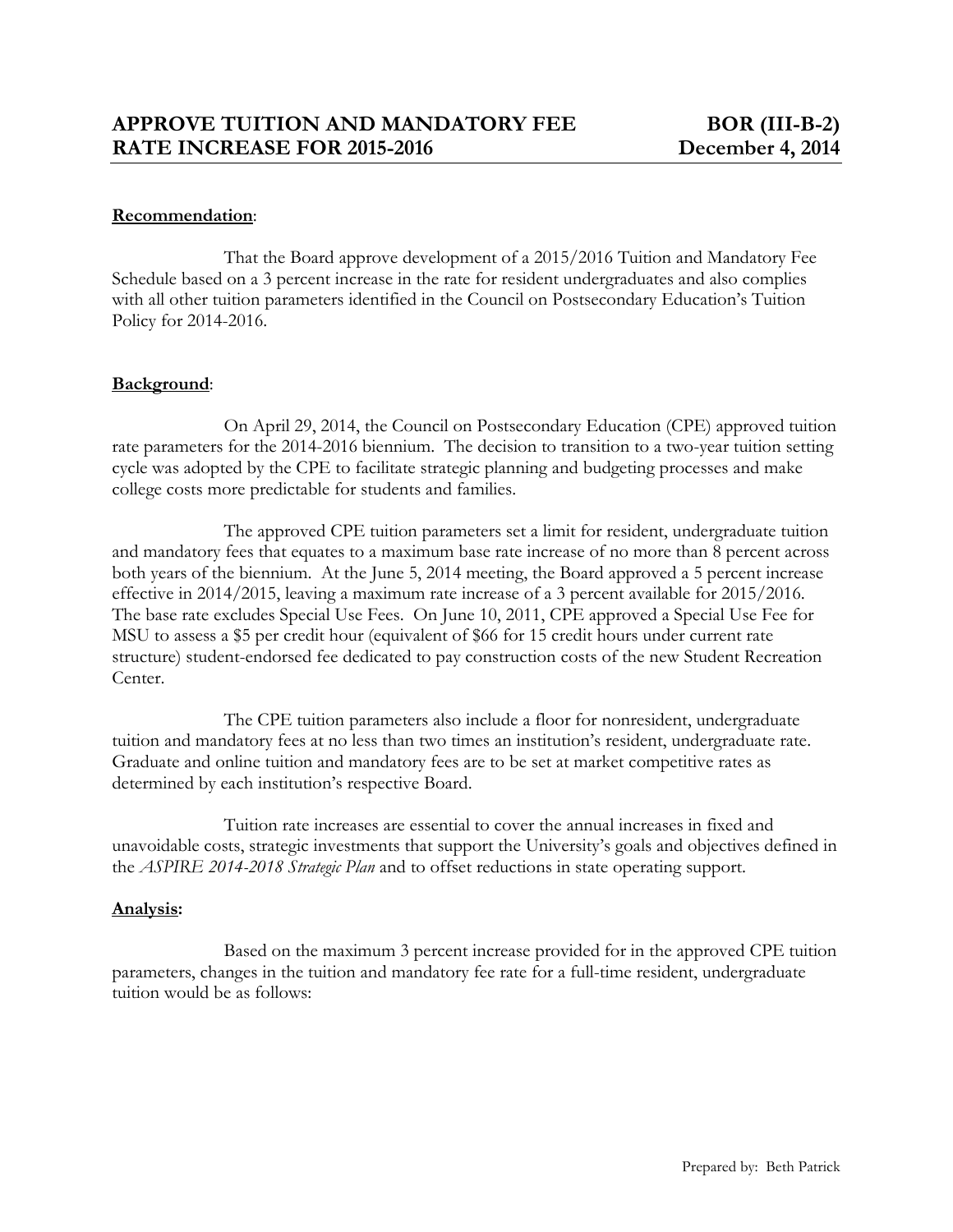|                                                           | <b>Fall 2014</b> | <b>Fall 2015</b> | Increase |
|-----------------------------------------------------------|------------------|------------------|----------|
| <b>TUITION</b> and FEES                                   |                  |                  |          |
| Resident Undergraduate Base Tuition (12-18 hours)         | \$3,867          | \$3,983          | \$116    |
| Special Use Fee (Student Recreation Fee)                  | \$66             | \$66             | $\$0$    |
| Total Tuition & Fees (Resident Undergraduate 12-18 hours) | \$3,933          | \$3,933          | \$116    |

Additional analysis is being conducted on tuition and mandatory fee rates for resident undergraduates, graduates and students enrolled in online programs. It is recommended that the Board approve the development of the full tuition and mandatory fee schedule for 2015/2016 based on a 3 percent increase for resident undergraduates and in accordance with all other parameters included in the CPE approved tuition policy. A detailed tuition and mandatory fee schedule will be provided to the Board for consideration along with the recommended 2015/2016 Operating Budget prior to June 30, 2015.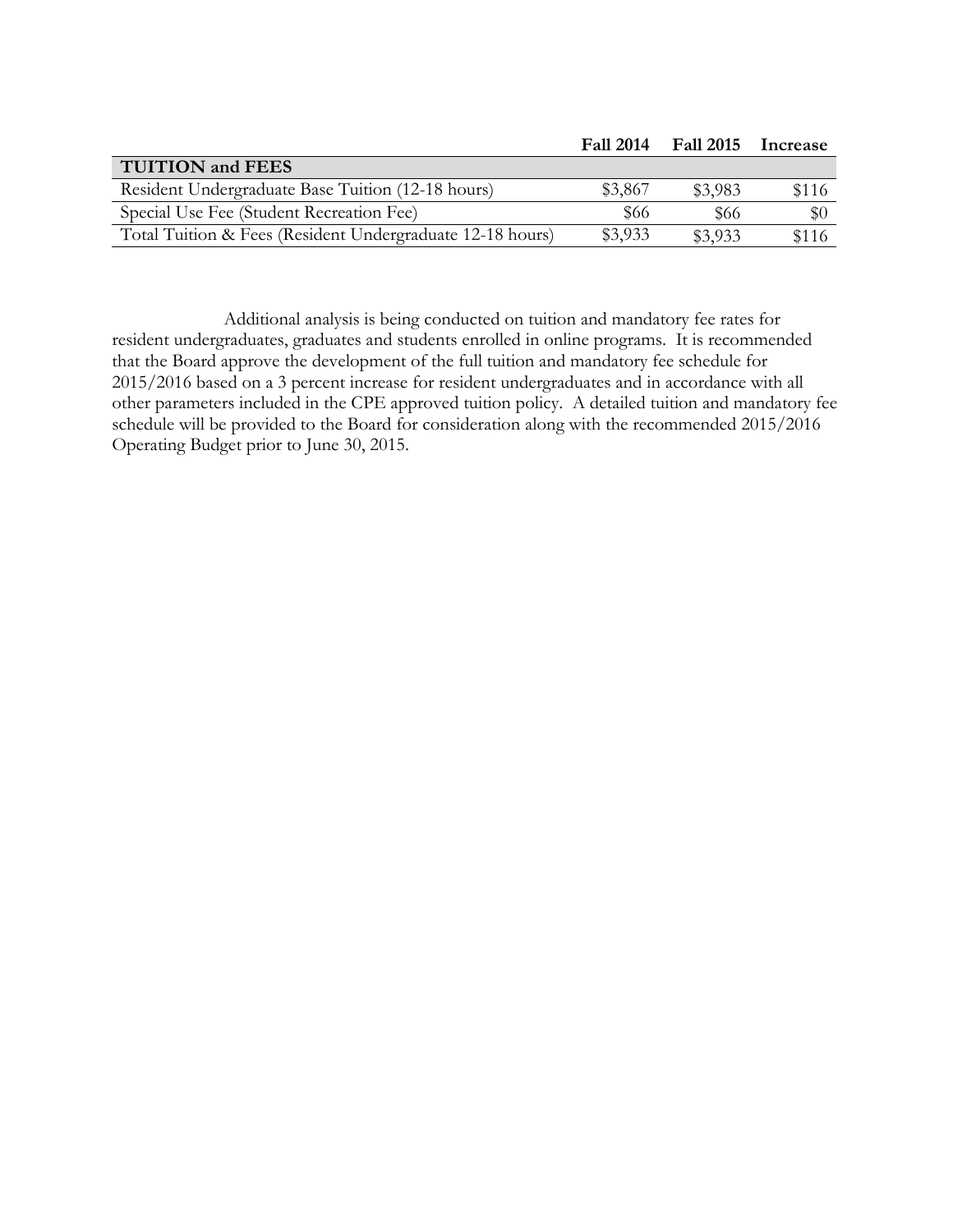

# **5‐Year Enrollment Trends**

|                  |             | <b>Headcount</b> |         | <b>Student Credit</b><br><b>Hours</b> |       | <b>FTE</b> |       | <b>First-Time Freshmen</b> |                       |          |
|------------------|-------------|------------------|---------|---------------------------------------|-------|------------|-------|----------------------------|-----------------------|----------|
| <b>Term</b>      | $\mathbf N$ | % Change         | N       | % Change                              | N     | % Change   | N     | % Change                   | Average<br><b>ACT</b> | % Change |
| <b>Fall 2010</b> | 8,842       |                  | 97,492  |                                       | 6,641 |            | 1,180 |                            | 21.6                  |          |
| <b>Fall 2011</b> | 10,971      | 24.1%            | 106,315 | 9.0%                                  | 7,241 | 9.0%       | 1,372 | 16.3%                      | 21.8                  | 1.1%     |
| <b>Fall 2012</b> | 11,172      | 1.8%             | 110,859 | 4.3%                                  | 7,537 | 4.1%       | 1,649 | 20.2%                      | 22.1                  | 1.4%     |
| <b>Fall 2013</b> | 11,358      | 1.7%             | 114,224 | 3.0%                                  | 7,741 | 2.7%       | 1,685 | 2.2%                       | 22.3                  | 0.8%     |
| <b>Fall 2014</b> | 11,053      | $-2.7%$          | 113,494 | $-0.6%$                               | 7,678 | $-0.8%$    | 1,516 | $-10.0%$                   | 22.2                  | $-0.5%$  |

# **5‐Year Enrollment Trends of High School Students**

|                  | <b>Headcount</b> |          |       | <b>Student Credit Hours</b> |     | <b>FTE</b> |
|------------------|------------------|----------|-------|-----------------------------|-----|------------|
| <b>Term</b>      | N                | % Change | N     | % Change                    | N   | % Change   |
| <b>Fall 2010</b> | 555              |          | 1,917 |                             | 128 |            |
| <b>Fall 2011</b> | 2,343            | 322.2%   | 8,079 | 321.4%                      | 539 | 321.4%     |
| <b>Fall 2012</b> | 2,324            | $-0.8%$  | 8,859 | 9.7%                        | 591 | 9.7%       |
| <b>Fall 2013</b> | 2,523            | 8.6%     | 9,419 | 6.3%                        | 628 | 6.3%       |
| <b>Fall 2014</b> | 2,508            | $-0.6%$  | 9,768 | 3.7%                        | 651 | 3.7%       |

# **Enrollment by Level**

| Undergraduate      | 9,952  |
|--------------------|--------|
| Graduate           | 1.101  |
| <b>Grand Total</b> | 11.053 |

# **Enrollment by Race/Ethnicity** *68.9% retention of Fall <sup>2013</sup> first‐time*

| <b>Non URM</b>                    | 10,450 |
|-----------------------------------|--------|
| Nonresident Alien                 | 141    |
| Asian                             | 41     |
| White                             | 9,971  |
| Two or More Races                 | 142    |
| Unknown                           | 155    |
| <b>Under-Represented Minority</b> | 603    |
| American Indian                   | 20     |
| Black                             | 409    |
| Hispanic                          | 162    |
| Native Hawaiian, Pacific Islander | 12     |
| <b>Grand Total</b>                | 11,053 |

# *Official FTFR Retention Numbers for Fall 2014:*

- *freshmen to Fall 2014.*  $\bullet$
- *70.4% retention of Fall 2013 first‐time freshmen who were under‐ represented minorities to Fall 2014.*
- *68.7% retention of Fall 2013 Black first‐ time freshmen to Fall 2014.*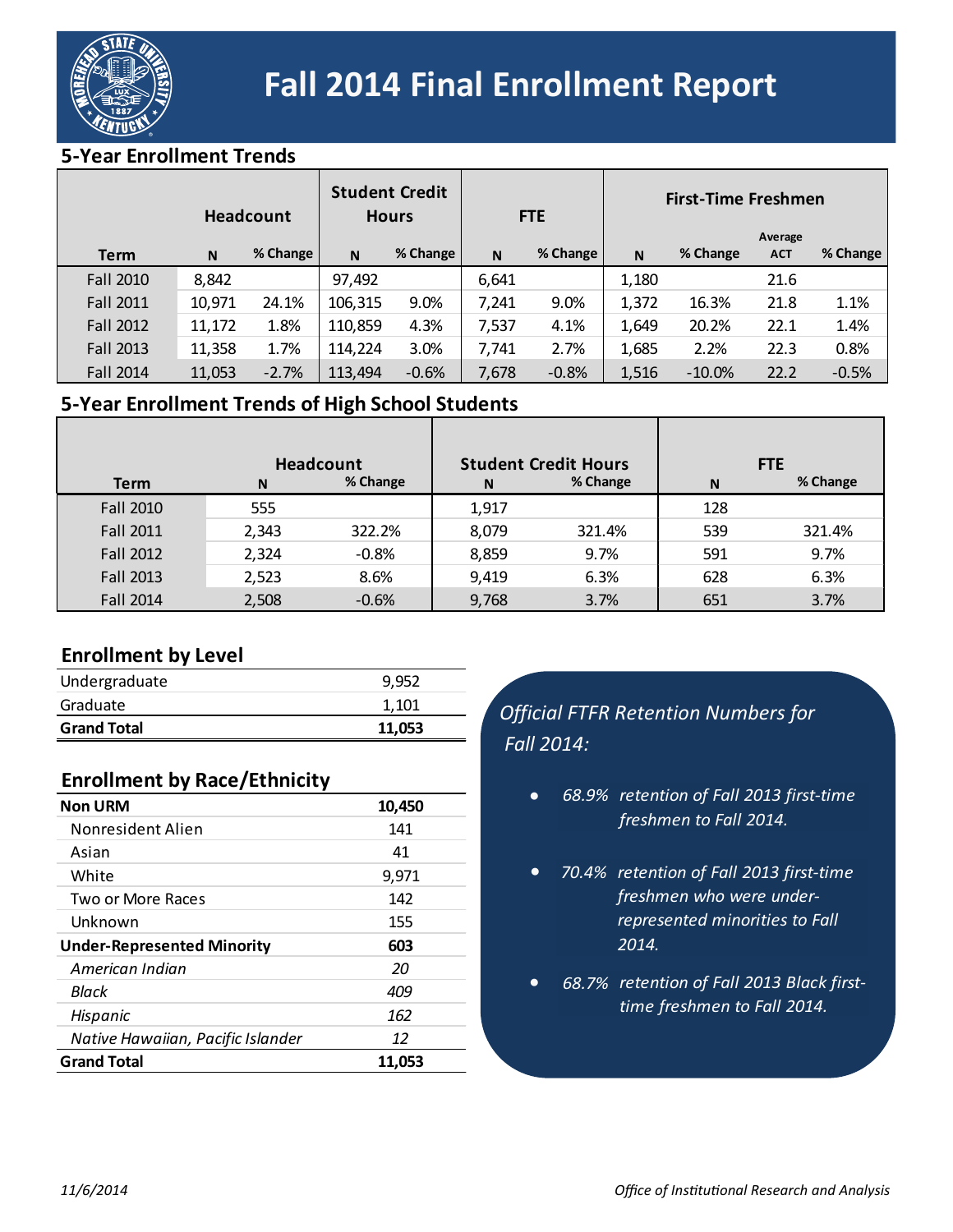Morehead State University remains committed to providing affordable, high-quality health benefits to employees and their families and to also provide resources and tools to help and encourage employees to be actively involved in obtaining optimal health. This philosophy benefits both the employee and the University by improving our employee's overall health and well-being through early identification and prevention of disease thereby reducing the need for medical intervention and health claims. MSU will remain fully insured for 2015 in partnership with our health insurance provider Anthem Blue Cross Blue Shield of Kentucky. Anthem provides high quality health care coverage, a superior provider network, aggressive discounts and robust tools to assist employees in improving their health.

The four primary objectives of the 2015 health plan are:

- Implement a program for outcome based incentives through a collaborative partnership with the Office of Human Resources (OHR), MSU Health Clinic, and the MSU Recreation & Wellness Center.
- Establish a Health & Wellness steering committee to focus on chronic disease & prevention, behavioral health, utilization management, and providing assistance to our employees in taking an active role in staying well with our own programs for wellness.
- Continue to maintain high-quality, market-competitive and affordable health care coverage so that we can maintain our ability to recruit and retain superior faculty and staff who carry out the mission of this University.
- Revise existing health plans and structure to better support our consumer driven philosophy, encourage healthy practices, and meet both the minimum value and affordability standards of the Affordable Care Act.

The 2015 outcome based wellness incentives continue to include the covered employee/spouse. Both the employee and a covered spouse can participate in two passive wellness incentives and a "well point" program (Live Well, Work Well @ MSU) that can further reduce employee premiums up to \$400 for single and \$600 annually for a two person/family plan. The strategy engages our employees and their spouses to take a more active role in their health, encourages early detection and diagnosis of potentially serious health conditions such as hypertension and diabetes, empowers employees to choose a healthy lifestyle, provides ongoing education and resources to improve/maintain health and provides incentives for participation. This collaborative partnership with the MSU Counseling and Health Services Clinic expands the employee biometric screening access and incorporates employee health coaching, allowing us to establish reasonable health improvement goals for our employees and provide the tools for employees to use to help accomplish the outcomes desired. This program began in late 2014 and will incorporate health premium incentives for 2016. The employee health objectives will provide incentives for demonstrable improvements in health such as weight reduction, cholesterol reduction, and blood pressure reduction. The 2015 outcome-based program direction will focus on: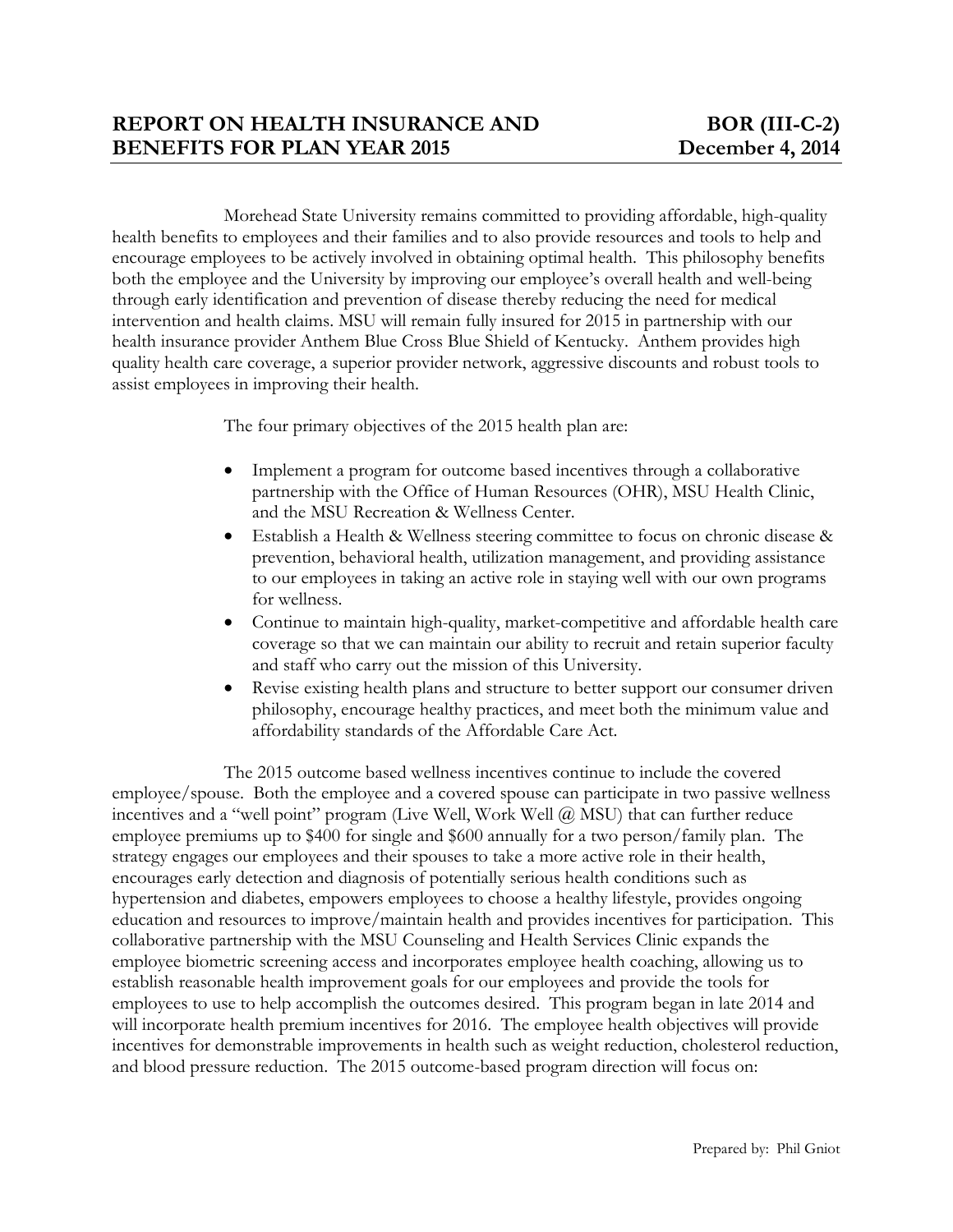- Developing targeted solutions for populations not participating.
- Providing interventions that include evidence-based programs, activities, and information designed to improve individual lifestyle habits and health status of our employees and their covered spouses.
- Creating sustainable organizational well-being.
- Further enhancing a culture of wellness at the University.

Our strategy for 2015 enhances previous wellness program features and builds on three significant features added in 2014:

- (1) In April 2014, we hired a health coach in the University clinic. This individual elevates the biometric screening to a new level and will provide the foundation for our wellness program behavioral based incentives in 2015 and beyond. In addition, it substantially improves the access to the biometric screening for our employees and their covered spouses.
- (2) In July 2014, we implemented our new employee "Live Well, Work Well" wellness portal using a product from the Cerner Corporation. Cerner Corporation is a global supplier of health care information technology (HCIT) solutions and services. We believe that good health is no accident. By understanding potential health risks, we can tailor wellness programs to match the needs of our population. The new Cerner wellness portal:
	- a. Automates the administration and management of wellness initiatives, making it easy for our university to tailor wellness programming and engagement strategies to meet our needs.
	- b. Delivers actionable, meaningful engagement and outreach programs designed to help prevent or control chronic conditions, promote healthy habits and close care gaps.
	- c. Provides a Personal Health Assessment that plays a critical role in assessing our population's overall health and generates intelligence used to drive program initiatives and measure year-over-year progress.
	- d. Brings tools and programs that tie into the employee health coaching program as well as the wellness activities associated with our campus recreation center.
- (3) In September 2014, we initiated an Employee Wellness Steering Committee to develop and implement more comprehensive employee wellness programs for 2015 and beyond. It is based on collaboration between parties with a vested interest in improving employee, family, student, and community health.
	- a. The committee is primarily focused on three areas but will also rely on input and participation of other interested areas.
		- i. The prime areas of collaboration and their missions are: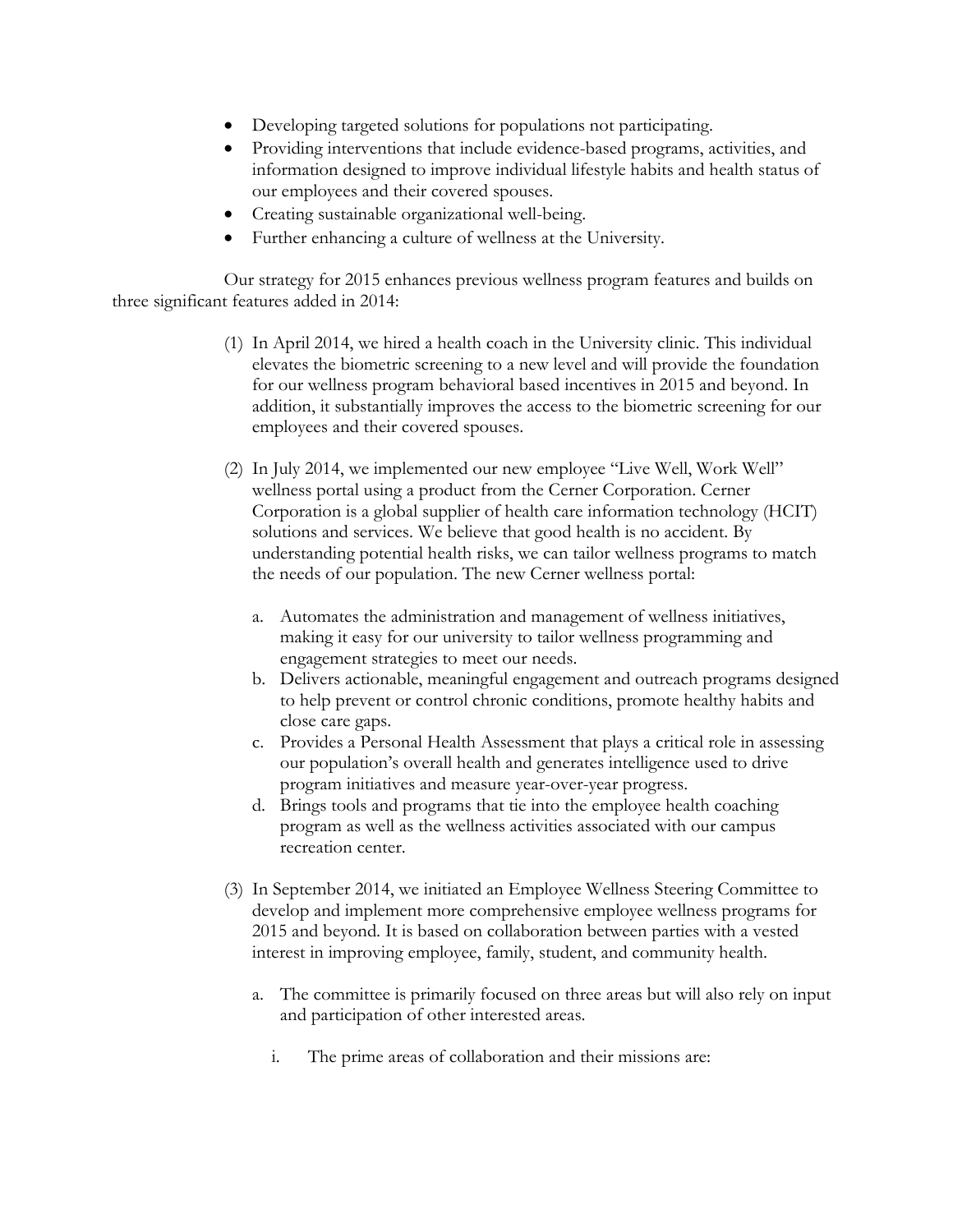- 1. The Office of Human Resources will be responsible for overall wellness strategy, health plan design, wellness portal coordination, program data management, and wellness incentives.
- 2. MSU clinic health coaching will be responsible for biometric screening, setting appropriate employee/spouse health goals, employee/spouse health coaching, and providing advice and tools to assist employee/spouses in reaching goals.
- 3. The MSU Recreation Center will be responsible for wellness activity planning, communicating, and running health and wellness events as well as incorporating recreation facility and exercise expertise to employees and their spouses.
- ii. Other steering committee members and their missions are:
	- 1. Employee Benefits Committee, Darlene Allen responsible for general program input and employee perspective.
	- 2. Health, Wellness & Human Performance (HWHP), Dr. Monica Magner – responsible for program input and student involvement.
	- 3. Anthem Blue Cross Blue Shield, Celene Marshall responsible for insurer input and Anthem support program utilization.
	- 4. Health insurance agent, Dan Markwell responsible for program input and community involvement in wellness.

Beginning in 2015, we anticipate enlisting the help of our students in carrying out many of the aspects of the wellness programs. This experience will help with program implementation and give our students a valuable school-to-work experience. Long range objectives will include our student population in participating in the wellness programs so they can develop healthier lifestyles because positive habits acquired as a student carry forward into later life. Following that, consideration should be given to include the community since many of employees come from the community and are our former students.

The University's emphasis on wellness while combining this philosophy with Anthem's similar approach has resulted in a history of health premium increases well below the national average, including two years with no increase in our premiums. While we have been pleased with the results of our wellness initiatives, our claims history for the past two years has not lived up to our expectations and has resulted in an 8.43% increase in health premiums for 2015. Claims analysis has not revealed any one factor responsible for this but we believe it relates to a low level of employee involvement in our wellness program. Currently 25% of our employees and covered spouses actively participate in the program. Our focus for 2015 and beyond is designed to improve our claims history by increasing active participation in the wellness program primarily through the biometric screening/health coaching with behavioral modification along with wellness participation incentives to reduce health premium costs for our employees. We will also broaden wellness program direction, programming, and participation through the utilization of the wellness program steering committee.

The following chart displays our health insurance premium increases for the past eight years compared to the national trend. We began our wellness program in 2007: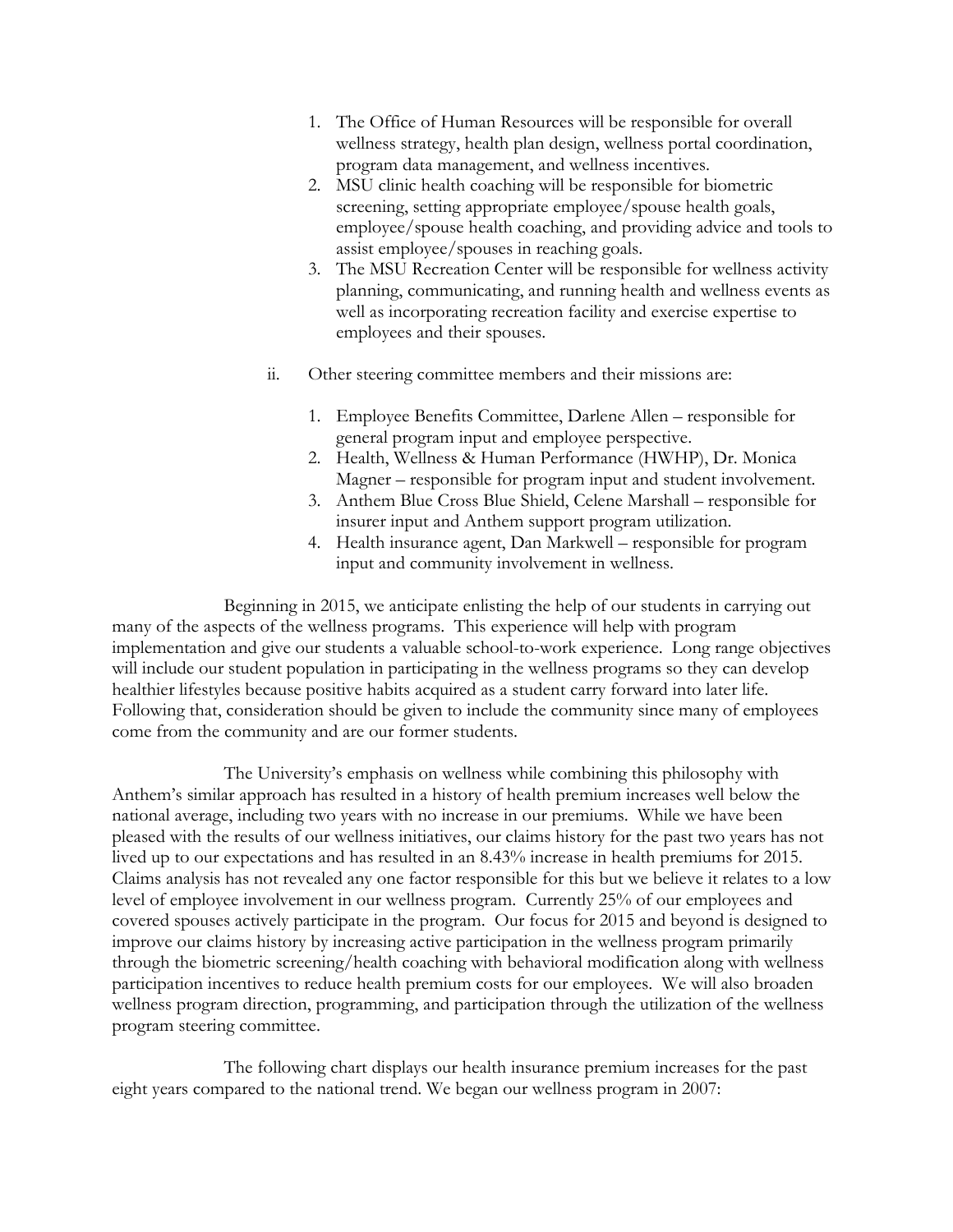| Year | <b>MSU Annual</b><br><b>Increases</b> | <b>National</b><br>Trend | <b>Wellness Incentive</b>                         |
|------|---------------------------------------|--------------------------|---------------------------------------------------|
| 2008 | 8.17%                                 | $9.40\%$                 | Passive                                           |
| 2009 | $6.23\%$                              | $9.20\%$                 | Passive & Active                                  |
| 2010 | $7.00\%$                              | $9.00\%$                 | Passive, Active & Education                       |
| 2011 | $4.36\%$                              | $9.00\%$                 | Passive, Active, Education & Spouse               |
| 2012 | $0.00\%$                              | $8.50\%$                 | Passive, Active, Education & Spouse               |
| 2013 | $0.00\%$                              | $5.00\%$                 | Passive, Active, Education & Spouse               |
| 2014 | 7.78%                                 | $7.00\%$                 | Passive, Active, Education & Spouse               |
| 2015 | $8.43\%$                              | $5.50\%$                 | Biometric screening, and outcome-based incentives |

The monthly employer/employee cost breakdown for each 2015 health insurance plan is reflected in the following table and does not reflect wellness incentives or HRA contribution. MSU contributes 75% of the premium average cost:

| <b>Health Insurance Monthly Rates Comparison</b><br>2014 vs. 2015 |                          |                         |     |                     |                     |                                          |      |               |                      |    |                         |           |      |              |                 |               |    |
|-------------------------------------------------------------------|--------------------------|-------------------------|-----|---------------------|---------------------|------------------------------------------|------|---------------|----------------------|----|-------------------------|-----------|------|--------------|-----------------|---------------|----|
| <b>Health</b><br>Plan                                             | <b>Coverage</b><br>Level | <b>Total</b><br>Premium |     |                     | <b>Variance</b>     | <b>University</b><br><b>Contribution</b> |      |               | <b>Variance</b>      |    | <b>Employee</b><br>Cost |           |      |              | <b>Variance</b> |               |    |
|                                                                   |                          | 2014                    |     | 2015                |                     |                                          | 2014 |               | 2015                 |    |                         |           | 2014 |              | 2015            |               |    |
| <b>Blue Access 500 (2014)</b><br>Eliminated (2015)                | Single                   | $\mathbb{S}$            | 619 |                     |                     | \$<br>427                                |      |               |                      | \$ | 192                     |           |      |              |                 |               |    |
|                                                                   | 2-person                 | $\mathbb{S}$            | 929 | N/A                 |                     | \$                                       | 548  | N/A           |                      |    |                         | \$<br>381 |      | N/A          |                 |               |    |
|                                                                   | Family                   | \$1,238                 |     |                     |                     | \$                                       | 644  |               |                      |    |                         | \$        | 594  |              |                 |               |    |
| Blue Access 1,500 (2014)<br>Anthem Gold (2015)                    | Single                   | $\mathcal{S}$           | 489 | $\mathbb{S}$<br>530 | $\mathsf{S}$<br>41  | $\mathcal{S}$                            | 416  | $\mathbb{S}$  | $445 \, \text{s}$    |    | 29                      | \$        | 73   | $\mathbb{S}$ | 85              | $\mathsf{S}$  | 11 |
|                                                                   | 2-Person                 | \$                      | 733 | \$<br>795           | Ś.<br>62            | \$                                       | 520  | \$            | 568                  | S. | 48                      |           | 213  | $\mathbb{S}$ | 227             | Ś             | 14 |
|                                                                   | Family                   | $\mathbb{S}$            | 977 | \$1,059             | Ś.<br>82            | \$                                       | 655  | \$            | $715$ $\overline{s}$ |    | 60                      |           | 322  | \$           | 344             | $\mathcal{S}$ | 22 |
| Blue Access 2,500 (2014)<br>Anthem Blue (2015)                    | Single                   | $\mathbb{S}$            | 413 | \$.<br>448          | S.<br>35            | \$                                       | 386  | $\$\$         | 412                  | S. | 26                      |           | 27   | \$           | 36              | Ś             | 9  |
|                                                                   | 2-person                 | $\mathbb{S}$            | 620 | $\mathbb{S}$<br>672 | Ś.<br>52            | \$                                       | 471  | $\mathcal{S}$ | 513                  | S. | 42                      | \$        | 149  | \$           | 159             | \$            | 10 |
|                                                                   | Family                   | $\mathcal{S}$           | 826 | \$<br>896           | $\mathcal{S}$<br>70 | \$                                       | 595  | \$            | 645                  | Ś  | 50                      |           | 231  | \$           | 251             | \$            | 20 |

\*Both spouses employed by MSU receive two single employer contributions toward their health plan.

Other core employee benefits will moderately improve or remain the same for 2015 with no increase in cost. We will remain self-insured with our dental plans using Delta Dental as third party administrator (TPA) with no premium increase to our employees or the University.

Employee life insurance bid in 2008 resulted in a 26% decrease in rates in 2009. Rates have remained the same since that time and will remain unchanged again for 2015.

University Health reimbursement account (HRA) contributions will change for 2015 with the introduction of a three tier contribution structure. 2015 single HRA contribution will change from \$650 to \$500; two person contributions will change from \$1,150 to \$900; and family HRA contribution will increase from \$1,150 to \$1,200.

In addition, our third party administrator (TPA) for the HRA and flexible spending accounts (FSA) will change from TRISTAR to FLEX MADE EASY. This will result in a 33.6%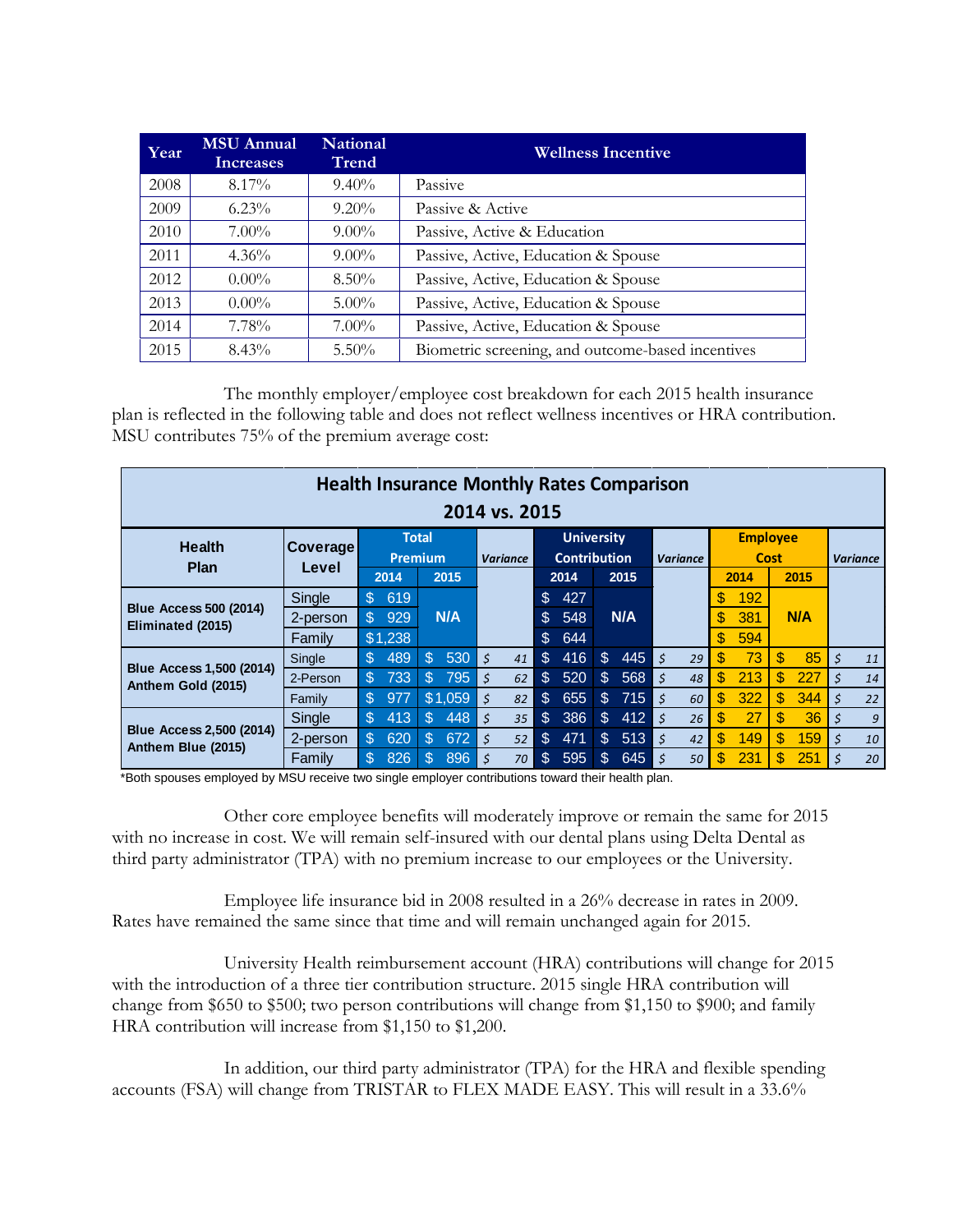savings in administrative costs, a moderate increase in employee benefits, improved reporting function, and a five year rate hold on program costs.

Summary:

- Our health care focus for 2015 and beyond is designed to increase active participation in the wellness program through biometric screening, health coaching with behavioral modification, broader involvement from campus and community.
- MSU remains fully insured through Anthem for healthcare with an increase in premiums of 8.43% for 2015.
- Health plan design will change to strengthen emphasis on improving employee health.
- Dental plans remain the same and premiums will not increase for 2015.
- Employee life insurance rates were reduced by 26% in 2009, have remained unchanged since that time and will remain unchanged for 2015.
- Improvements and cost savings have been realized in HRA plan design and third party administration.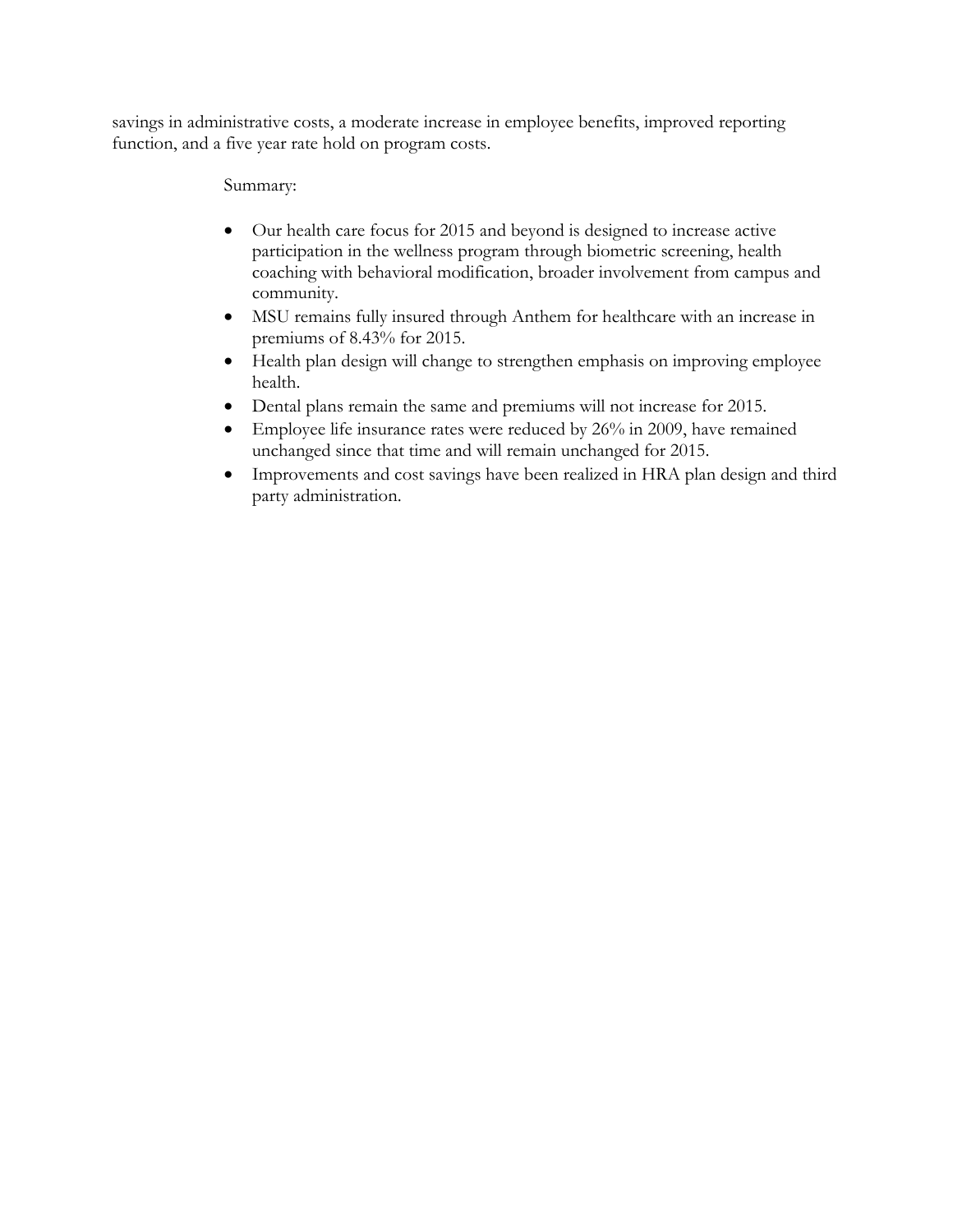The attached list of personal service contracts represents all such contracts issued with amounts greater than \$10,000 between September 1, 2014 and November 15, 2014.